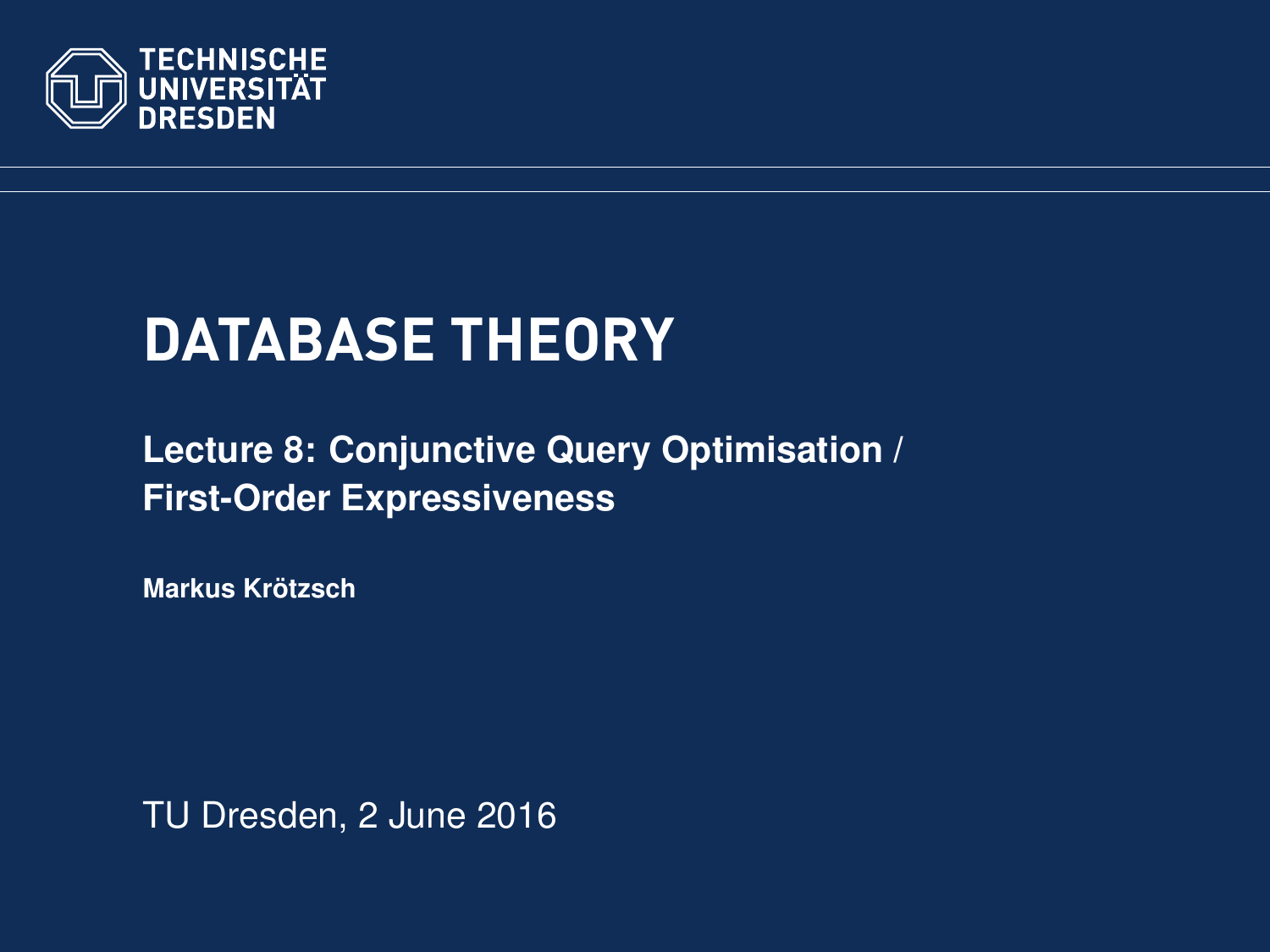### Overview

- 1. Introduction | Relational data model
- 2. First-order queries
- 3. Complexity of query answering
- 4. Complexity of FO query answering
- 5. Conjunctive queries
- 6. Tree-like conjunctive queries
- 7. Query optimisation
- 8. Conjunctive Query Optimisation / First-Order Expressiveness
- 9. First-Order Expressiveness / Introduction to Datalog
- 10. Expressive Power and Complexity of Datalog
- 11. Optimisation and Evaluation of Datalog
- 12. Evaluation of Datalog (2)
- 13. Graph Databases and Path Queries
- 14. Outlook: database theory in practice

### See course homepage  $[\Rightarrow]$  link] for more information and materials

Markus Krötzsch, 2 June 2016 **[Database Theory](#page-0-0)** Charles Controller 2 of 58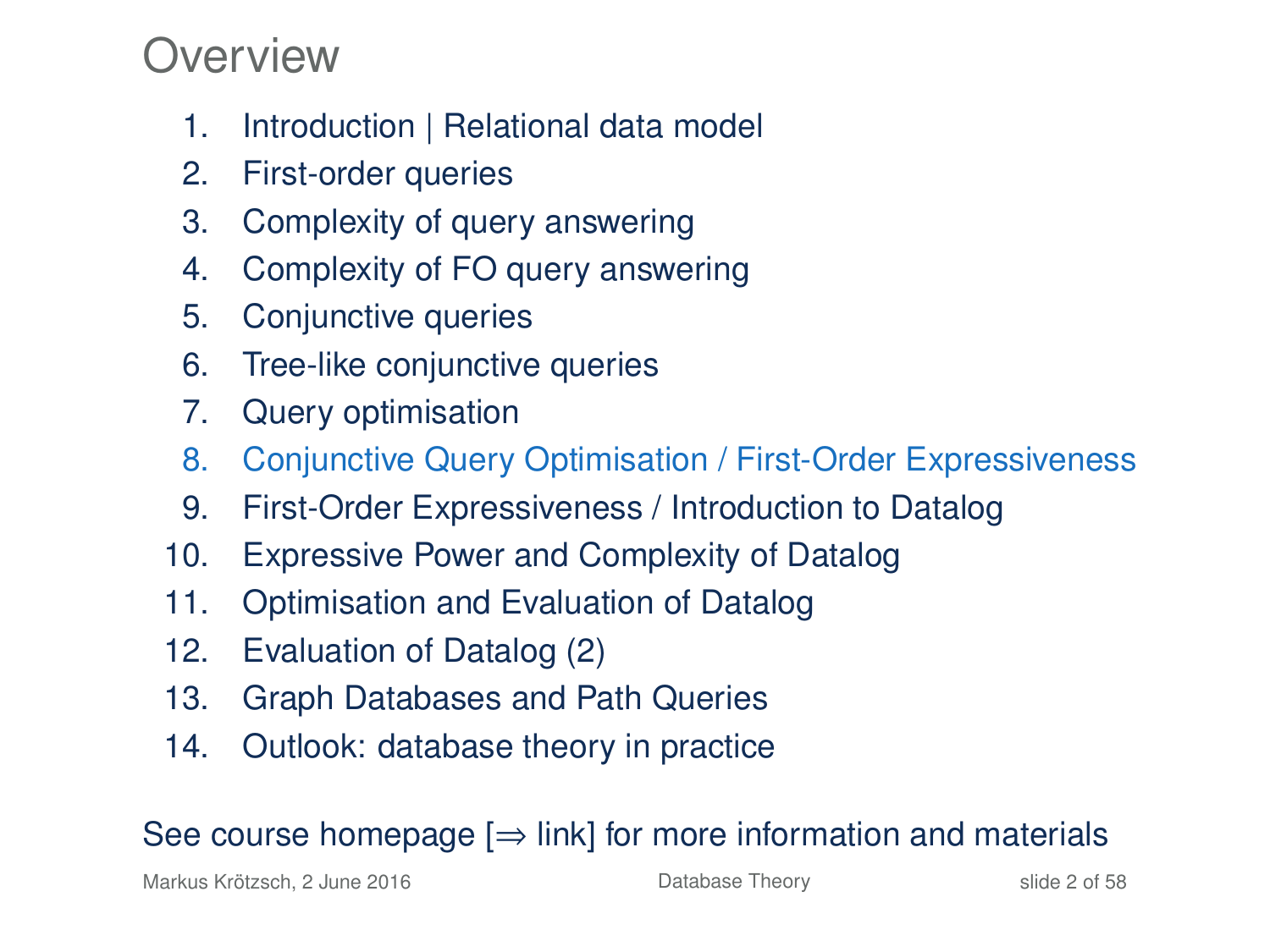### Review

There are many well-defined static optimisation tasks that are independent of the database  $\rightarrow$  query equivalence, containment, emptiness

Unfortunately, all of them are undecidable for FO queries  $\rightarrow$  Slogan: "all interesting questions about FO queries are undecidable"

 $\rightarrow$  Let's look at simpler query languages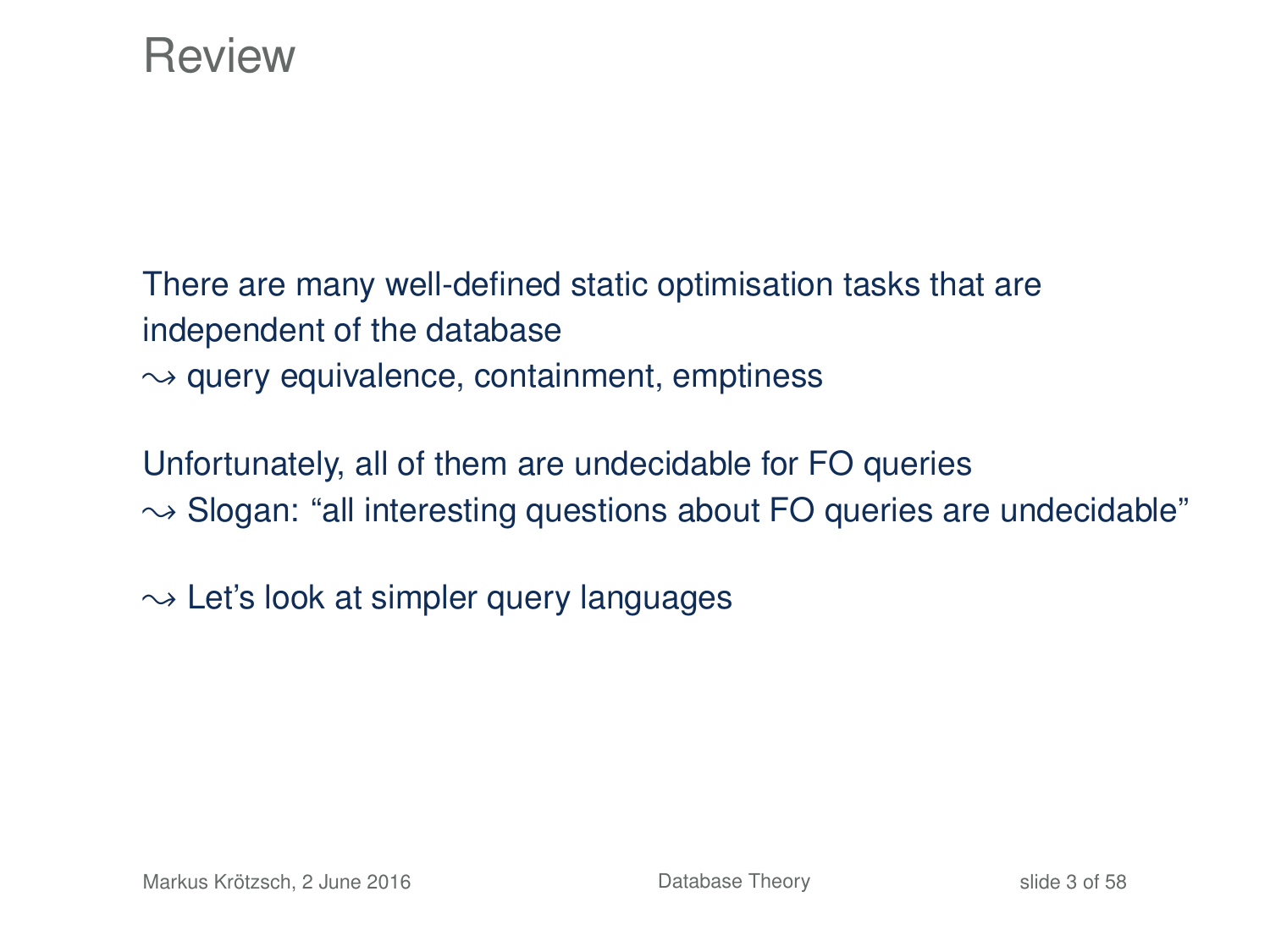## Optimisation for Conjunctive Queries

Optimisation is simpler for conjunctive queries

Conjunctive query containment – example:

| $Q_1$ : | $\exists x, y, z. R(x, y) \wedge R(y, y) \wedge R(y, z)$    |
|---------|-------------------------------------------------------------|
| $Q_2$ : | $\exists u, v, w, t. R(u, v) \wedge R(v, w) \wedge R(w, t)$ |

*Q*<sup>1</sup> find *R*-paths of length two with a loop in the middle *Q*<sup>2</sup> find *R*-paths of length three

 $\rightarrow$  in a loop one can find paths of any length  $\sim Q_1 \sqsubseteq Q_2$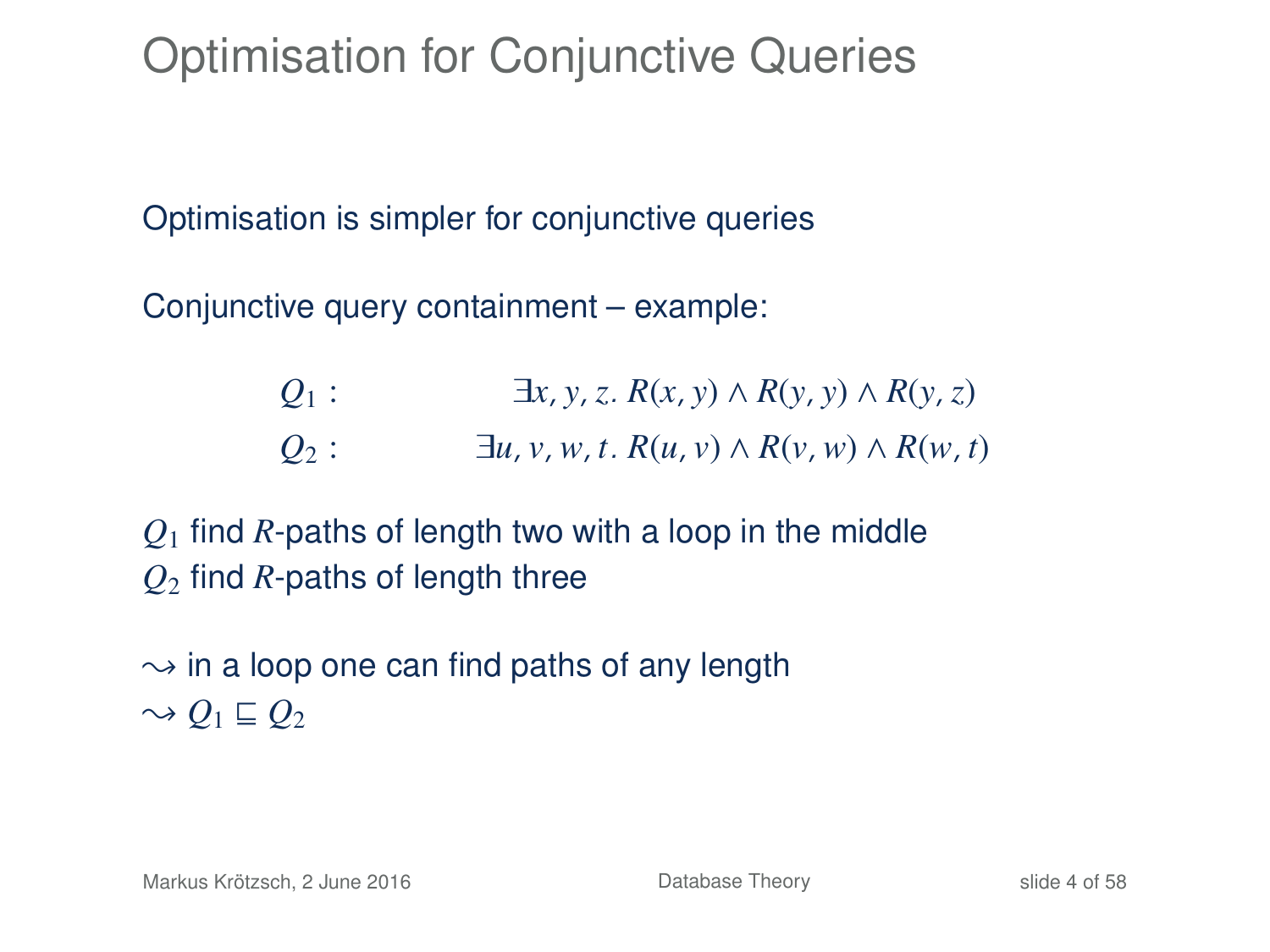Deciding Conjunctive Query Containment

Consider conjunctive queries  $O_1[x_1, \ldots, x_n]$  and  $O_2[y_1, \ldots, y_n]$ .

A query homomorphism from  $Q_2$  to  $Q_1$  is a mapping  $\mu$ from terms (constants or variables) in  $O_2$  to terms in  $O_1$  such that:

- $\mu$  does not change constants, i.e.,  $\mu(c) = c$  for every constant  $c$
- $x_i = \mu(y_i)$  for each  $i = 1, \ldots, n$
- if  $Q_2$  has a query atom  $R(t_1, \ldots, t_m)$ then  $O_1$  has a query atom  $R(\mu(t_1), \ldots, \mu(t_m))$

### Theorem (Homomorphism Theorem)

 $Q_1 \sqsubseteq Q_2$  if and only if there is a query homomorphism  $Q_2 \rightarrow Q_1$ .

### $\rightarrow$  decidable (only need to check finitely many mappings from  $O_2$  to  $O_1$ )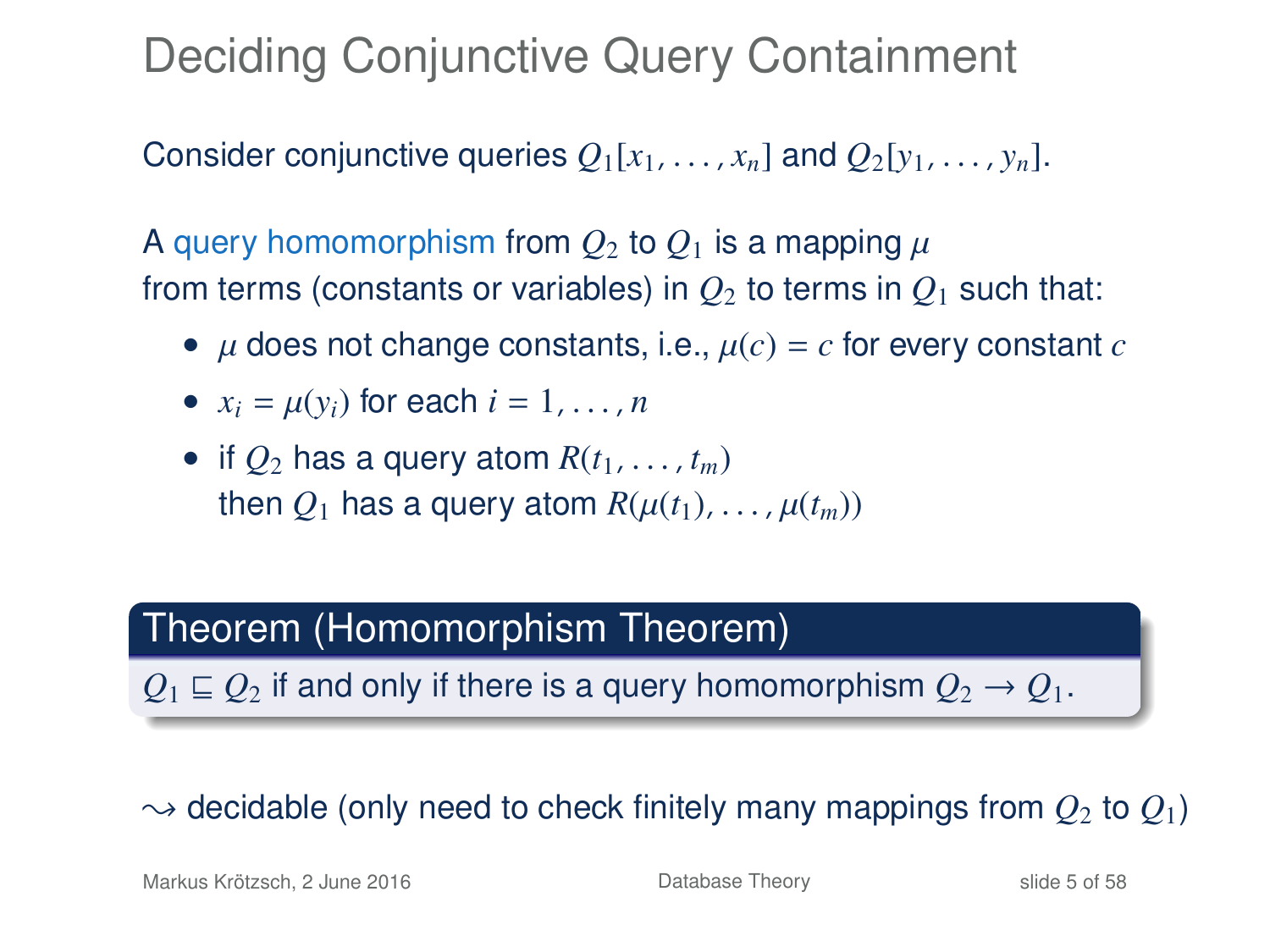### Example

*Q*<sub>1</sub> : ∃*x*, *y*, *z*. *R*(*x*, *y*) ∧ *R*(*y*, *y*) ∧ *R*(*y*, *z*)  $Q_2$  :  $\exists u, v, w, t$ .  $R(u, v) \wedge R(v, w) \wedge R(w, t)$ 

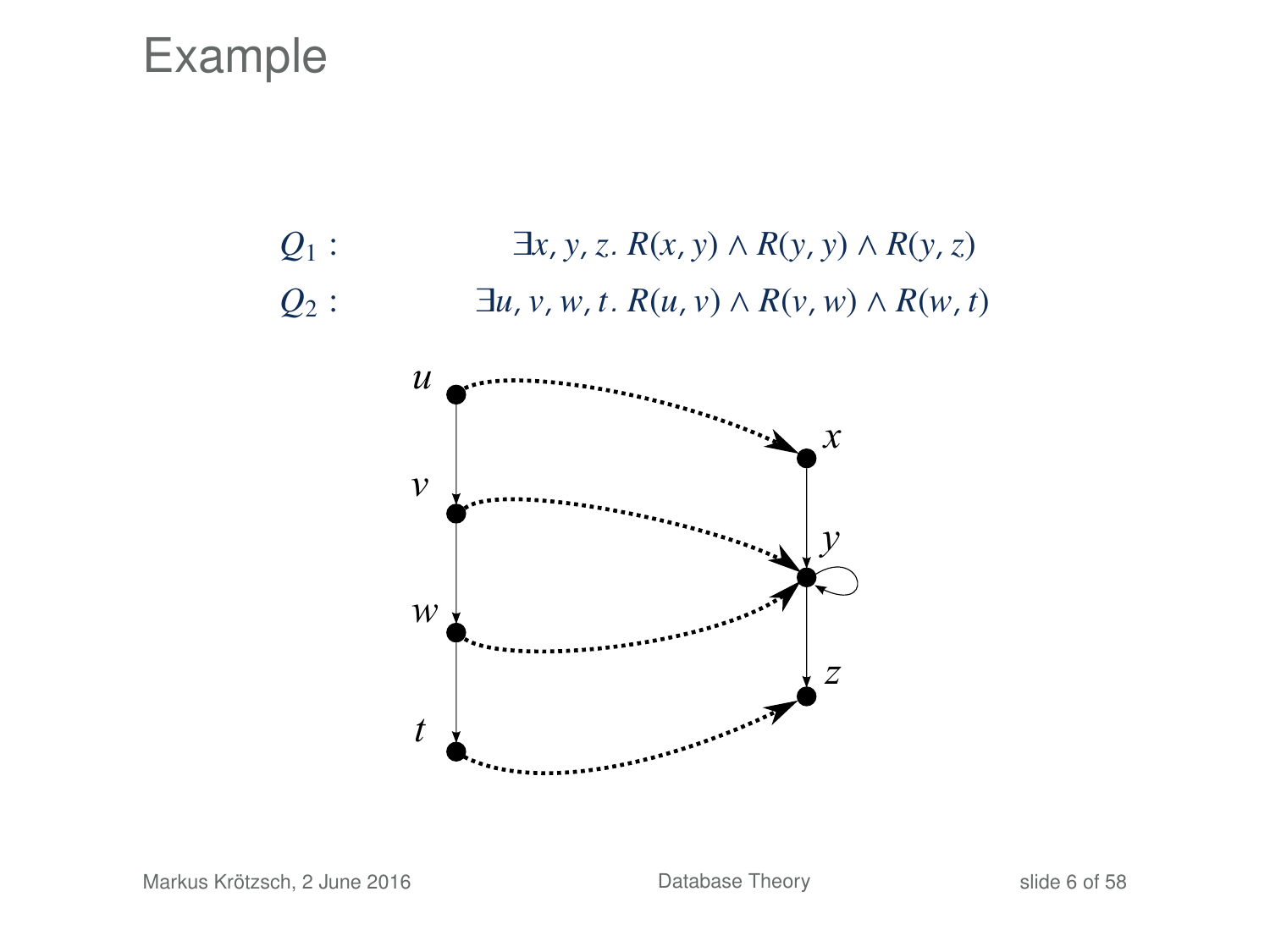### Review: CQs and Homomorphisms

If  $\langle d_1, \ldots, d_n \rangle$  is a result of  $O_1[x_1, \ldots, x_n]$  over database I then:

- there is a mapping *ν* from variables in  $Q_1$  to the domain of  $I$
- $d_i = v(x_i)$  for all  $i = 1, \ldots, m$
- for all atoms  $R(t_1, \ldots, t_m)$  of  $Q_1$ , we find  $\langle v(t_1), \ldots, v(t_m) \rangle \in R^I$ <br>(where we take  $v(c)$  to mean c for constants c) (where we take ν(*c*) to mean *<sup>c</sup>* for constants *<sup>c</sup>*)

 $\rightarrow I \models Q_1[d_1, \ldots, d_n]$  if there is such a homomorphism *v* from  $Q_1$  to *I* 

(Note: this is a slightly different formulation from the "homomorphism problem" discussed in a previous lecture, since we keep constants in queries here)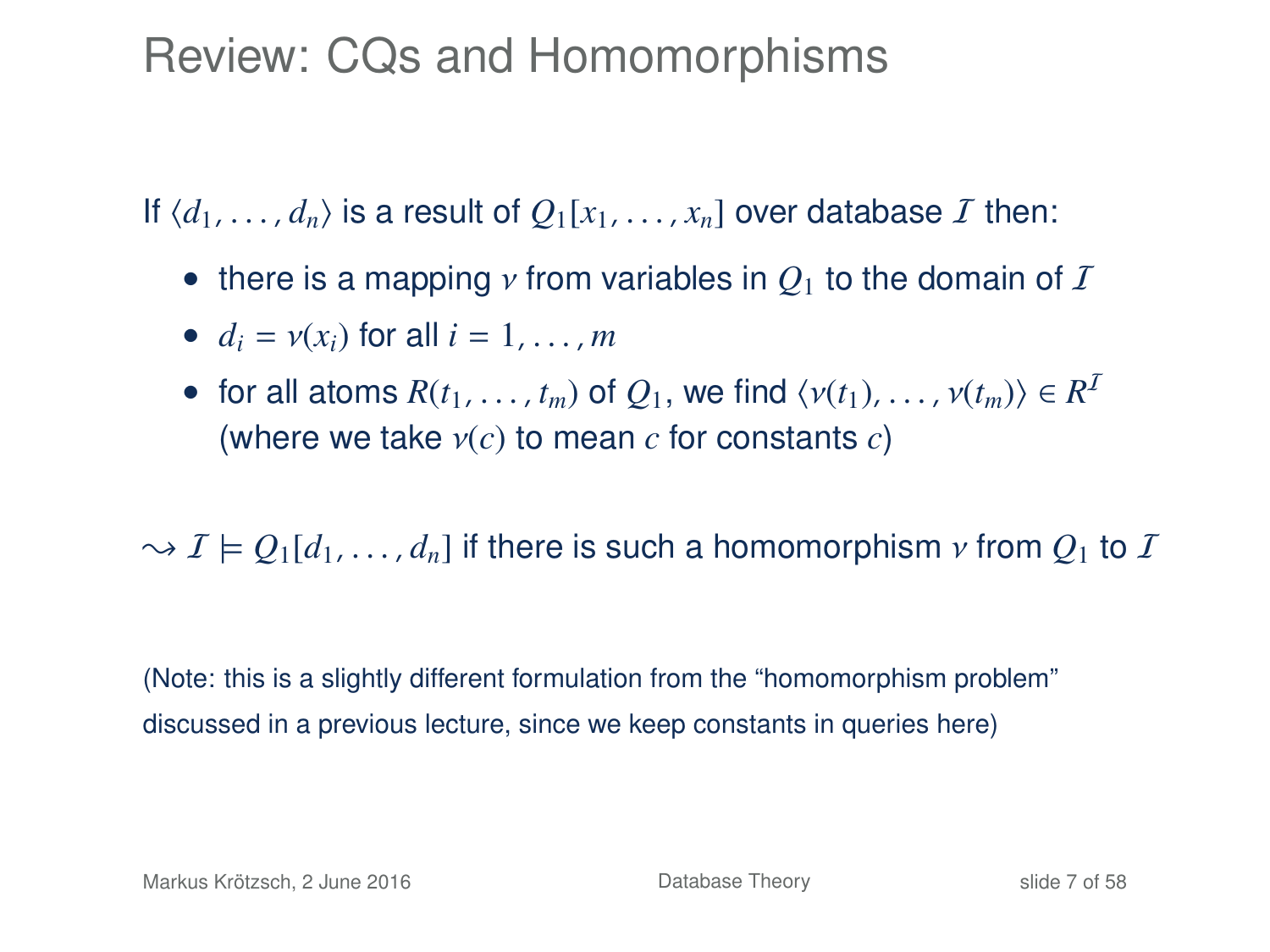### Proof of the Homomorphism Theorem

" $\Leftarrow$ ":  $Q_1 \sqsubseteq Q_2$  if there is a query homomorphism  $Q_2 \rightarrow Q_1$ .

- (1) Let  $\langle d_1, \ldots, d_n \rangle$  be a result of  $Q_1[x_1, \ldots, x_n]$  over database *I*.
- (2) Then there is a homomorphism  $\nu$  from  $Q_1$  to  $\mathcal{I}$ .
- (3) By assumption, there is a query homomorphism  $\mu: Q_2 \to Q_1$ .
- (4) But then the composition  $v \circ \mu$  that maps each term *t* to  $v(\mu(t))$ is a homomorphism from  $Q_2$  to  $\overline{I}$ .
- (5) Hence  $\langle v(\mu(y_1)), \ldots, v(\mu(y_n)) \rangle$  is a result of  $Q_2[y_1, \ldots, y_n]$  over I.
- (6) Since  $v(\mu(y_i)) = v(x_i) = d_i$ , we find that  $\langle d_1, \ldots, d_n \rangle$  is a result of  $Q_2[y_1, \ldots, y_n]$  over  $I$ .

Since this holds for all results  $\langle d_1, \ldots, d_n \rangle$  of  $Q_1$ , we have  $Q_1 \sqsubseteq Q_2$ .

(See board for a sketch showing how we compose homomorphisms here)

Markus Krötzsch, 2 June 2016 **[Database Theory](#page-0-0)** Database Theory slide 8 of 58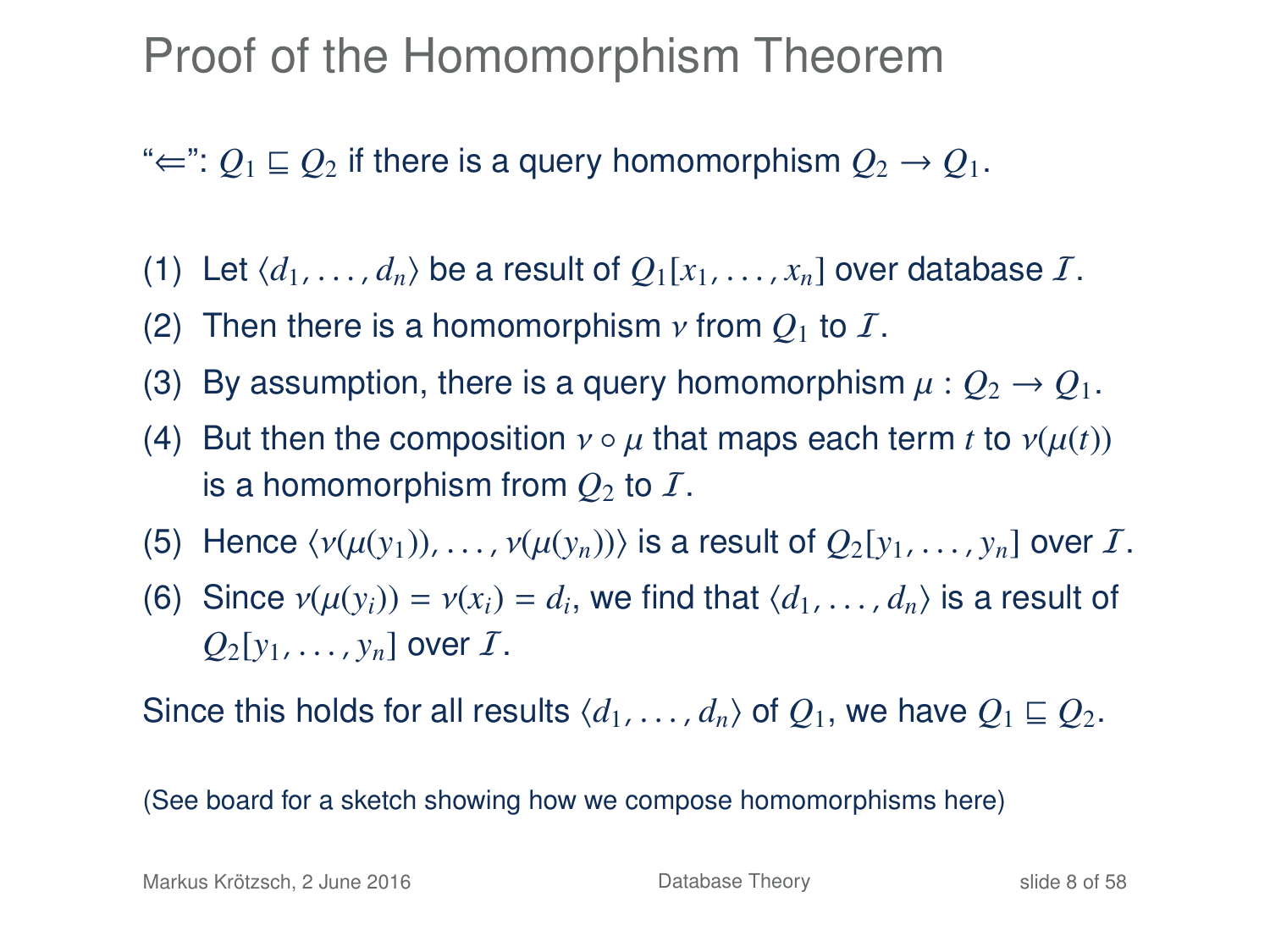### Proof of the Homomorphism Theorem

" $\Rightarrow$ ": there is a query homomorphism  $Q_2 \rightarrow Q_1$  if  $Q_1 \sqsubseteq Q_2$ .

(1) Turn  $Q_1[x_1, \ldots, x_n]$  into a database  $\mathcal{I}_1$  in the natural way:

- $-$  The domain of  $I_1$  are the terms in  $O_1$
- For every relation *R*, we have  $\langle t_1, \ldots, t_m \rangle$  ∈  $R^{I_1}$  exactly if  $R(t, t_1)$  is an atom in  $O_t$ .  $R(t_1, \ldots, t_m)$  is an atom in  $Q_1$
- (2) Then  $Q_1$  has a result  $\langle x_1, \ldots, x_n \rangle$  over  $I_1$ (the identity mapping is a homomorphism – actually even an isomorphism)
- (3) Therefore, since  $Q_1 \sqsubseteq Q_2, \langle x_1, \ldots, x_n \rangle$  is also a result of  $Q_2$  over  $I_1$
- (4) Hence there is a homomorphism  $\nu$  from  $Q_2$  to  $I_1$
- (5) This homomorphism *v* is also a query homomorphism  $Q_2 \rightarrow Q_1$ .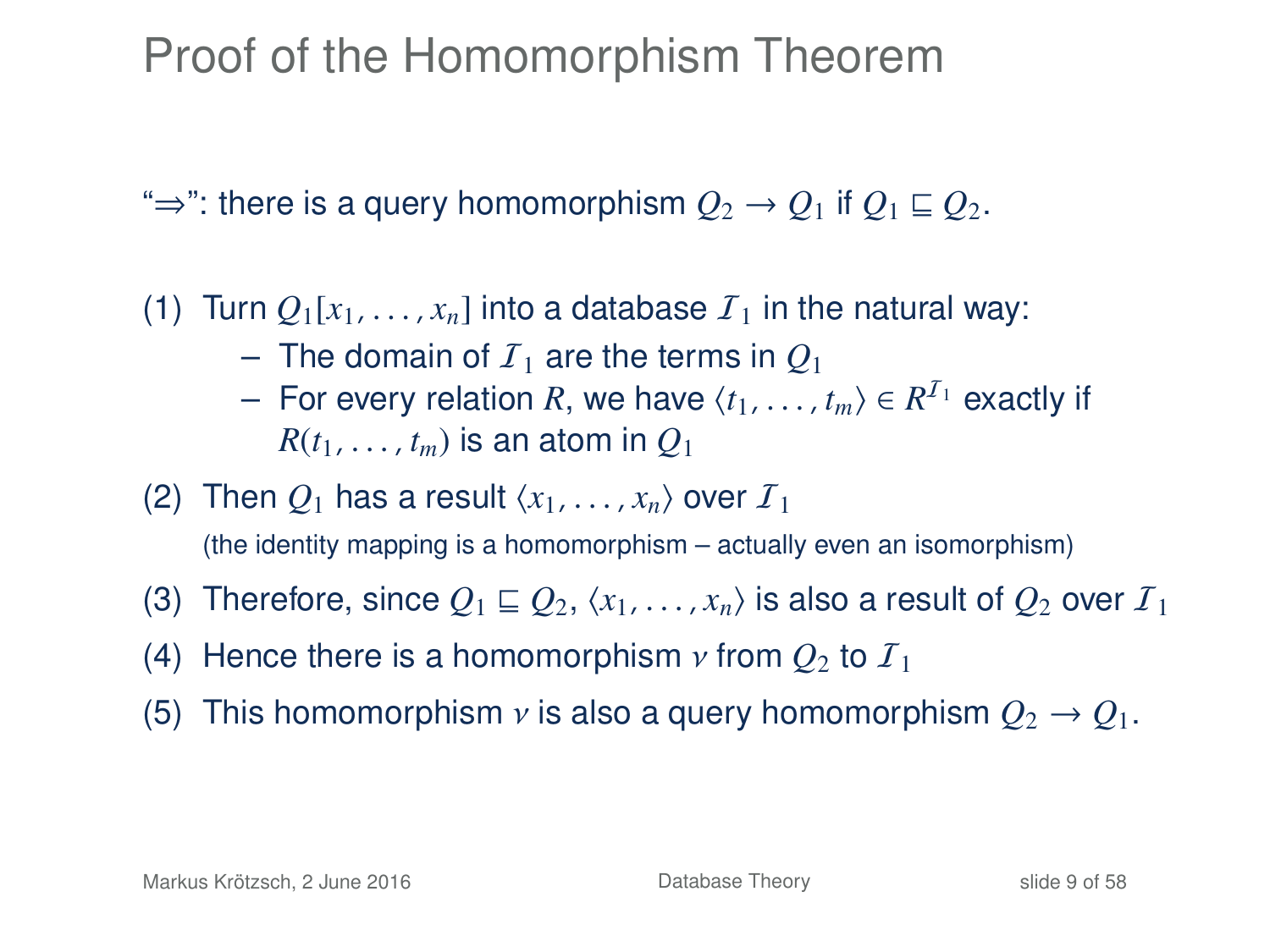Implications of the Homomorphism Theorem

The proof has highlighted another useful fact:

The following two are equivalent:

- Finding a homomorphism from  $Q_2$  to  $Q_1$
- Finding a query result for  $Q_2$  over  $I_1$
- $\rightarrow$  all complexity results for CQ query answering apply

### Theorem

Deciding if  $O_1 \sqsubseteq O_2$  is NP-complete.

If *Q*<sup>2</sup> is a tree query (or of bounded treewidth, or of bounded hypertree width) then deciding if  $O_1 \sqsubseteq O_2$  is polynomial (in fact LOGCFL-complete).

Note that even in the NP-complete case the problem size is rather small (only queries, no databases)

Markus Krötzsch, 2 June 2016 **[Database Theory](#page-0-0)** Slide 10 of 58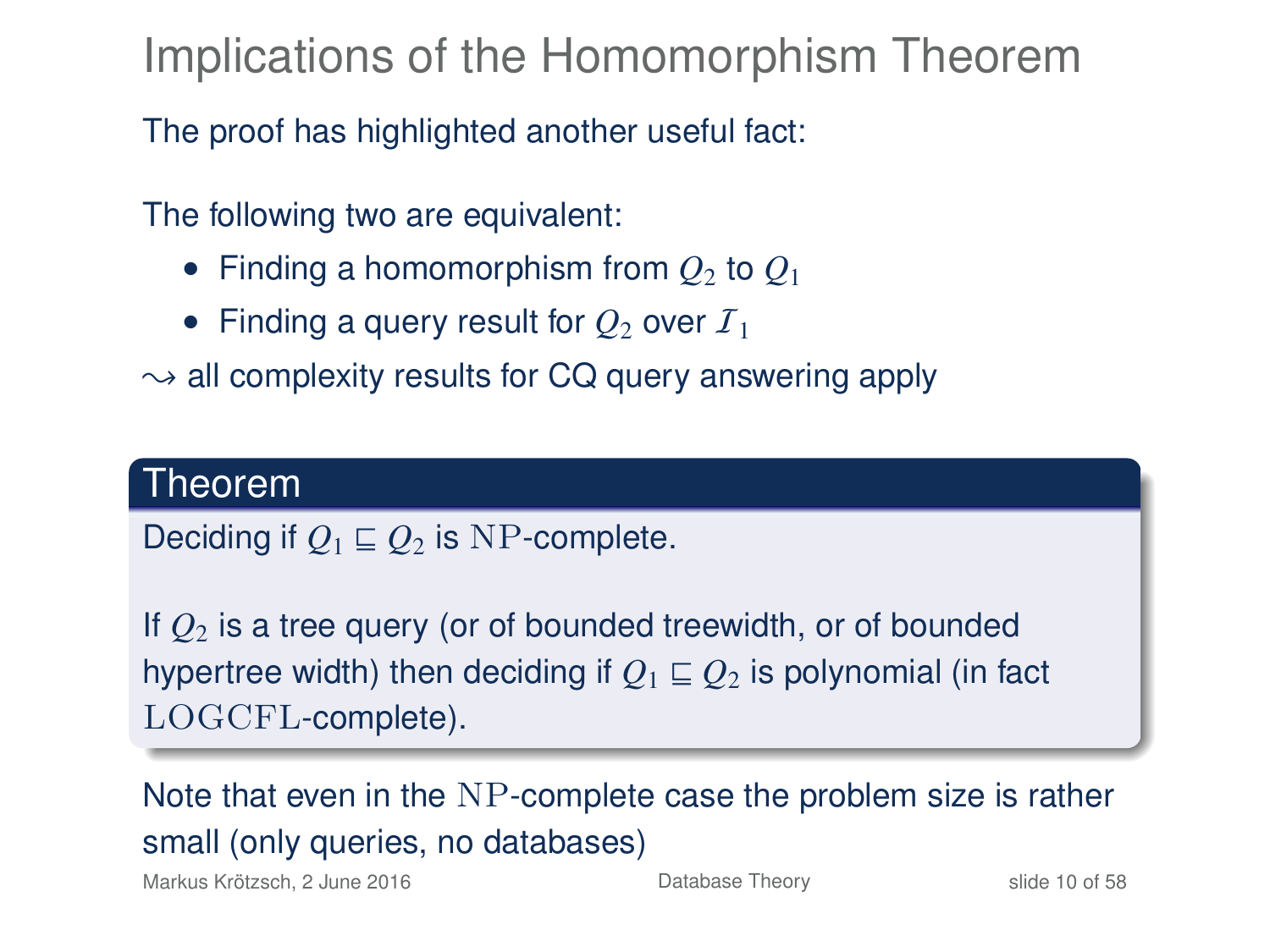## Application: CQ Minimisation

### **Definition**

A conjunctive query *Q* is minimal if:

- for all subqueries  $Q'$  of  $Q$  (that is, queries  $Q'$  that are obtained by dropping one or more atoms from *Q*),
- we find that  $Q' \neq Q$ .

A minimal CQ is also called a core.

It is useful to minimise CQs to avoid unnecessary joins in query answering.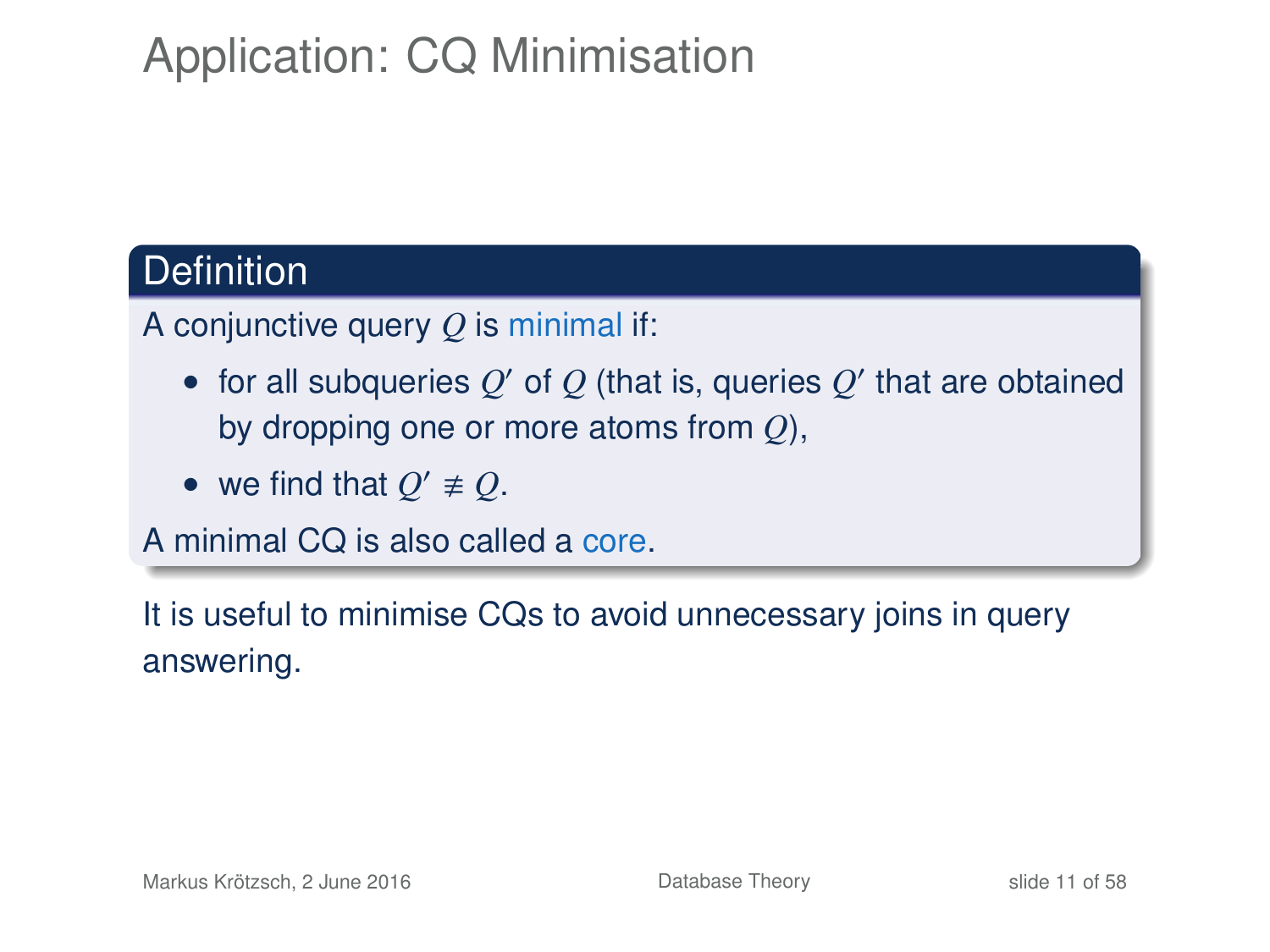## CQ Minimisation the Direct Way

A simple idea for minimising *Q*:

- Consider each atom of *Q*, one after the other
- Check if the subquery obtained by dropping this atom is contained in *Q* (Observe that the subquery always contains the original query.)
- If yes, delete the atom; continue with the next atom

Example query *Q*[*v*,*w*]:

 $\exists x, y, z. R(a, y) \wedge R(x, y) \wedge S(y, y) \wedge S(y, z) \wedge S(z, y) \wedge T(y, y) \wedge T(y, w)$ 

 $\rightarrow$  Simpler notation: write as set and mark answer variables

 ${R(a, y), R(x, y), S(y, y), S(y, z), S(z, y), T(y, \bar{y}), T(y, \bar{w})}$ 

Markus Krötzsch, 2 June 2016 **[Database Theory](#page-0-0)** Slide 12 of 58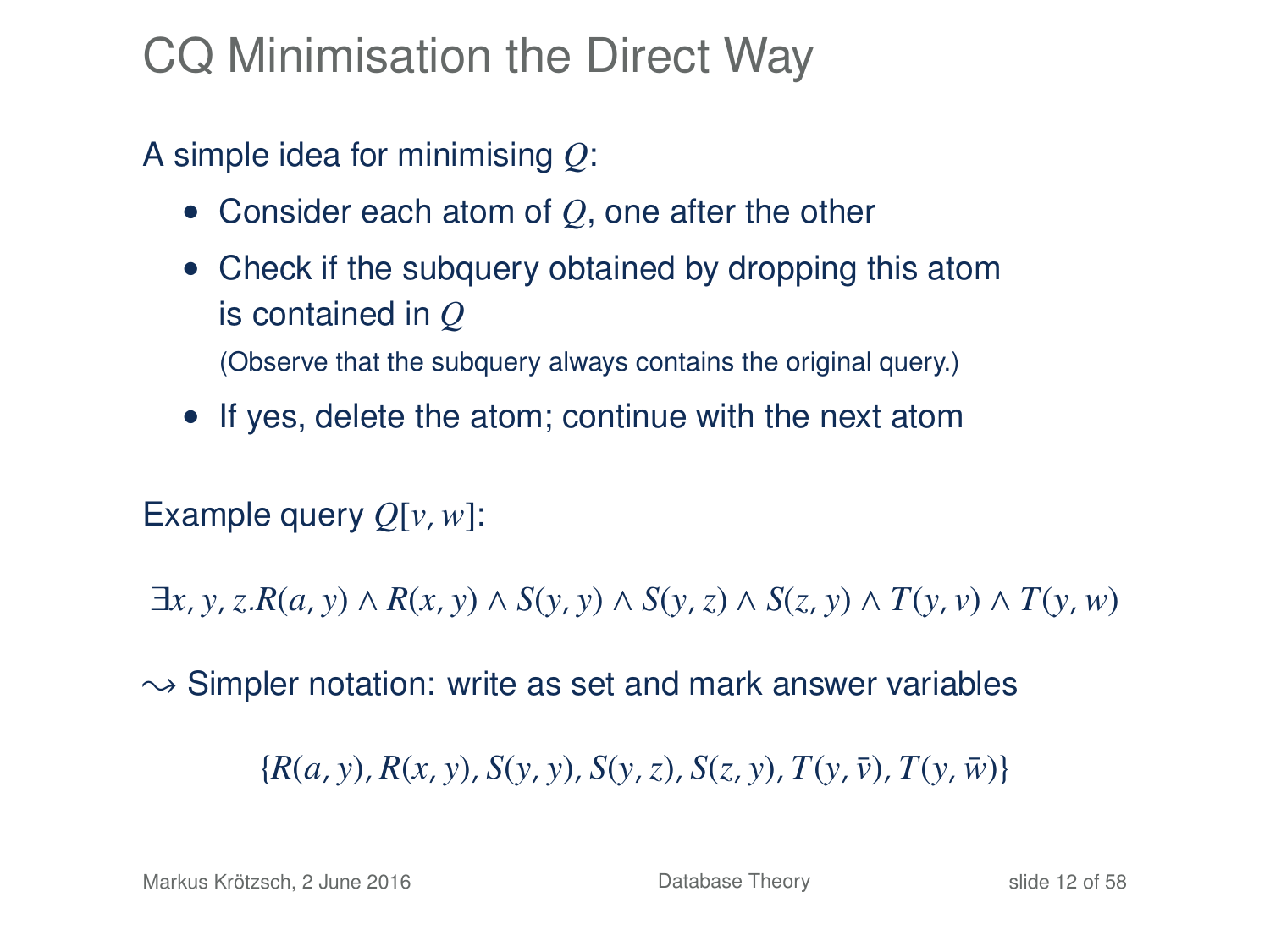${R(a, y), R(x, y), S(y, y), S(y, z), S(z, y), T(y, \bar{v}), T(y, \bar{w})}$ 

| R(a, y)         | R(a, y)         |
|-----------------|-----------------|
| R(x, y)         | R(x, y)         |
| S(y, y)         | S(y, y)         |
| S(y, z)         | S(y, z)         |
| S(z, y)         | S(z, y)         |
| $T(y, \bar{v})$ | $T(y,\bar{v})$  |
| $T(y, \bar{w})$ | $T(y, \bar{w})$ |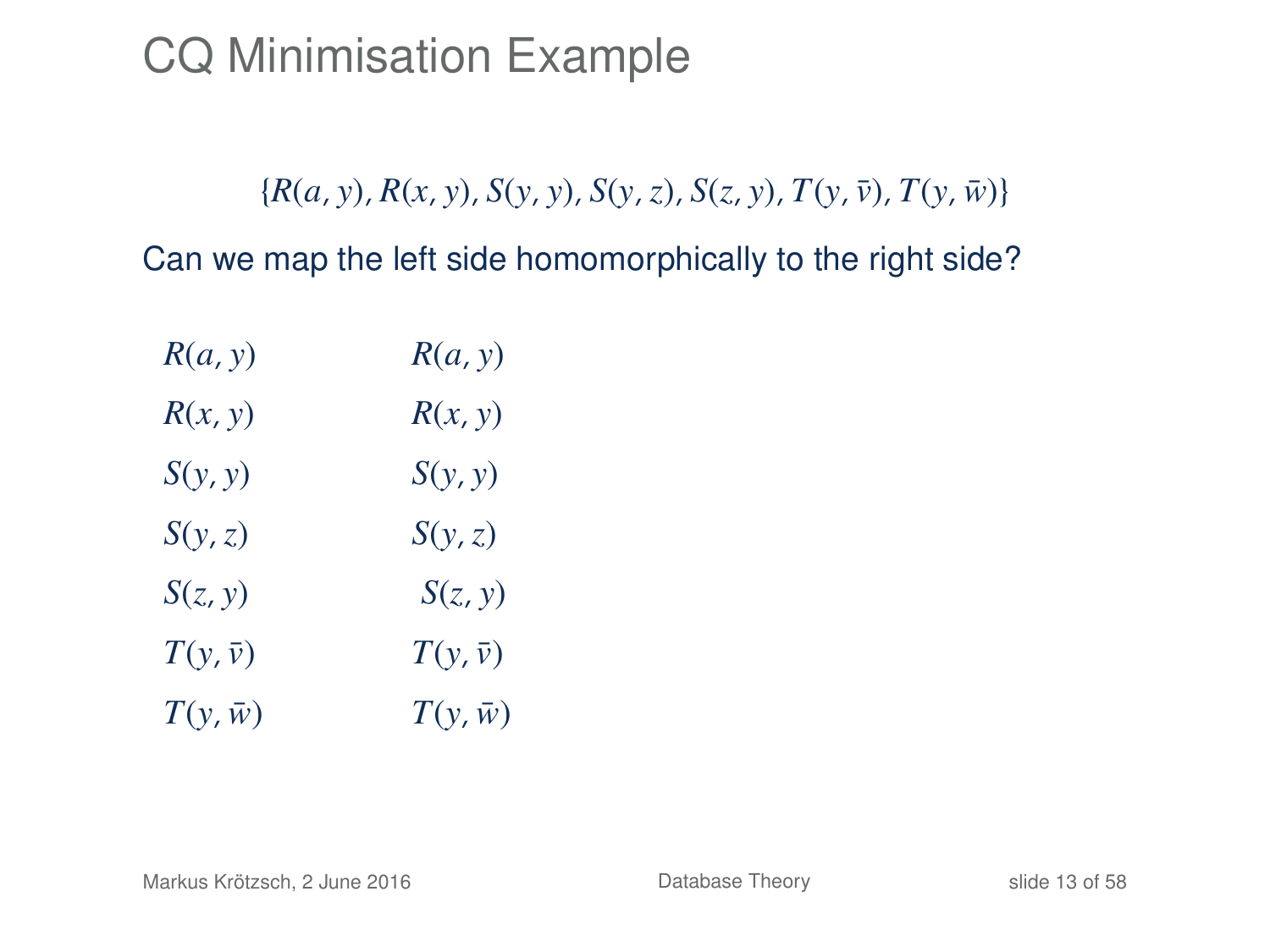${R(a, y), R(x, y), S(y, y), S(y, z), S(z, y), T(y, \bar{v}), T(y, \bar{w})}$ 

| R(a, y)        | $-$ R(a, y)    |
|----------------|----------------|
| R(x, y)        | R(x, y)        |
| S(y, y)        | S(y, y)        |
| S(y, z)        | S(y, z)        |
| S(z, y)        | S(z, y)        |
| $T(y,\bar{v})$ | $T(y,\bar{v})$ |
| $T(y,\bar{w})$ | $T(y,\bar{w})$ |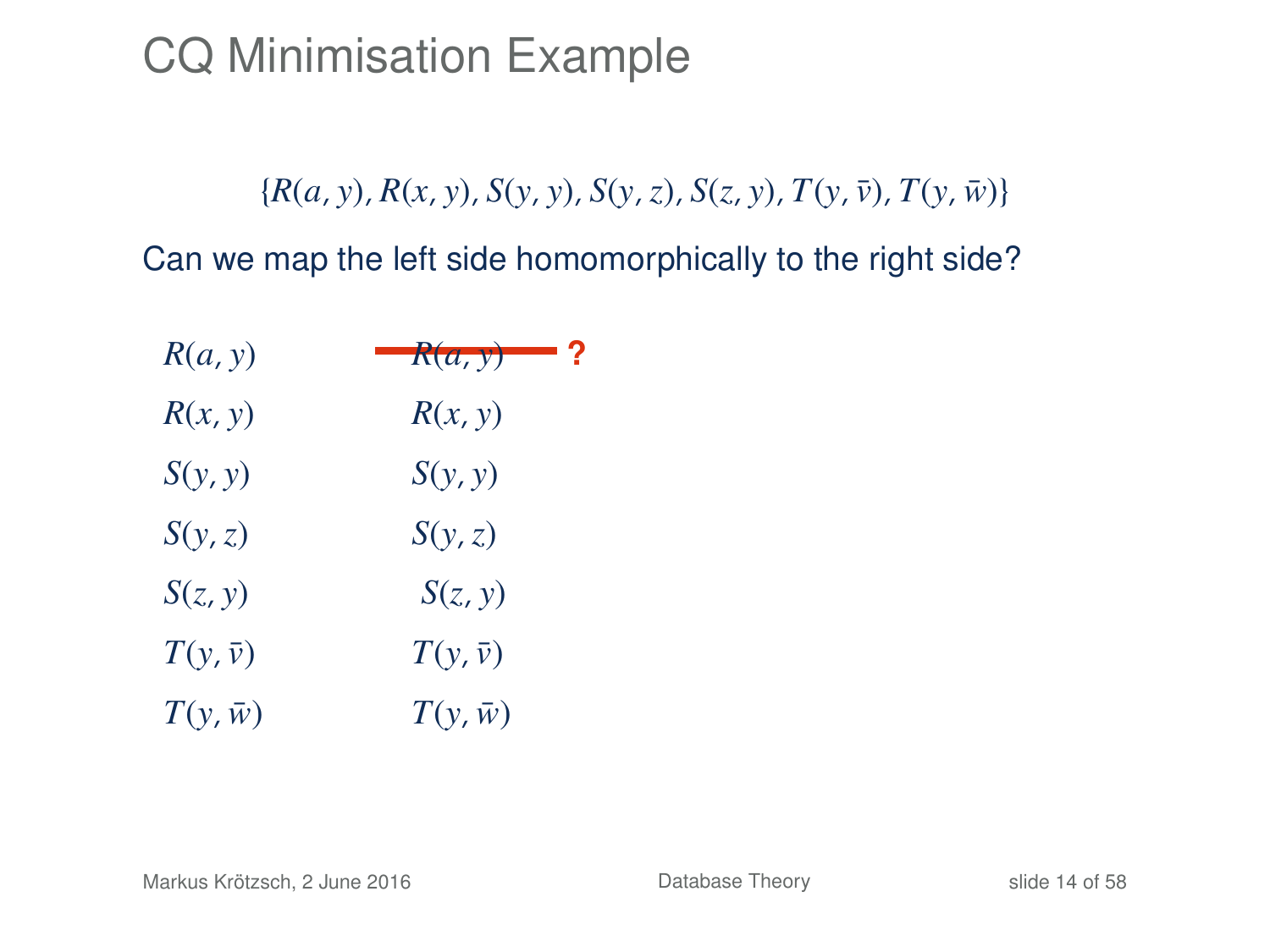${R(a, y), R(x, y), S(y, y), S(y, z), S(z, y), T(y, \bar{v}), T(y, \bar{w})}$ 

| R(a, y)         | R(a, y)        | Keep (cannot map constant a) |
|-----------------|----------------|------------------------------|
| R(x, y)         | R(x, y)        |                              |
| S(y, y)         | S(y, y)        |                              |
| S(y, z)         | S(y, z)        |                              |
| S(z, y)         | S(z, y)        |                              |
| $T(y,\bar{v})$  | $T(y,\bar{v})$ |                              |
| $T(y, \bar{w})$ | $T(y,\bar{w})$ |                              |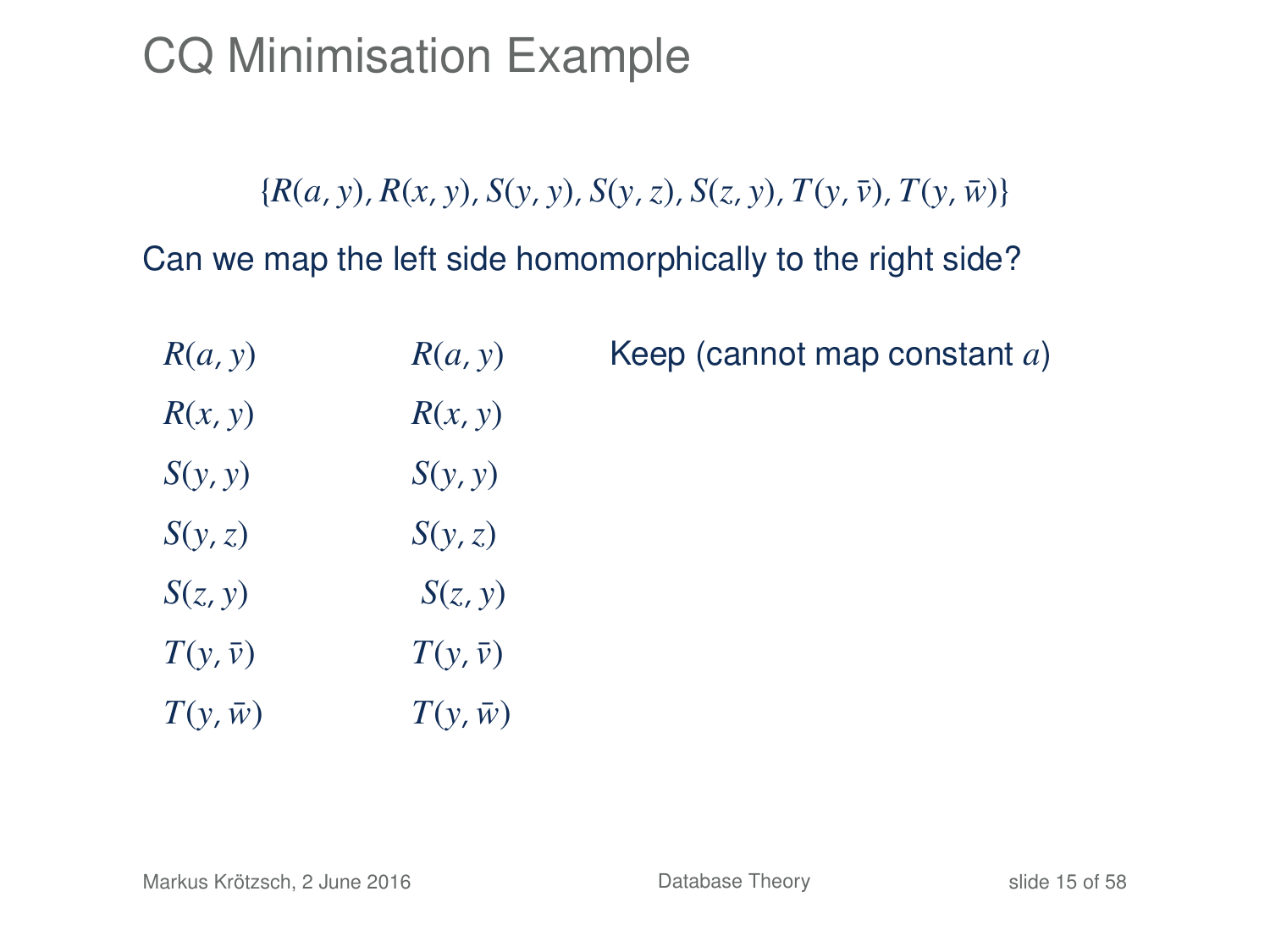${R(a, y), R(x, y), S(y, y), S(y, z), S(z, y), T(y, \bar{v}), T(y, \bar{w})}$ 

| R(a, y)         | R(a, y)        | Keep (cannot map constant a) |
|-----------------|----------------|------------------------------|
| R(x, y)         | $R(x, y)$ ?    |                              |
| S(y, y)         | S(y, y)        |                              |
| S(y, z)         | S(y, z)        |                              |
| S(z, y)         | S(z, y)        |                              |
| $T(y,\bar{y})$  | $T(y,\bar{v})$ |                              |
| $T(y, \bar{w})$ | $T(y,\bar{w})$ |                              |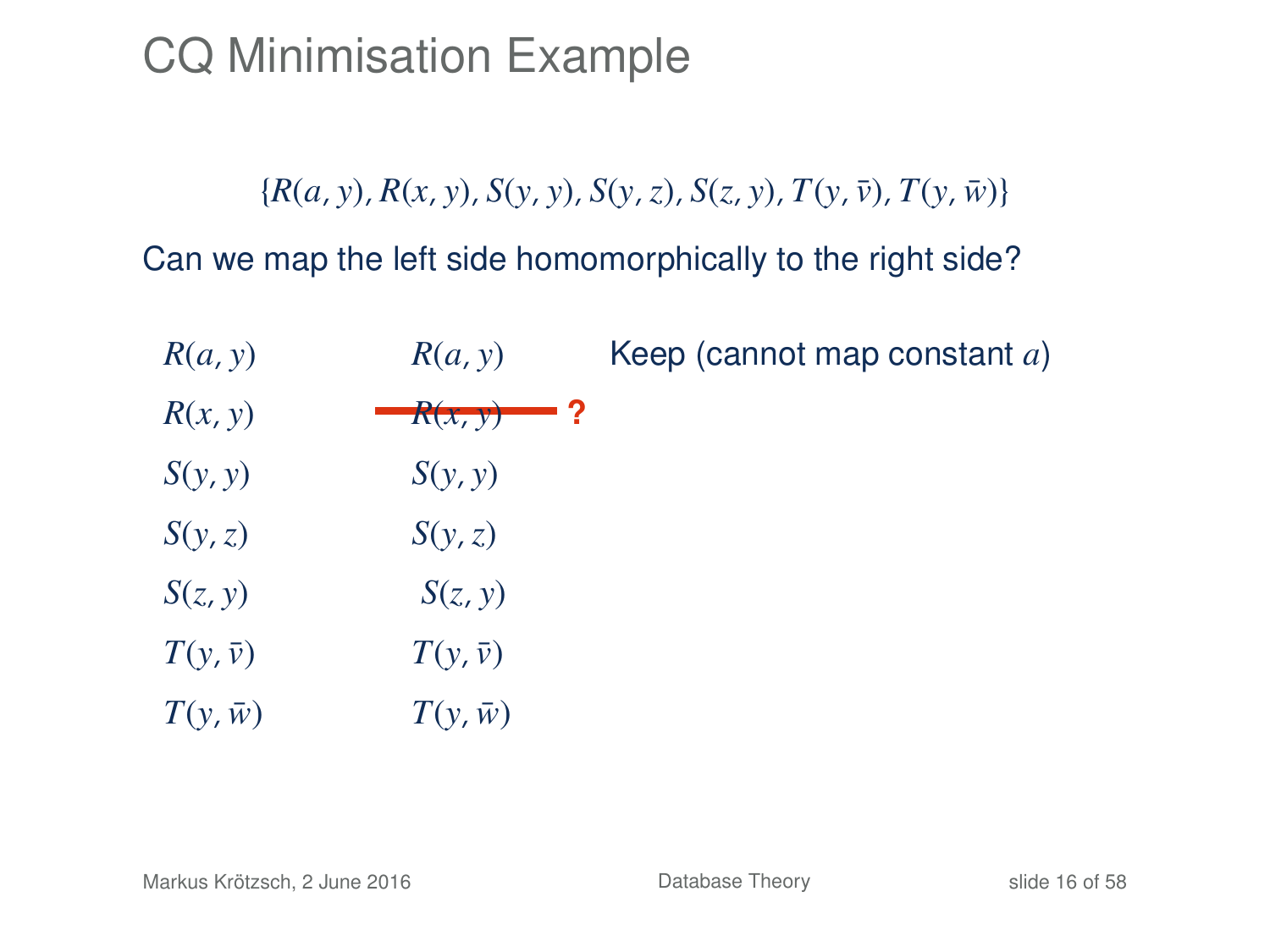${R(a, y), R(x, y), S(y, y), S(y, z), S(z, y), T(y, \bar{v}), T(y, \bar{w})}$ 

| R(a, y)        | R(a, y)        | Keep (cannot map constant a)     |
|----------------|----------------|----------------------------------|
| R(x, y)        | R(x, y)        | Drop; map $R(x, y)$ to $R(a, y)$ |
| S(y, y)        | S(y, y)        |                                  |
| S(y, z)        | S(y, z)        |                                  |
| S(z, y)        | S(z, y)        |                                  |
| $T(y,\bar{y})$ | $T(y,\bar{y})$ |                                  |
| $T(y,\bar{w})$ | $T(y,\bar{w})$ |                                  |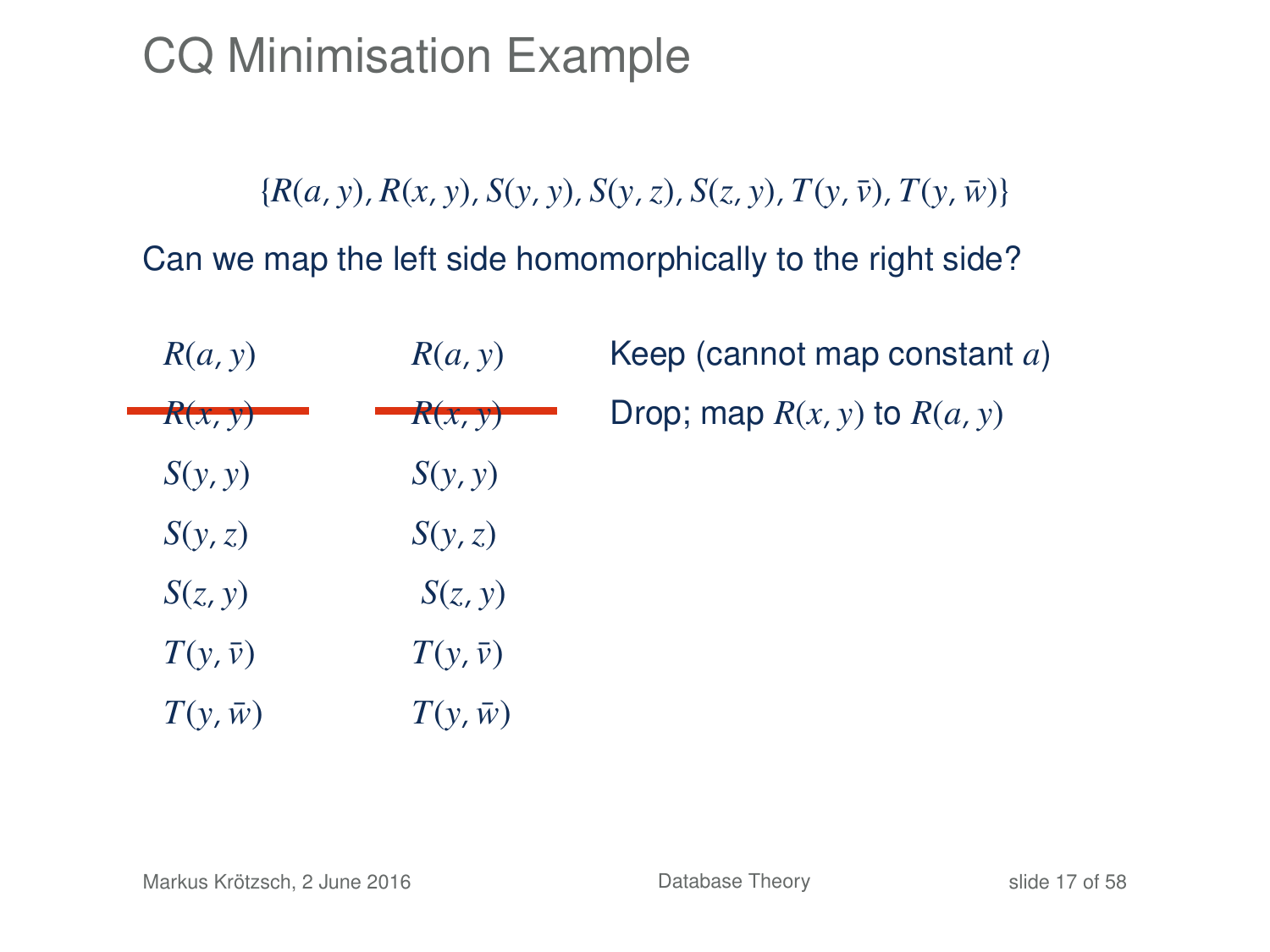${R(a, y), R(x, y), S(y, y), S(y, z), S(z, y), T(y, \bar{v}), T(y, \bar{w})}$ 

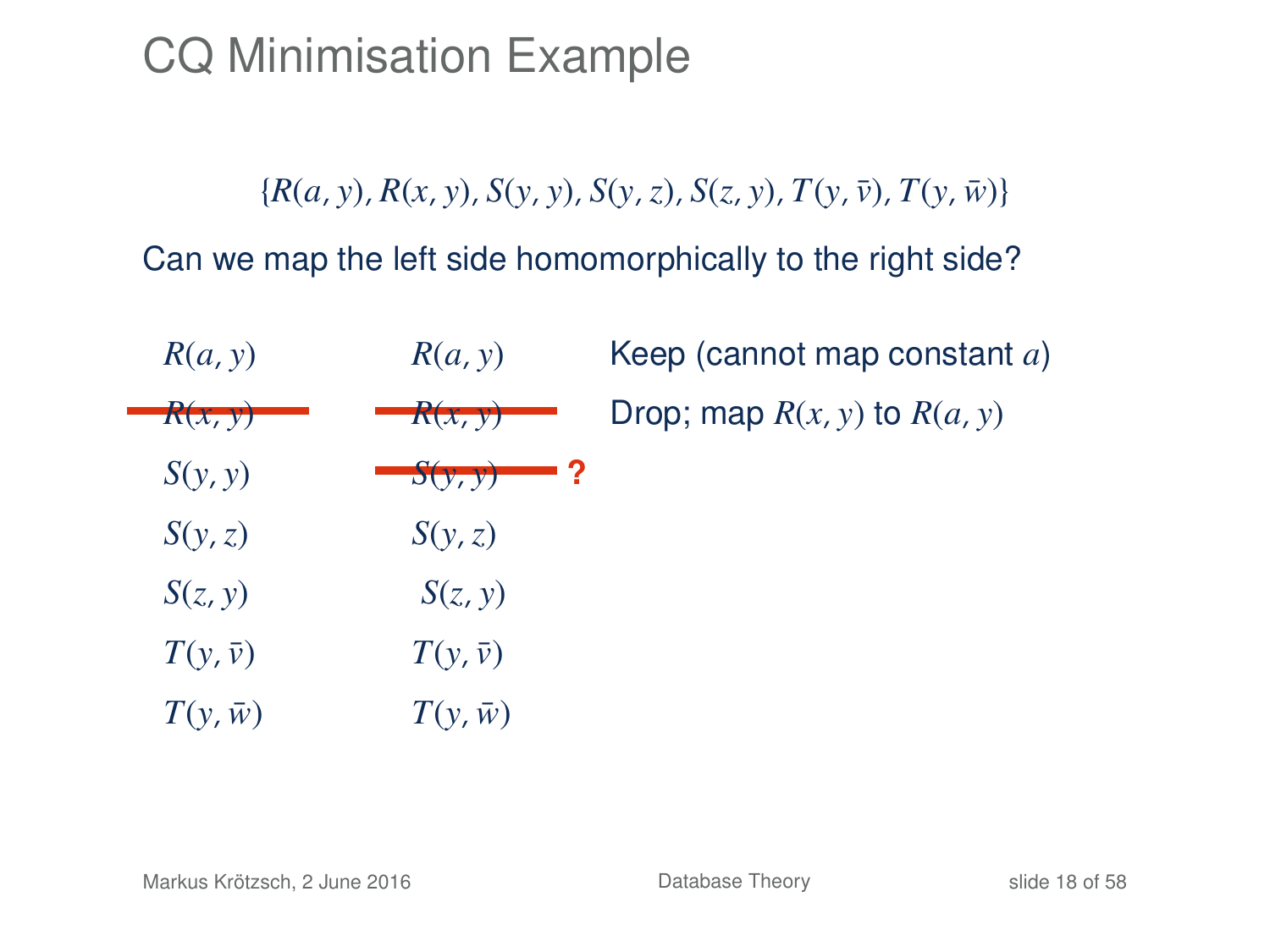${R(a, y), R(x, y), S(y, y), S(y, z), S(z, y), T(y, \bar{v}), T(y, \bar{w})}$ 

| R(a, y)        | R(a, y)        | Keep (cannot map constant a)            |
|----------------|----------------|-----------------------------------------|
| R(x, y)        | R(x, y)        | Drop; map $R(x, y)$ to $R(a, y)$        |
| S(y, y)        | S(y, y)        | Keep (no other atom of form $S(t, t)$ ) |
| S(y, z)        | S(y, z)        |                                         |
| S(z, y)        | S(z, y)        |                                         |
| $T(y,\bar{y})$ | $T(y,\bar{y})$ |                                         |
| $T(y,\bar{w})$ | $T(y,\bar{w})$ |                                         |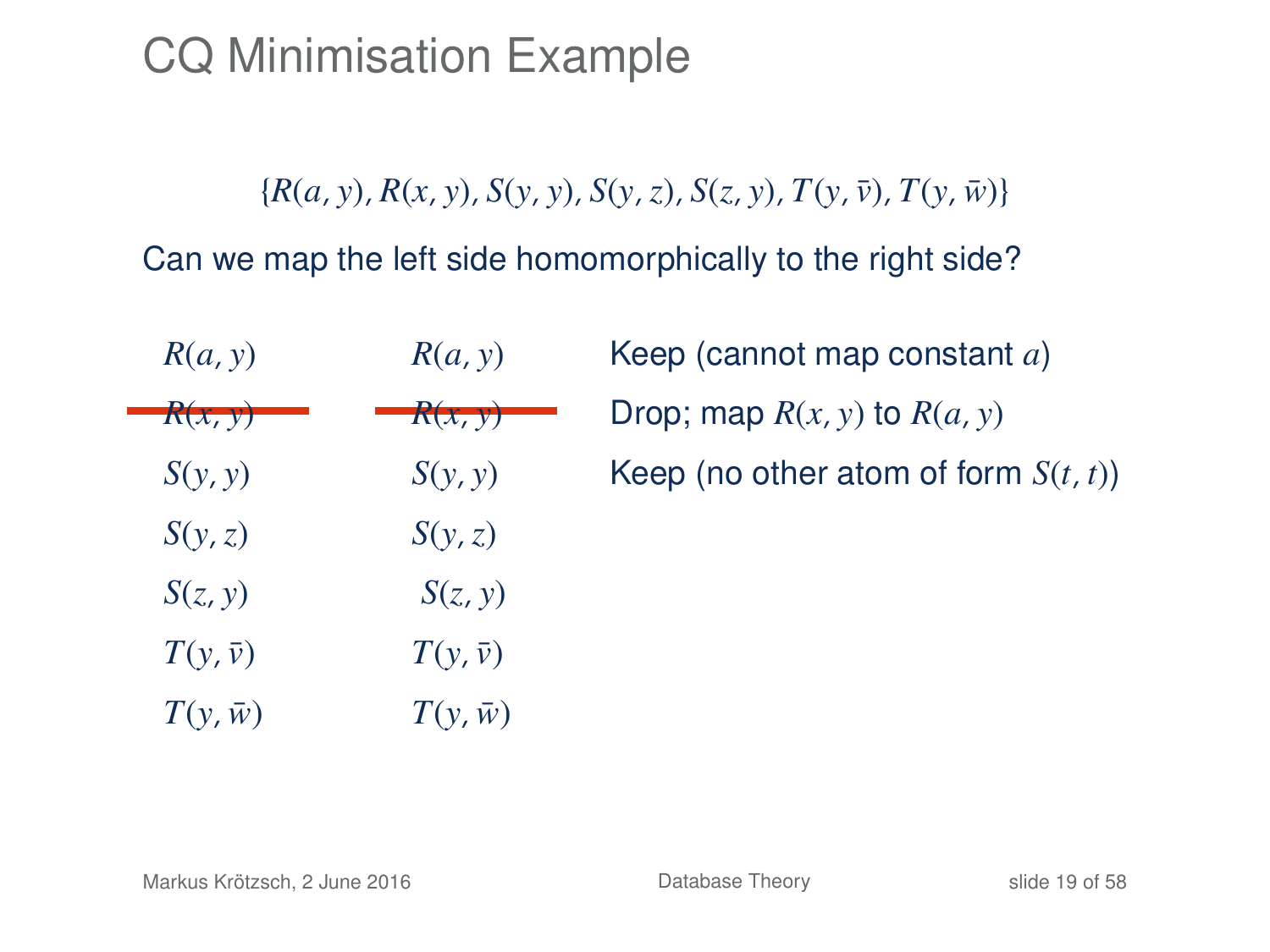${R(a, y), R(x, y), S(y, y), S(y, z), S(z, y), T(y, \bar{v}), T(y, \bar{w})}$ 

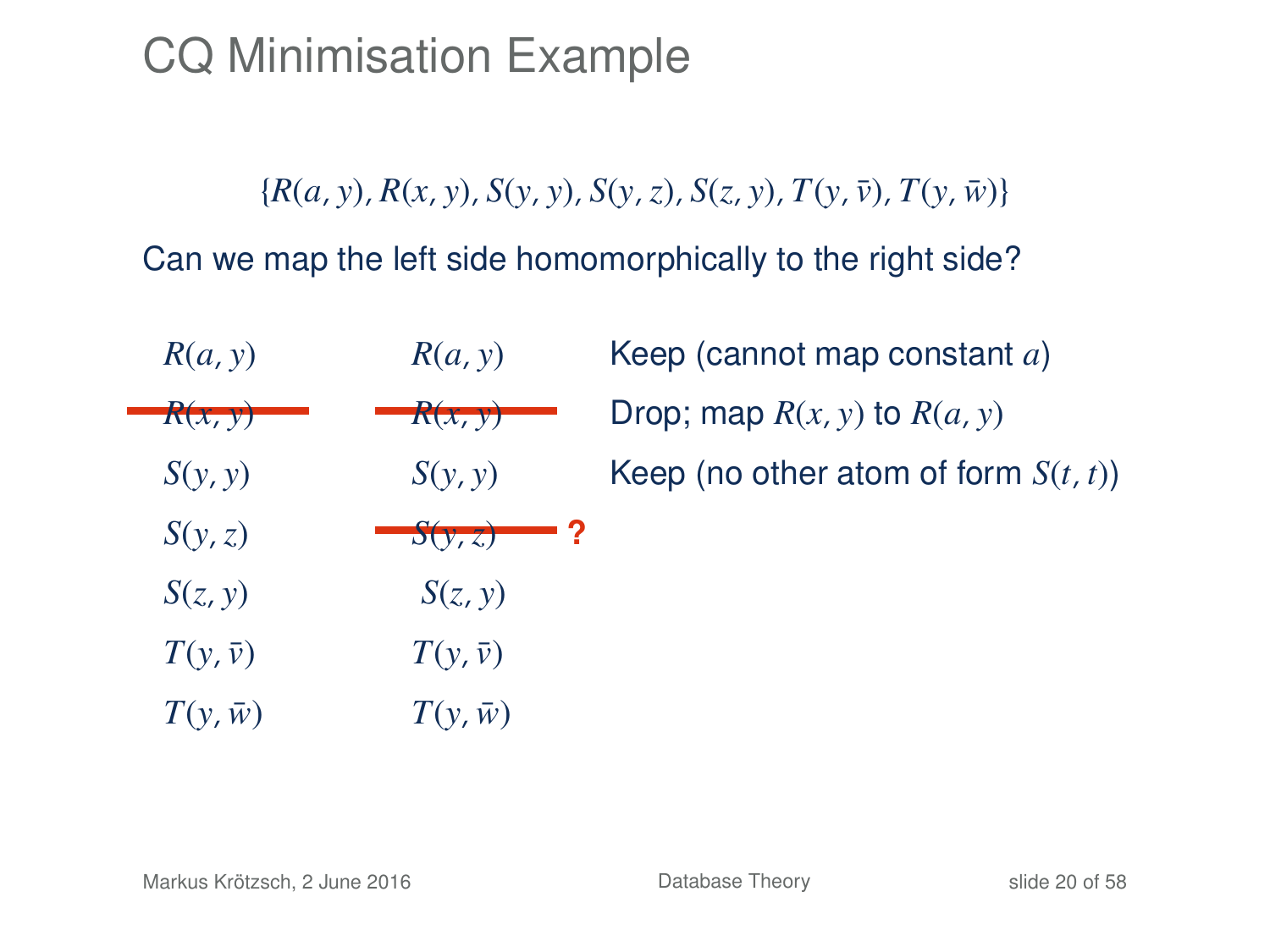${R(a, y), R(x, y), S(y, y), S(y, z), S(z, y), T(y, \bar{y}), T(y, \bar{w})}$ 

Can we map the left side homomorphically to the right side?

| R(a, y)         | R(a, y)        | Keep (cannot map constant a)            |
|-----------------|----------------|-----------------------------------------|
| R(x, y)         | R(x, y)        | Drop; map $R(x, y)$ to $R(a, y)$        |
| S(y, y)         | S(y, y)        | Keep (no other atom of form $S(t, t)$ ) |
| S(y, z)         | S(y, z)        | Drop; map $S(y, z)$ to $S(y, y)$        |
| S(z, y)         | S(z, y)        |                                         |
| $T(y,\bar{y})$  | $T(y,\bar{y})$ |                                         |
| $T(y, \bar{w})$ | $T(y,\bar{w})$ |                                         |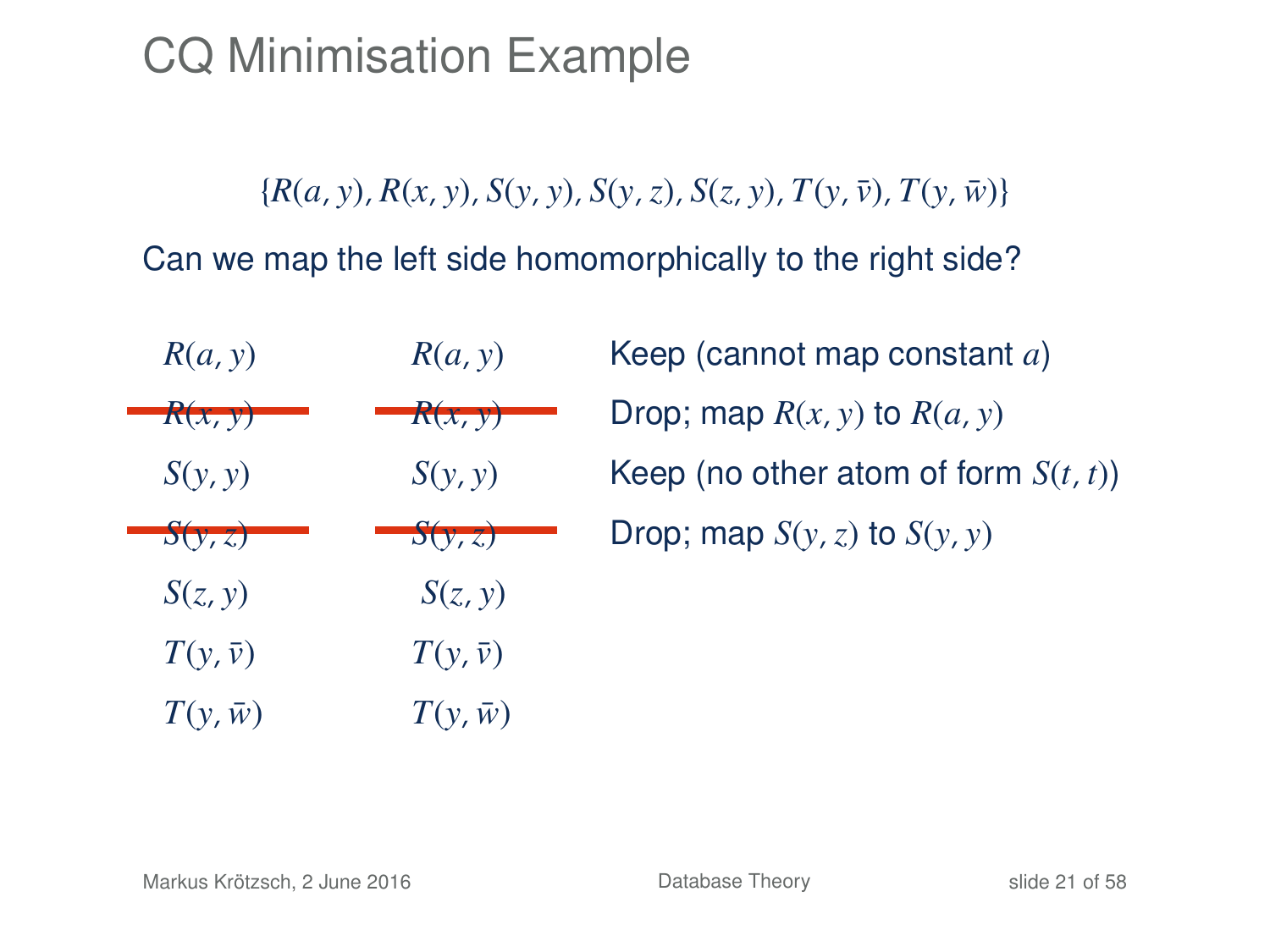${R(a, y), R(x, y), S(y, y), S(y, z), S(z, y), T(y, \bar{y}), T(y, \bar{w})}$ 

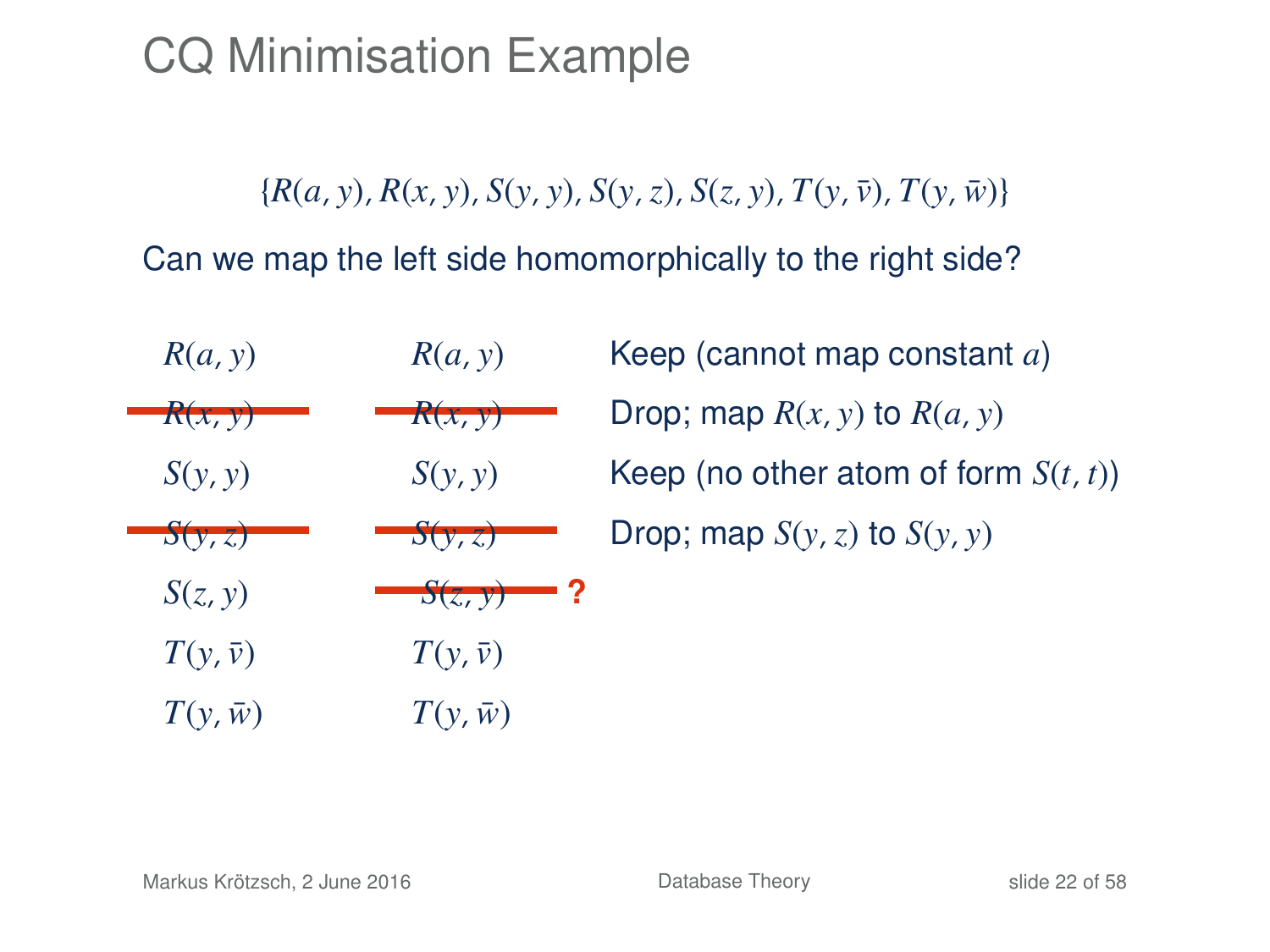${R(a, y), R(x, y), S(y, y), S(y, z), S(z, y), T(y, \bar{y}), T(y, \bar{w})}$ 

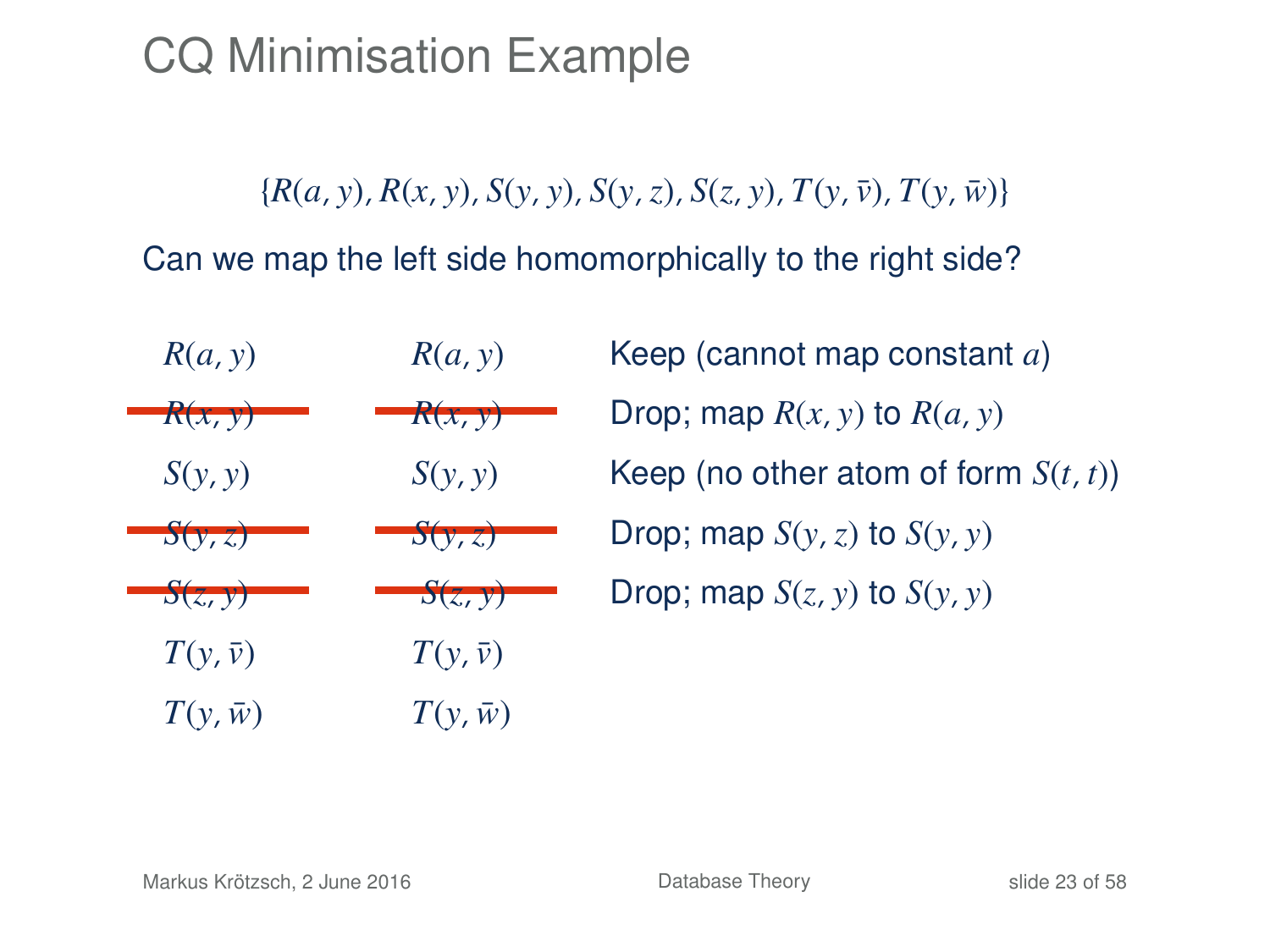${R(a, y), R(x, y), S(y, y), S(y, z), S(z, y), T(y, \bar{y}), T(y, \bar{w})}$ 

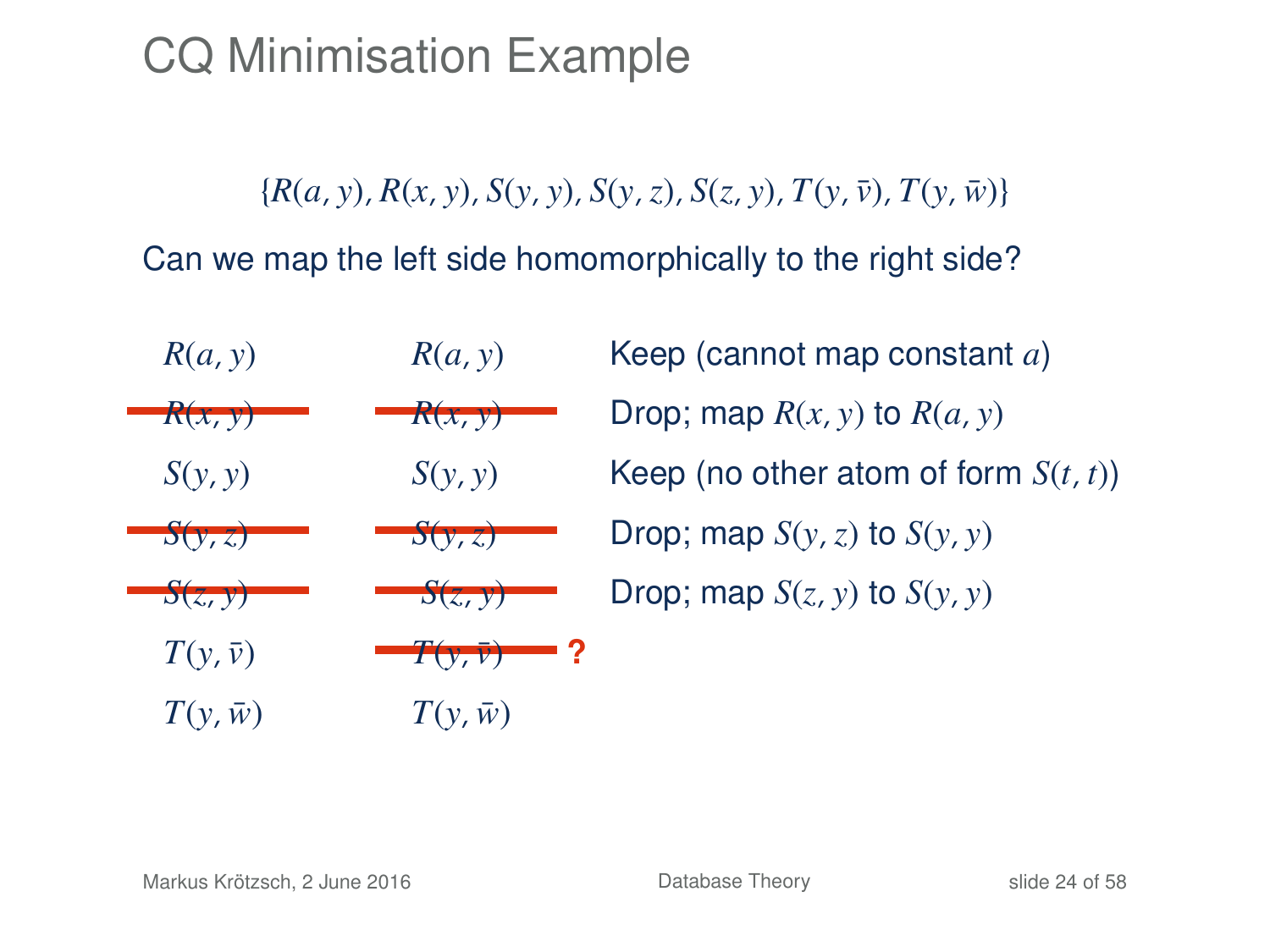${R(a, y), R(x, y), S(y, y), S(y, z), S(z, y), T(y, \bar{y}), T(y, \bar{w})}$ 

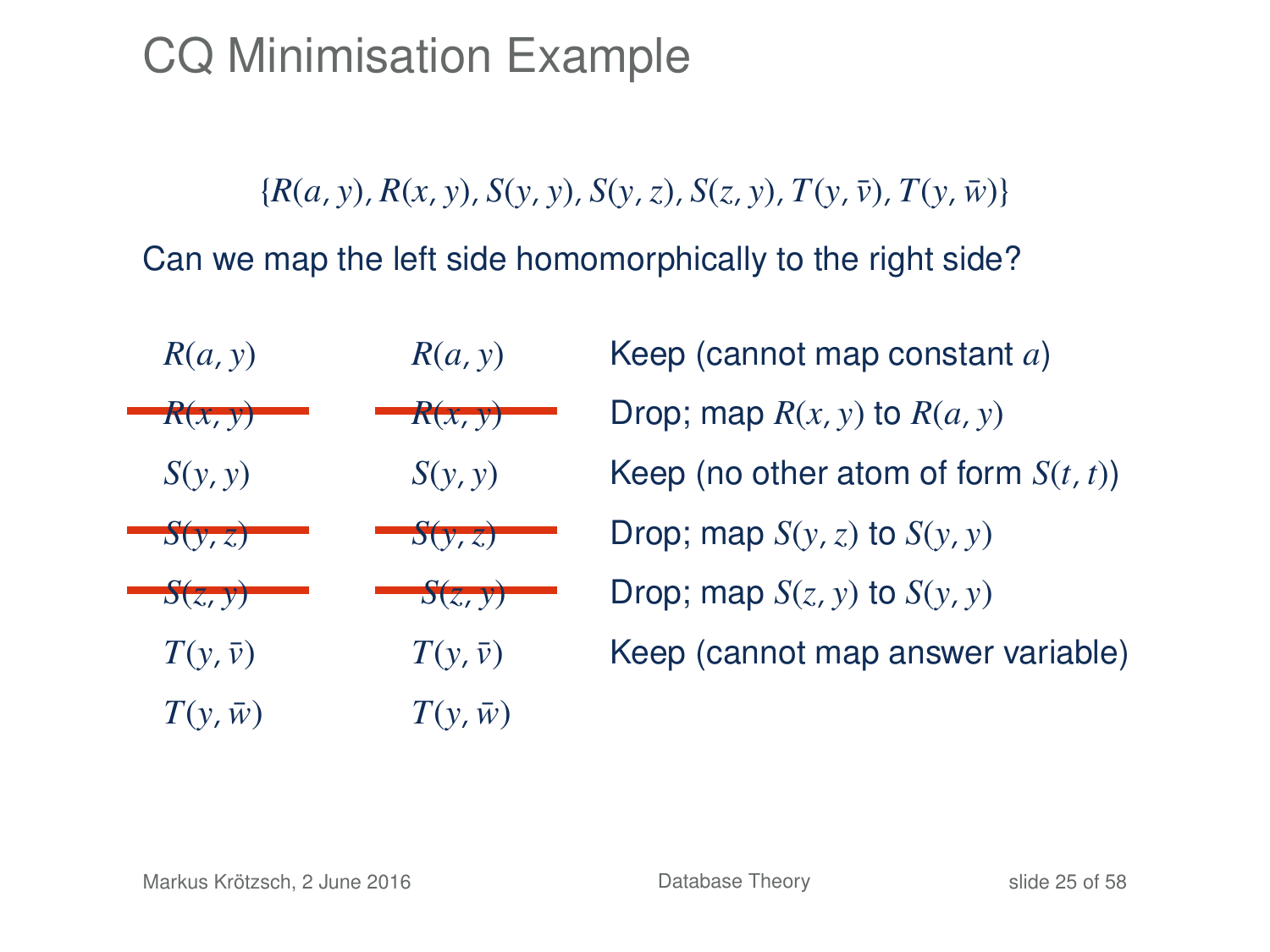${R(a, y), R(x, y), S(y, y), S(y, z), S(z, y), T(y, \bar{y}), T(y, \bar{w})}$ 

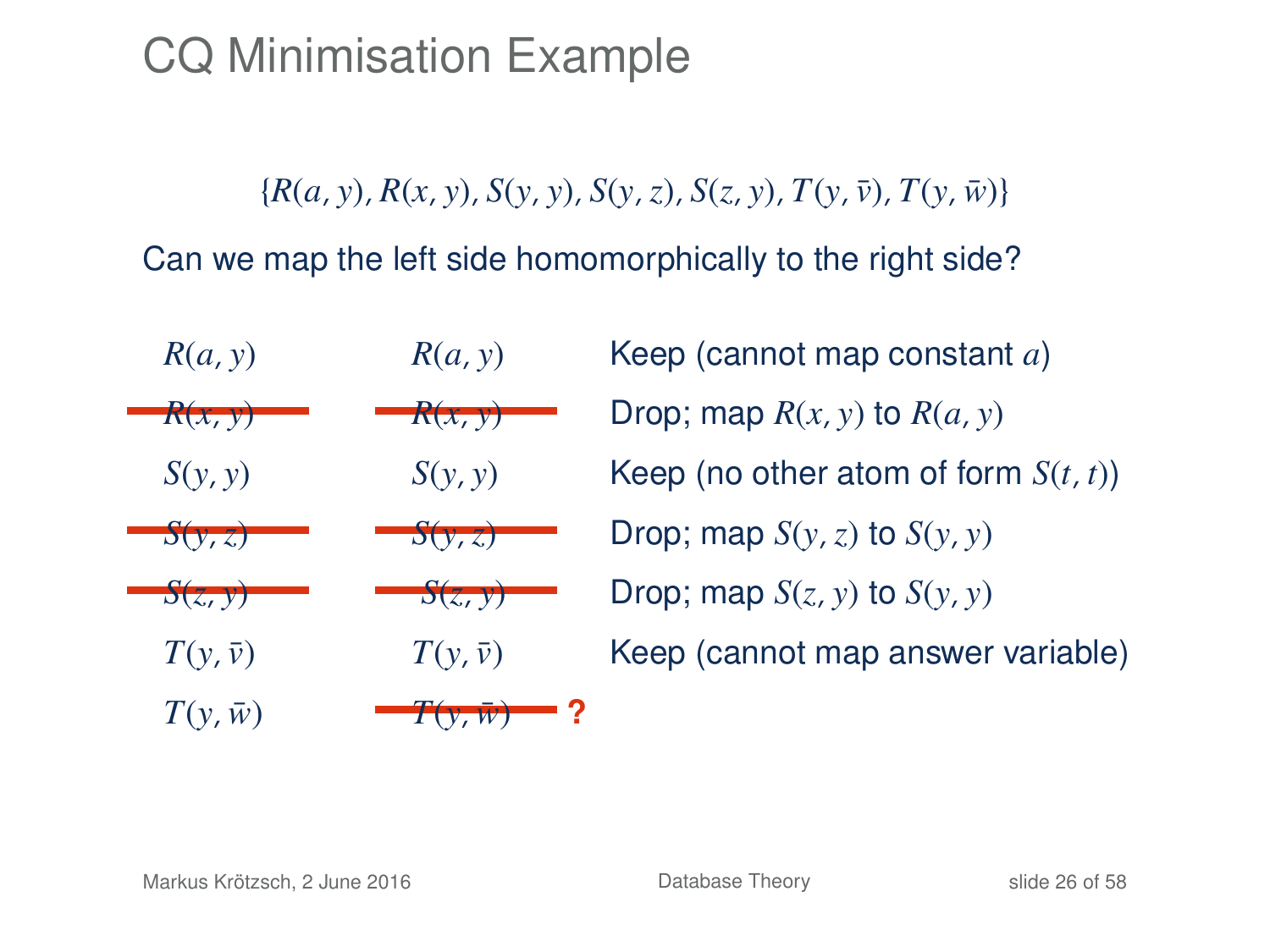${R(a, y), R(x, y), S(y, y), S(y, z), S(z, y), T(y, \bar{y}), T(y, \bar{w})}$ 

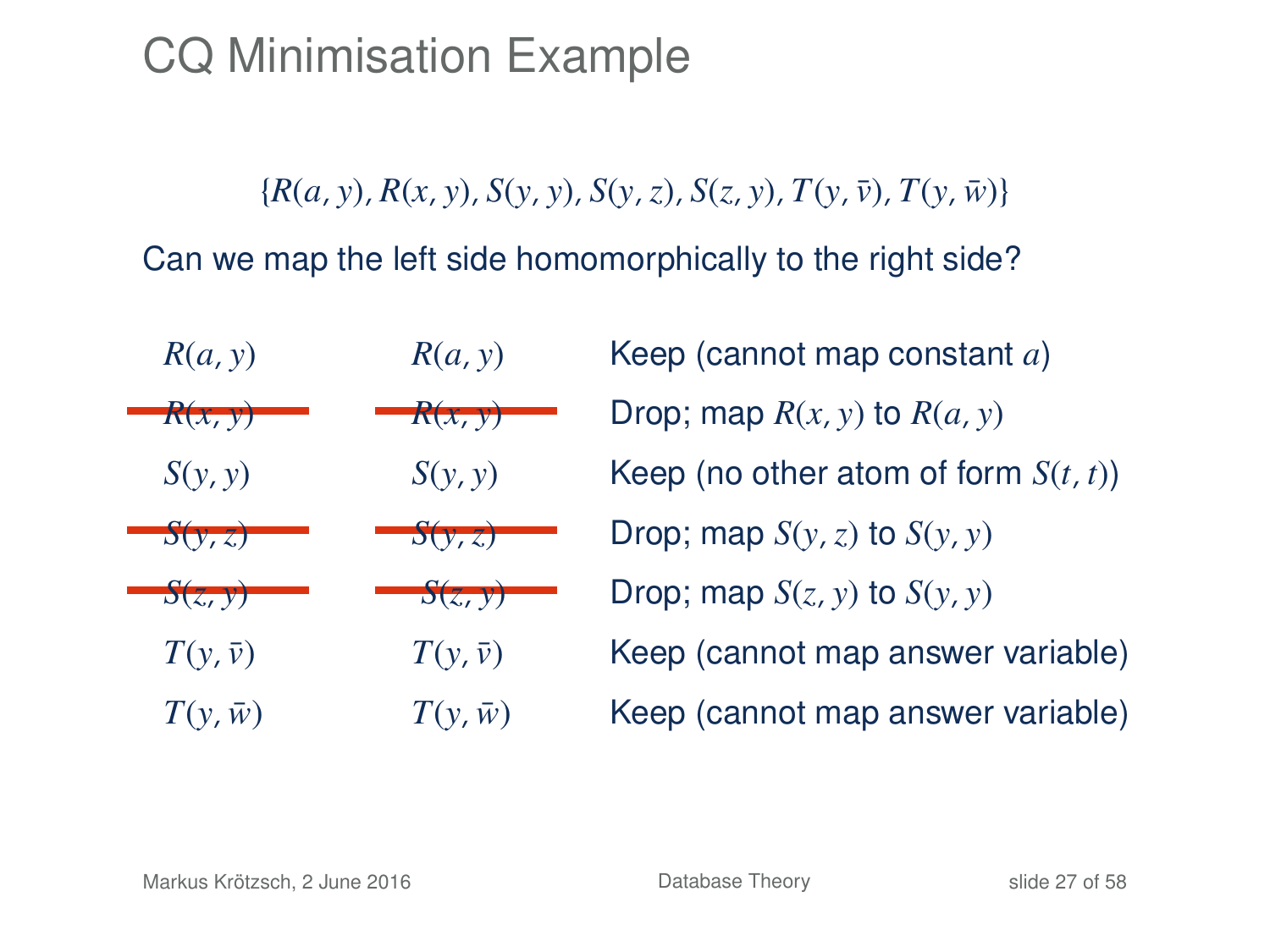${R(a, y), R(x, y), S(y, y), S(y, z), S(z, y), T(y, \bar{y}), T(y, \bar{w})}$ 

Can we map the left side homomorphically to the right side?



Core:  $\exists y.R(a, y) \land S(y, y) \land T(y, y) \land T(y, w)$ 

Markus Krötzsch, 2 June 2016 **[Database Theory](#page-0-0) Database Theory** slide 28 of 58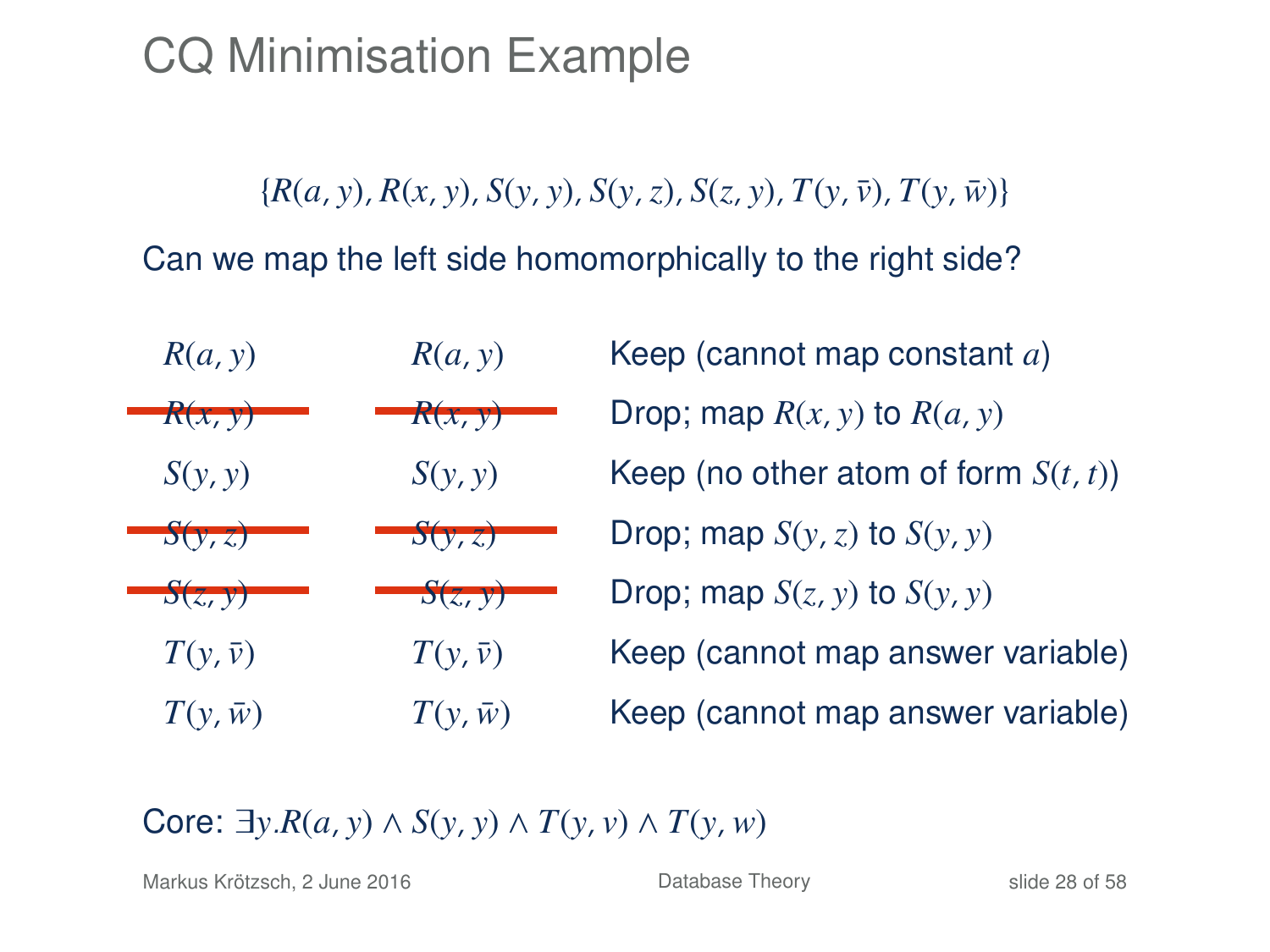## CQ Minimisation

#### Does this algorithm work?

- Is the result minimal?
	- Or could it be that some atom that was kept can be dropped later, after some other atoms were dropped?
- Is the result unique?

Or does the order in which we consider the atoms matter?

#### Theorem

The CQ minimisation algorithm always produces a core, and this result is unique up to query isomorphisms (bijective renaming of non-result variables).

#### Proof: exercise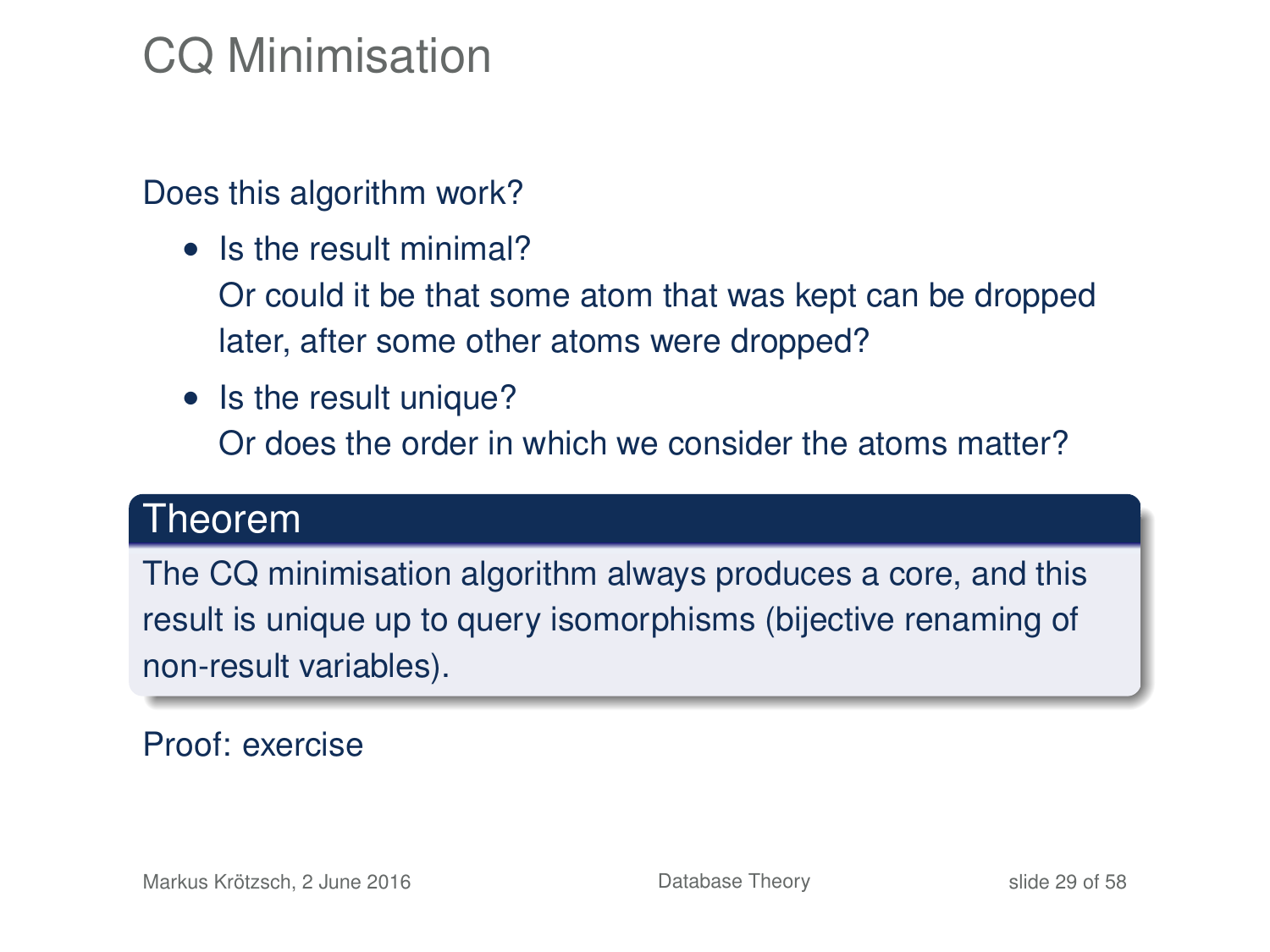## CQ Minimisation: Complexity

Even when considering single atoms, the homomorphism question is NP-hard:

#### Theorem

Given a conjunctive query *Q* with an atom *A*, it is NP-complete to decide if there is a homomorphism from Q to  $Q \setminus \{A\}$ .

Checking minimality is the dual problem, hence:

### Theorem

Deciding if a conjunctive query *Q* is minimal (that is: a core) is coNP-complete.

However, the size of queries is usually small enough for minimisation to be feasible.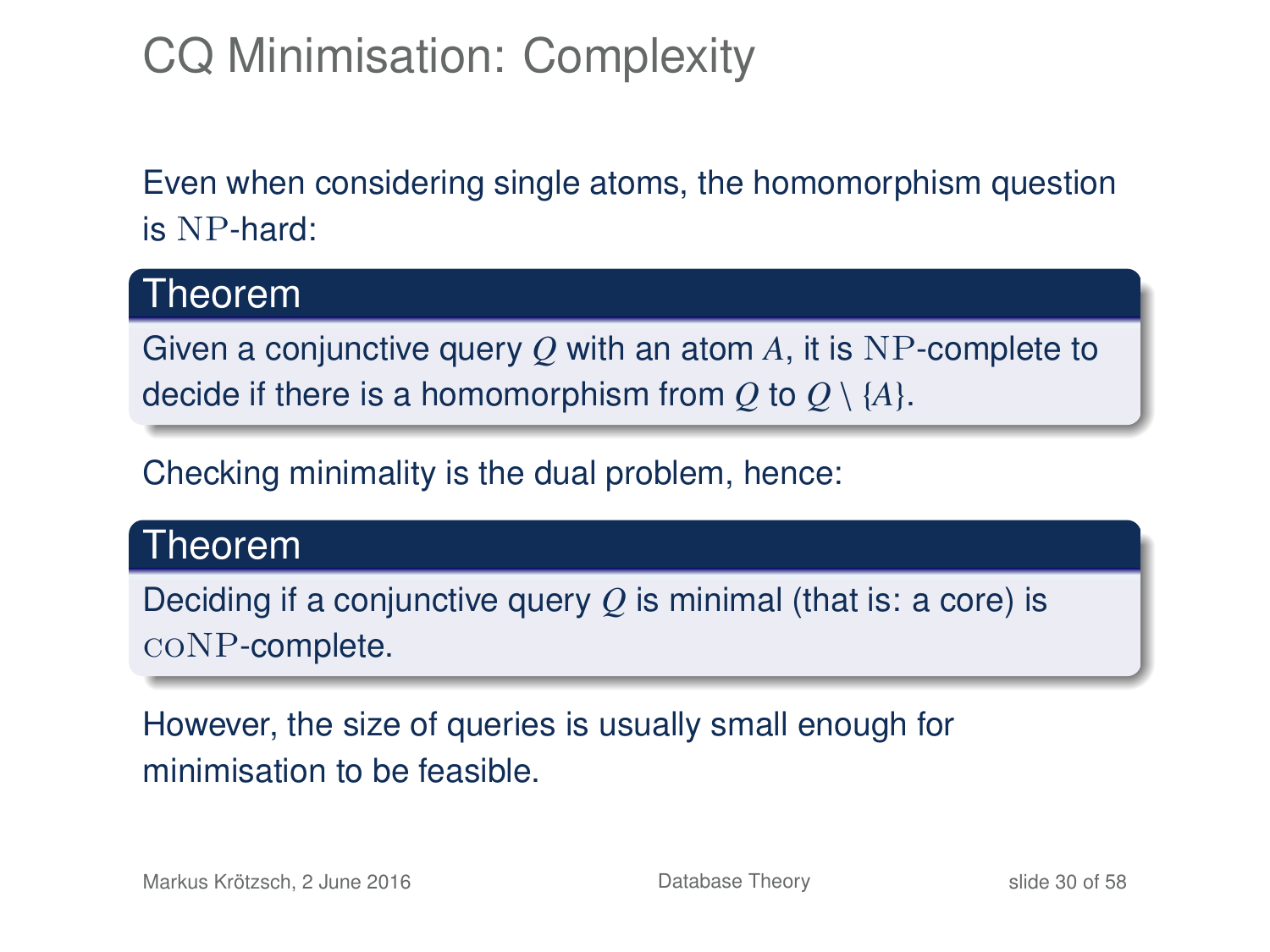# First-Order Query Expressiveness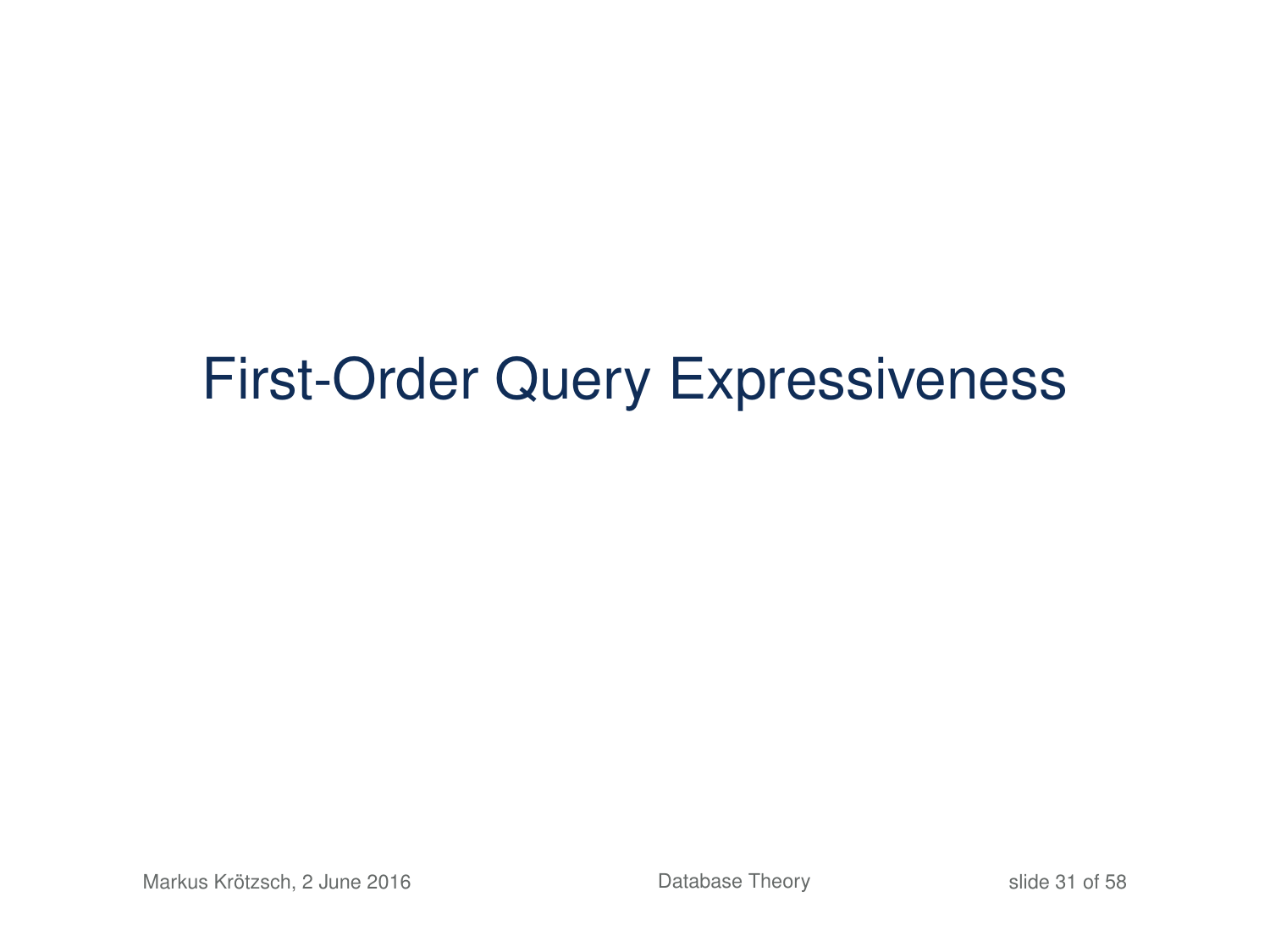## Queries and Their Expressiveness

Recall:

- Syntax: a query expression *q* is a word from a query language (algebra expression, logical expression, etc.)
- Semantics: a query mapping *M*[*q*] is a function that maps a database instance  $\bar{I}$  to a database instance  $M[q](\bar{I})$
- We only study generic queries, which are closed under bijective renaming (isomorphism of databases)

### **Definition**

The expressiveness of a query language is characterised by the set of query mappings that it can express. Given a query language  $\mathcal{L}$ , a query mapping M is  $\mathcal{L}$ -definable if there is a query expression  $q \in \mathcal{L}$  such that  $M[q] = M$ .

We can study expressiveness for all query mappings over all possible databases, or we can restrict attention to a subset of query mappings or to a subset of databases.

Markus Krötzsch, 2 June 2016 **[Database Theory](#page-0-0)** Slide 32 of 58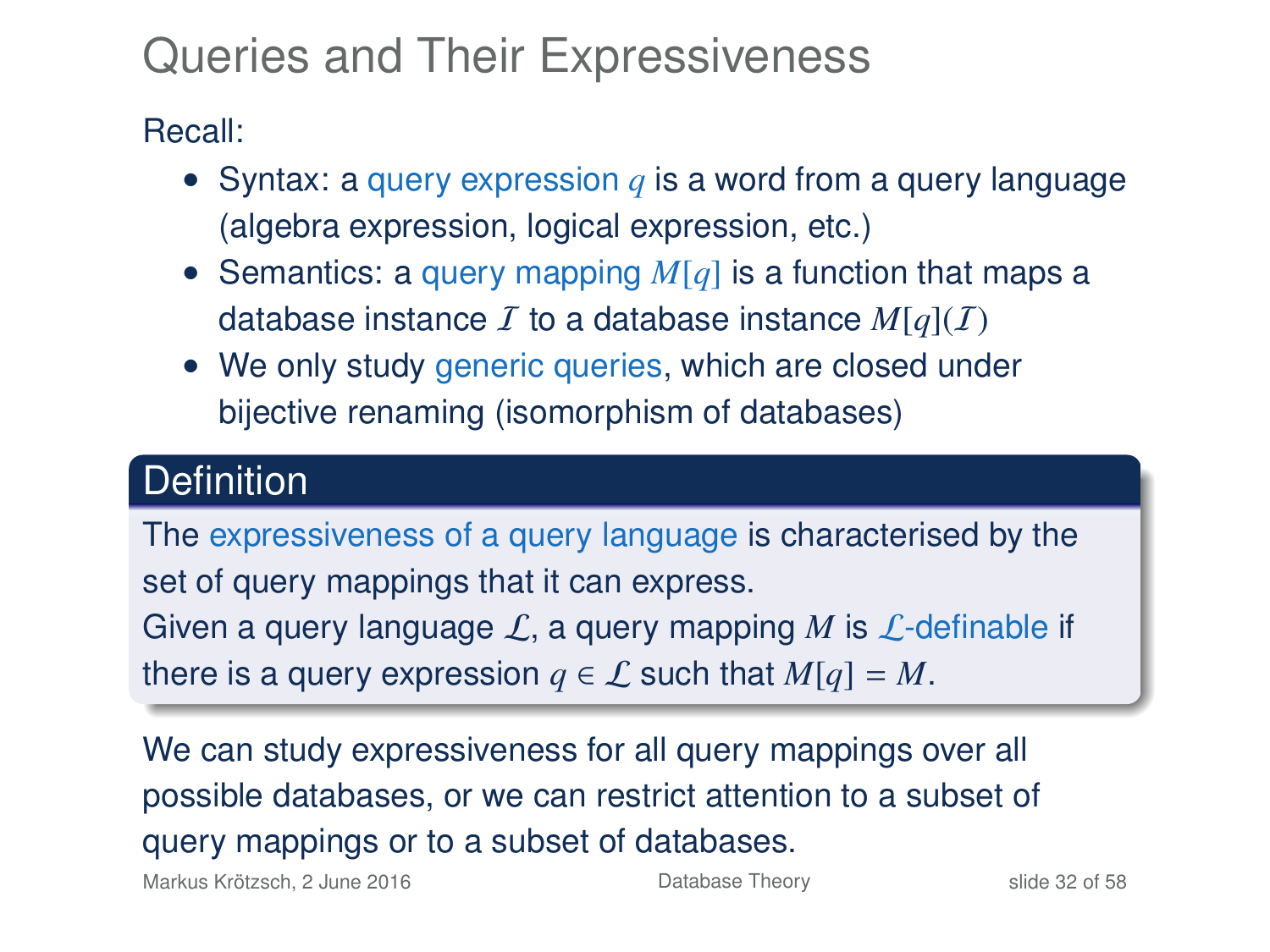## Boolean Query Mappings

A Boolean query mapping is a query mapping that returns "true" (usually a database with one table with one empty row) or "false" (usually an empty database).

Every Boolean query mapping

- defines set of databases for which it is true
- defines a decision problem over the set of all databases
- could be decidable or undecidable
- if decidable, it may be characterised in terms of complexity Note: the "complexity of a mapping" is always "data complexity," i.e., complexity w.r.t. the size of the input database; the mapping defines the decision problem and is fixed.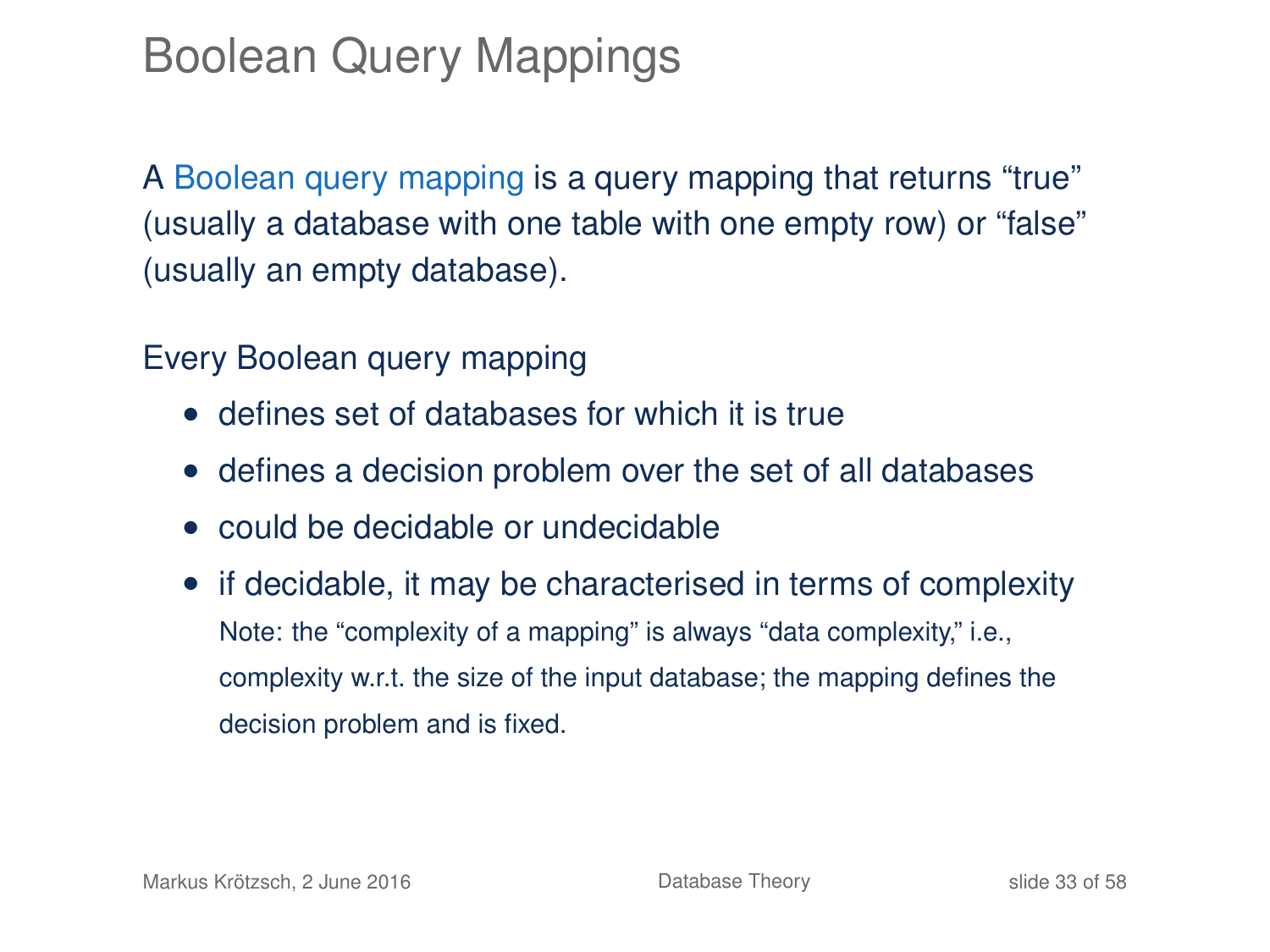### Expressivity vs. Complexity

All query mappings that can be expressed in first-order logic are of polynomial complexity, actually in  $\rm AC^0.$ 

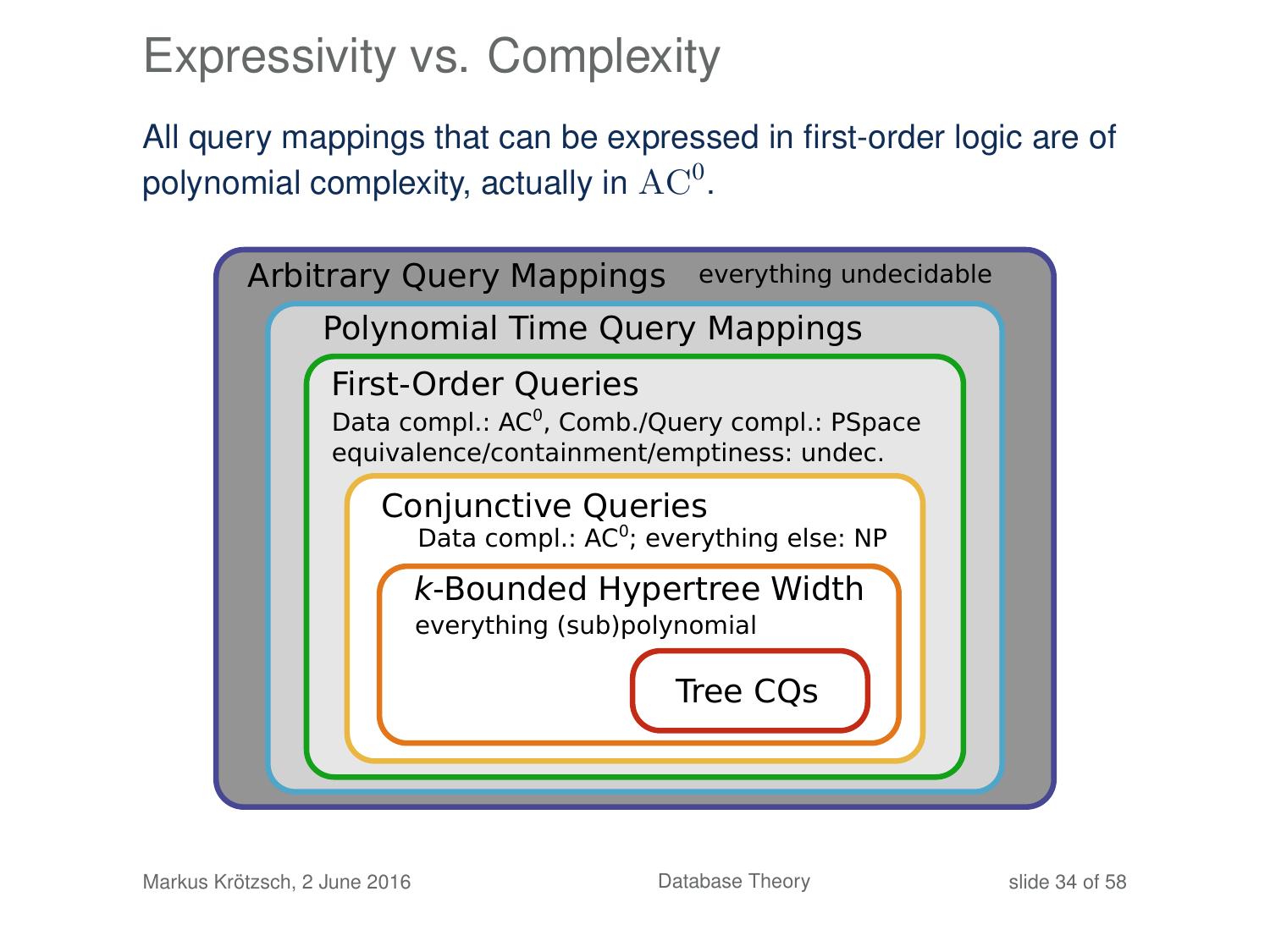## The Limits of FO Queries

Are there polynomial query mappings that cannot be expressed in FO?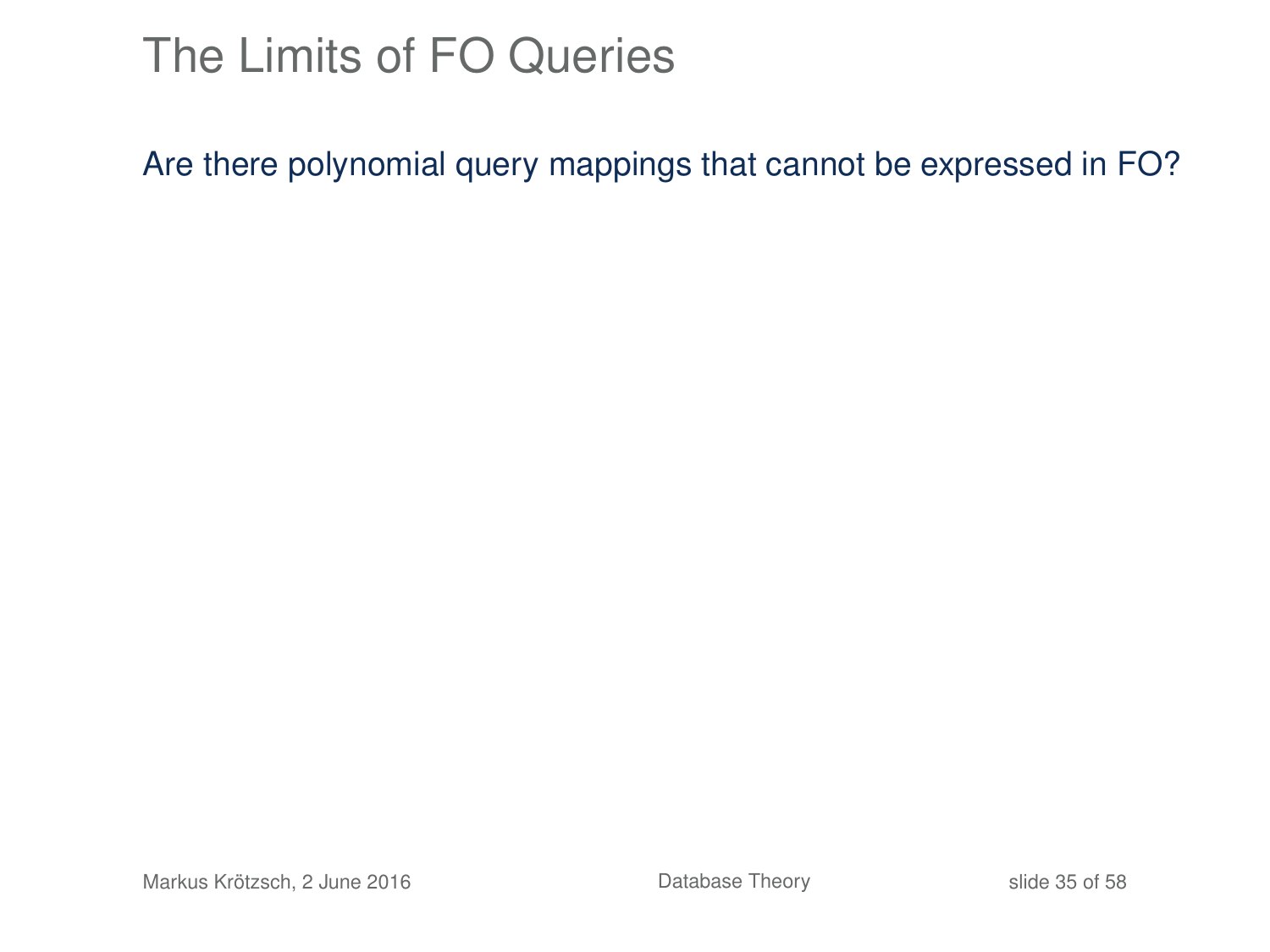## The Limits of FO Queries

Are there polynomial query mappings that cannot be expressed in FO?  $\rightsquigarrow$  ves!

We already knew this from previous lectures:

- We learned that  $AC^0 \subset NC^1 \subset \ldots \subset P$
- Hence, there is a problem X in  $NC<sup>1</sup>$  that is not in  $AC<sup>0</sup>$
- Therefore, the corresponding query mapping  $M_X$  is not FO-definable

 $AC^0 \subset NC^1$  was first shown for the problem  $X = PARITY$ :

- Input: finite relational structure  $I$
- Output: "true" if  $I$  has an even number of domain elements

The original proof is specific to this problem [Ajtai 1983].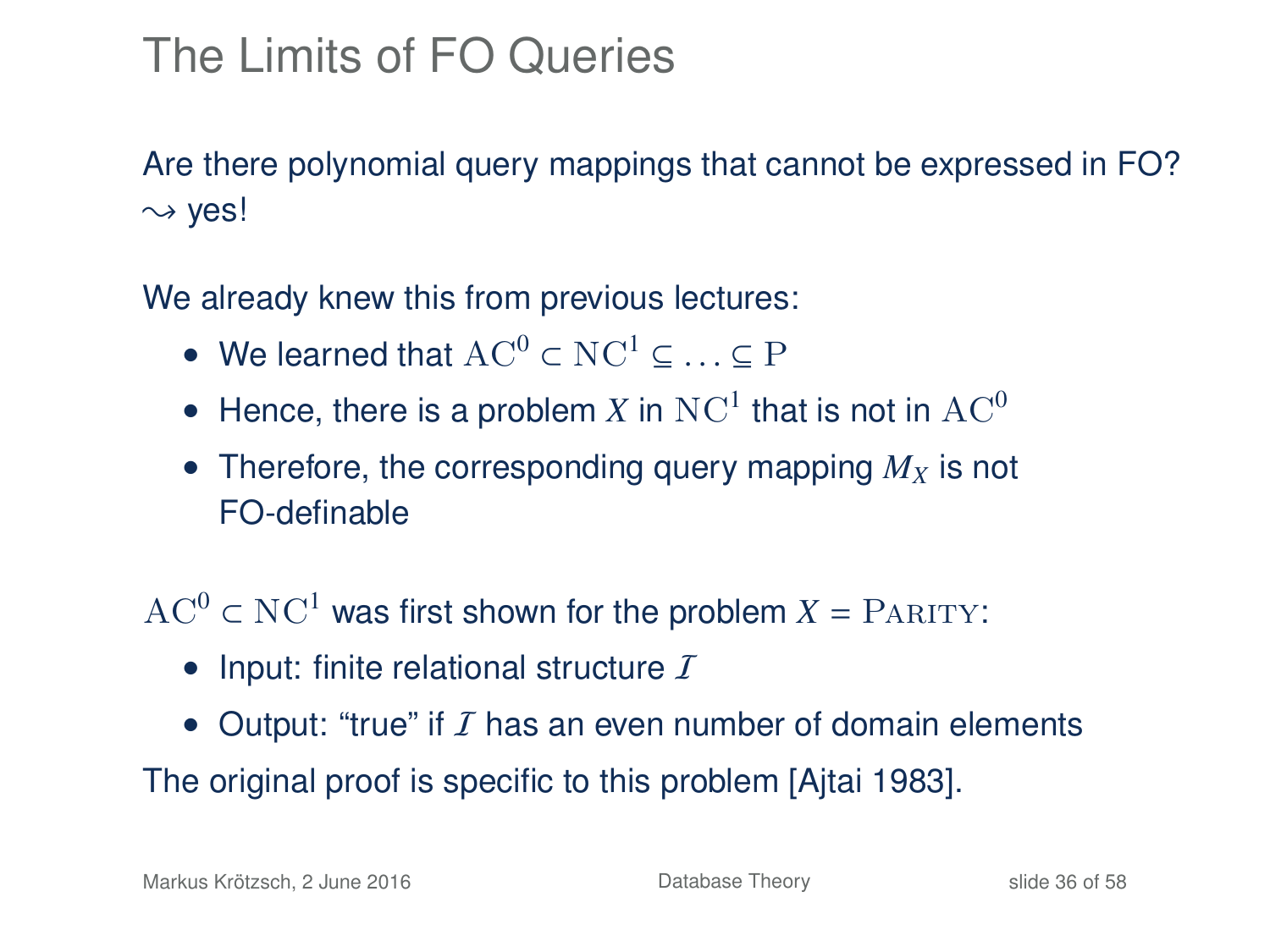## Any Other FO-Undefinable Problems?

Yes, many.

Strong evidence from complexity theory:

- If any P-complete problem *X* were FO-definable,
- then every problem in P could be LogSpace-reduced to *X*
- and then solved in  $AC^0$ ,
- $\bullet$  hence every problem in P could be solved in  $LogSpace$ ,
- that is,  $P = L$ .
- Most experts do not think that this is the case.

Therefore, one would expect all P-hard and similarly all NL-hard problems to not be FO-definable.

### $\rightarrow$  How can we see this more directly?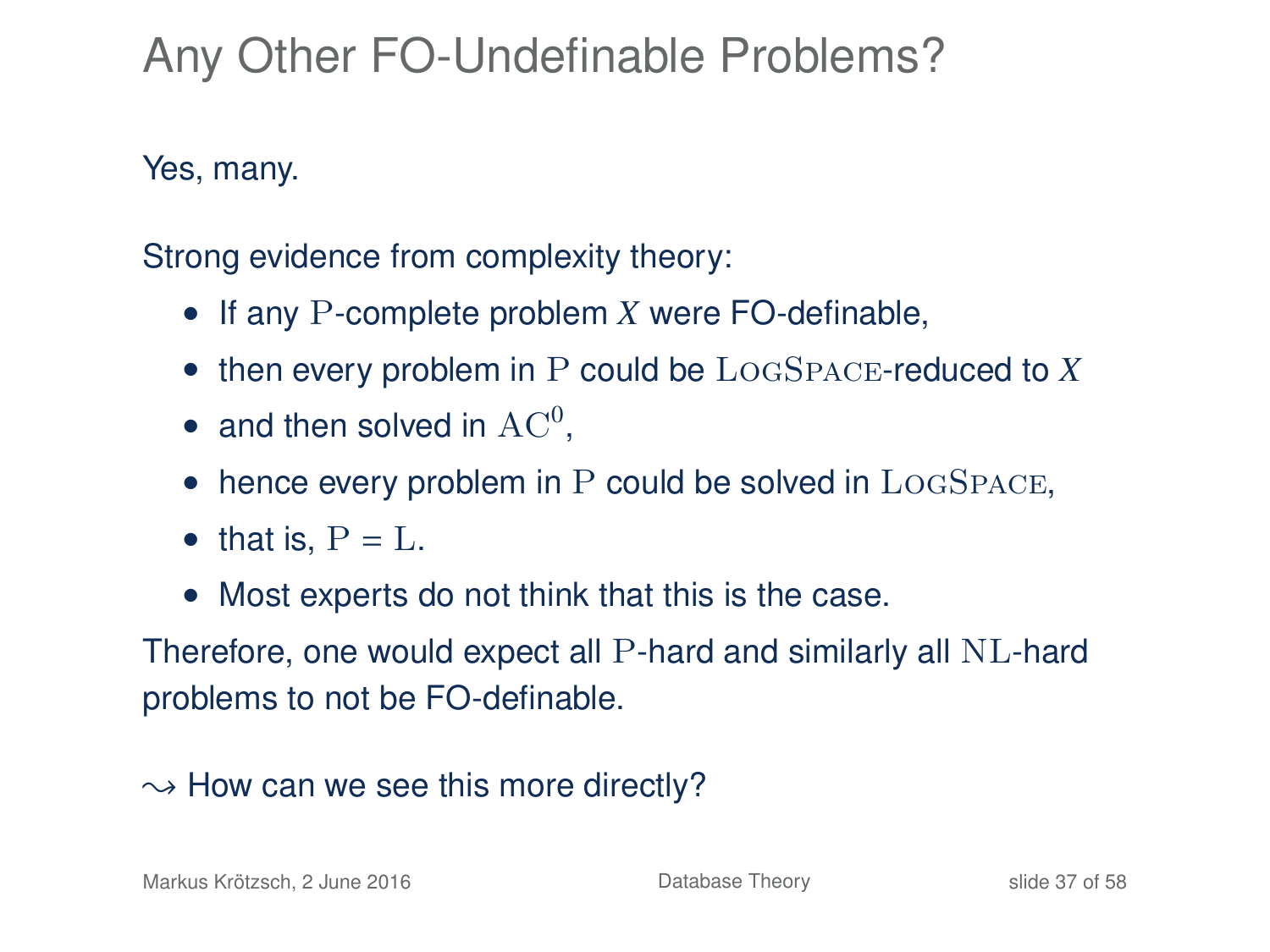## Proving FO-Undefinability

How to show that a query mapping is FO-definable?  $\rightarrow$  Find an FO query that expresses a query mapping

How to show that a query mapping is not FO-definable?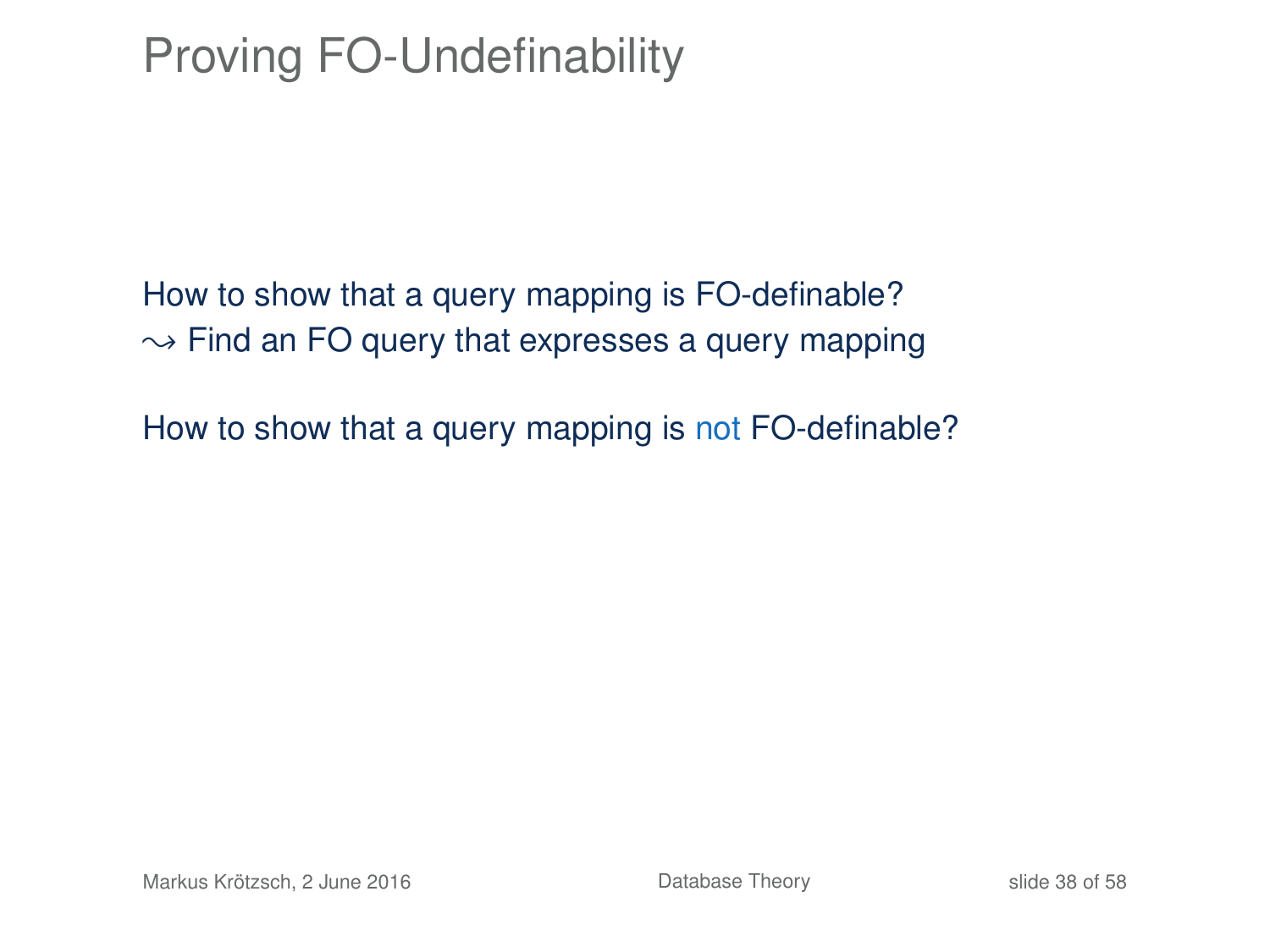## Proving FO-Undefinability

How to show that a query mapping is FO-definable?  $\rightarrow$  Find an FO query that expresses a query mapping

How to show that a query mapping is not FO-definable?  $\rightarrow$  Not so easy ... important tools:

- Ehrenfeucht-Fraïssé games
- Locality theorems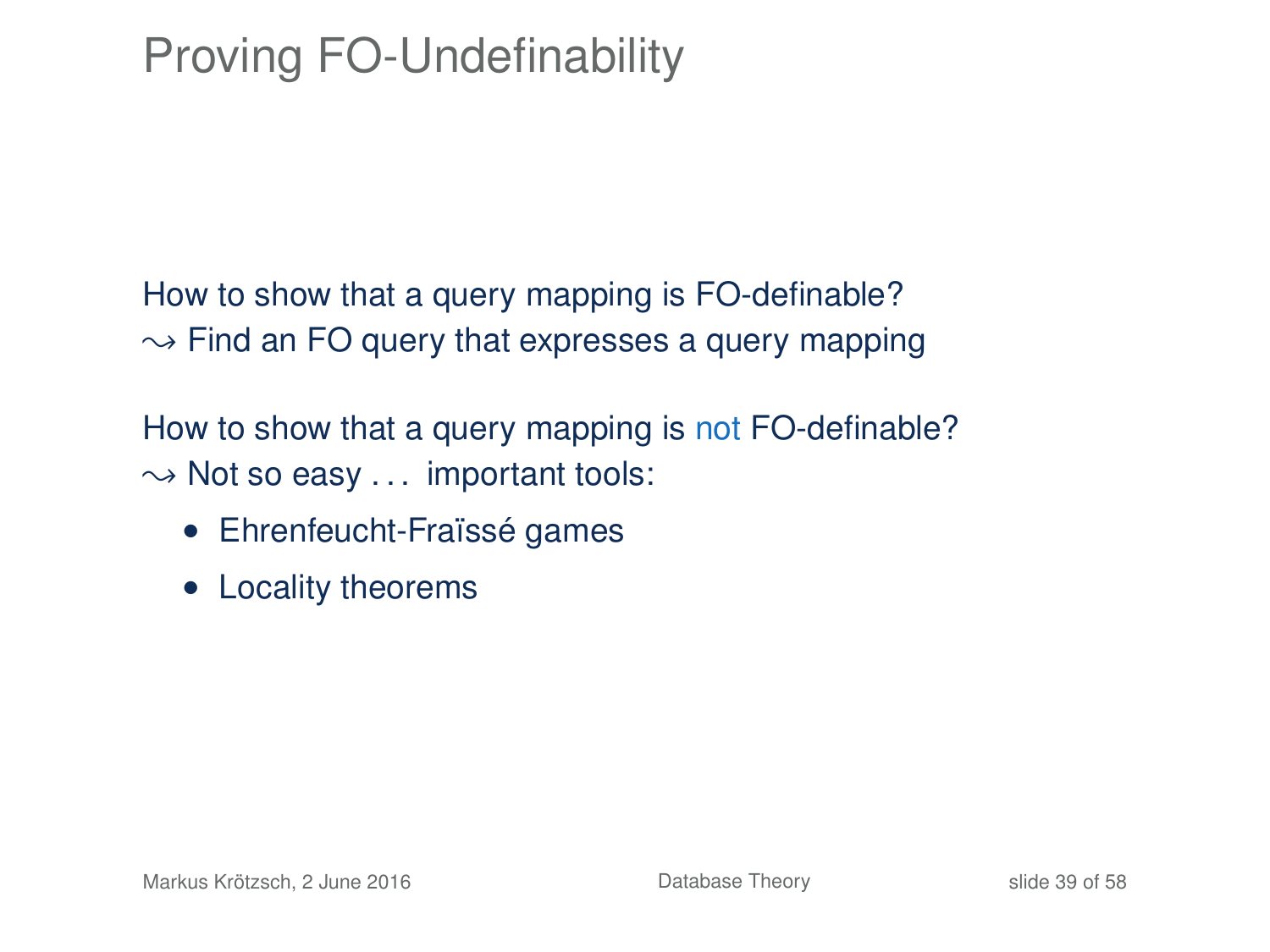### Ehrenfeucht-Fraïssé Games

A method for showing that certain finite structures cannot be distinguished by certain FO formulas

General idea:

- A game is played on two databases  $I$  and  $I$
- There are two players: the Spoiler and the Duplicator
- The players select elements from  $I$  and  $J$  in each round
- Spoiler wants to show that the two databases are different
- Duplicator wants make the databases appear to be the same

We will always play on finite structures without constant symbols (remember that one can simulate constants by unary relations with one row)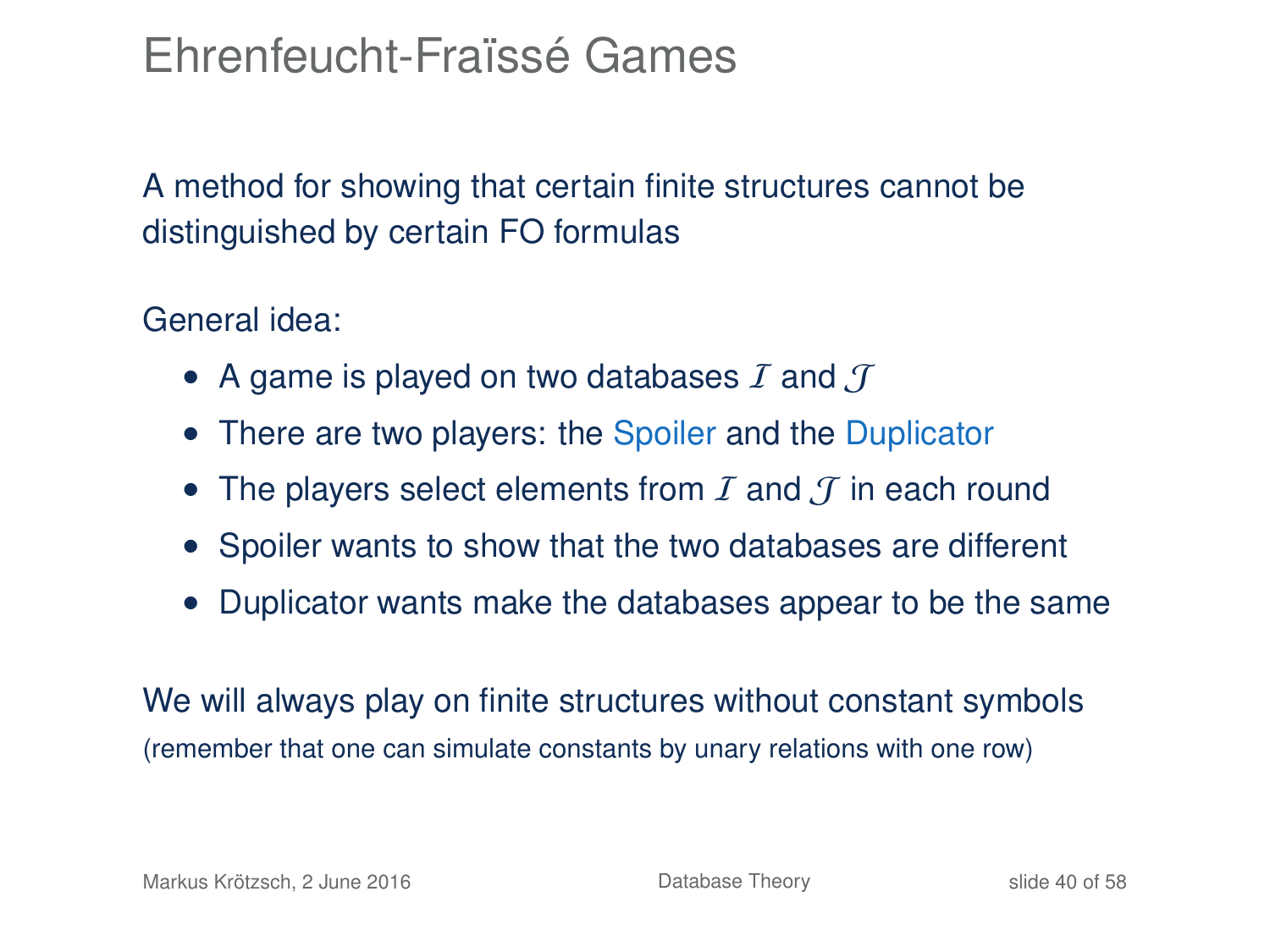### Playing One Run of an EF Game

A single run of the game has a fixed number *r* of rounds

Spoiler starts each round, and Duplicator answers:

- Spoiler picks a domain element from  $I$  or from  $I$
- Duplicator picks an element from the other database ( $\mathcal J$  or  $\mathcal I$ )
- $\rightarrow$  One element gets picked from each I and J per round  $\rightarrow$  Run of game ends with two lists of elements:

 $a_1, \ldots, a_r \in \Delta^{\mathcal{I}}$  and  $b_1, \ldots, b_r \in \Delta^{\mathcal{J}}$ 

Duplicator wins the run if:

- For all indices *i* and *j*, we have  $a_i = a_j$  if and only if  $b_i = b_j$ .
- For all lists of indices  $i_1, \ldots, i_n$  and *n*-ary relation names R, we have  $\langle a_{i_1}, \ldots, a_{i_n} \rangle \in R^{\mathcal{I}}$  if and only if  $\langle b_{i_1}, \ldots, b_{i_n} \rangle \in R^{\mathcal{J}}$ .

"The substructures induced by the selected elements are isomorphic"

### Otherwise Spoiler wins the run.

Markus Krötzsch, 2 June 2016 **[Database Theory](#page-0-0) Database Theory** slide 41 of 58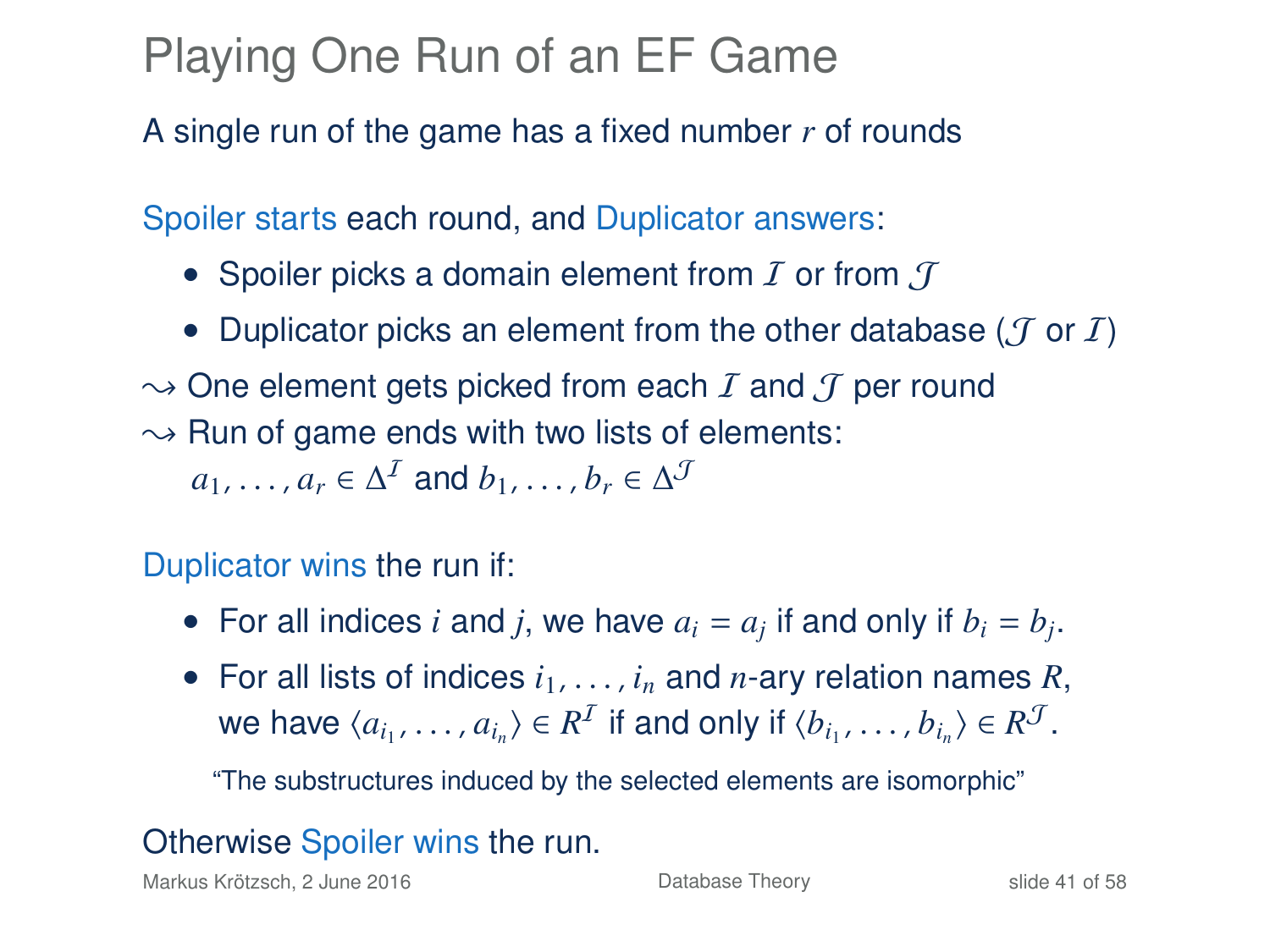

- edges denote a bi-directional binary predicate
- all edges are the same predicate

Markus Krötzsch, 2 June 2016 **[Database Theory](#page-0-0)** Database Theory slide 42 of 58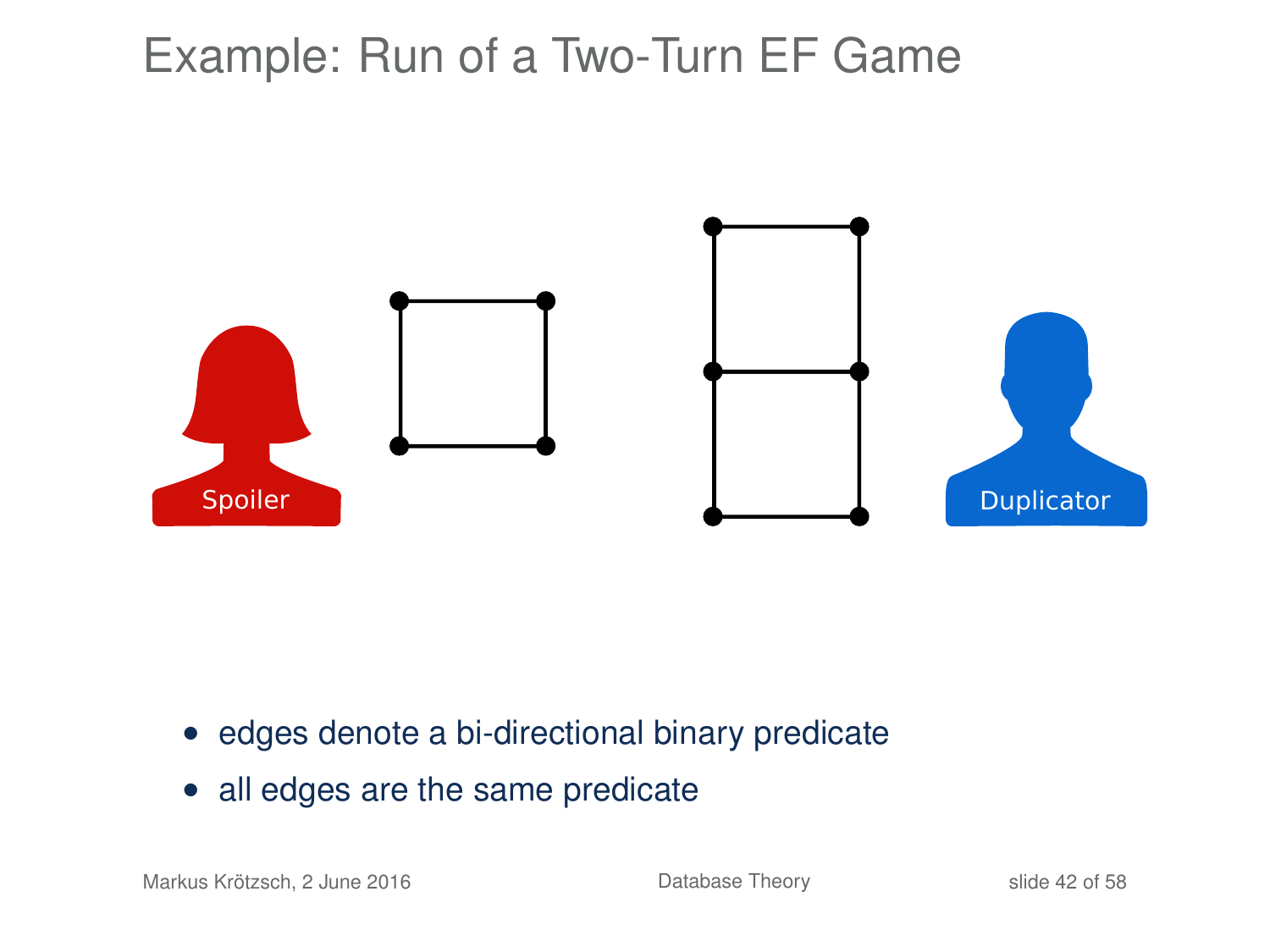

- edges denote a bi-directional binary predicate
- all edges are the same predicate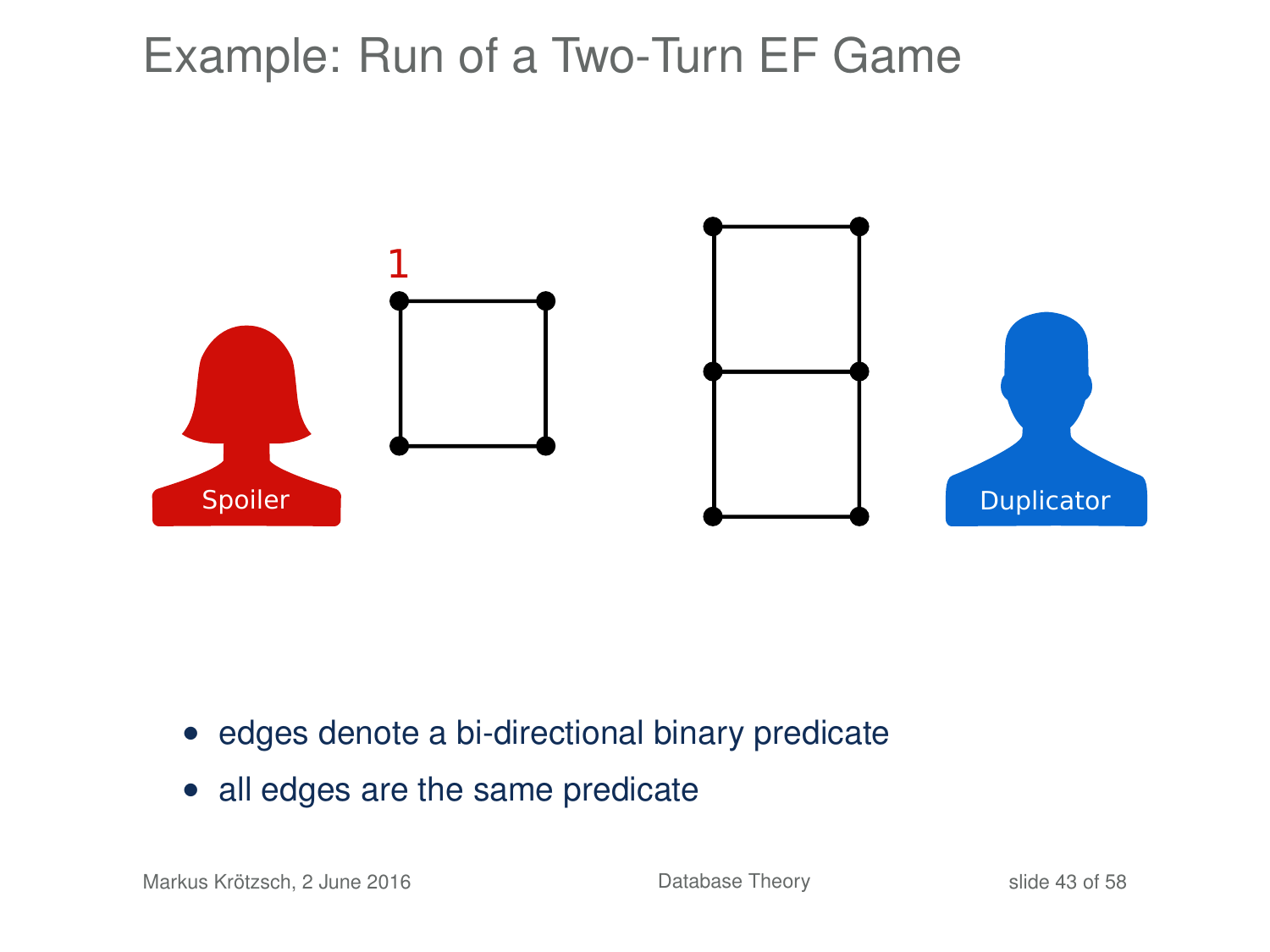

- edges denote a bi-directional binary predicate
- all edges are the same predicate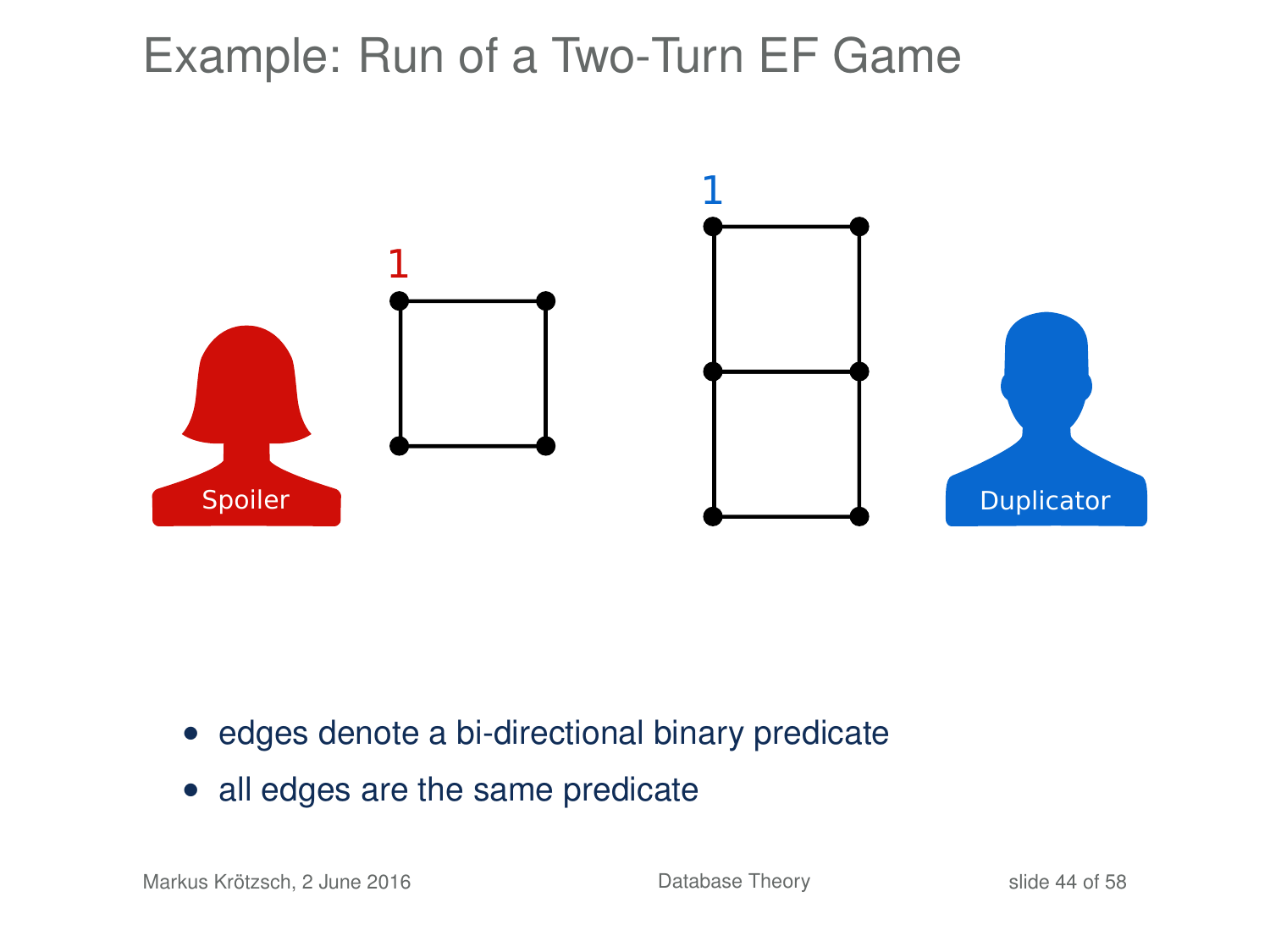

- edges denote a bi-directional binary predicate
- all edges are the same predicate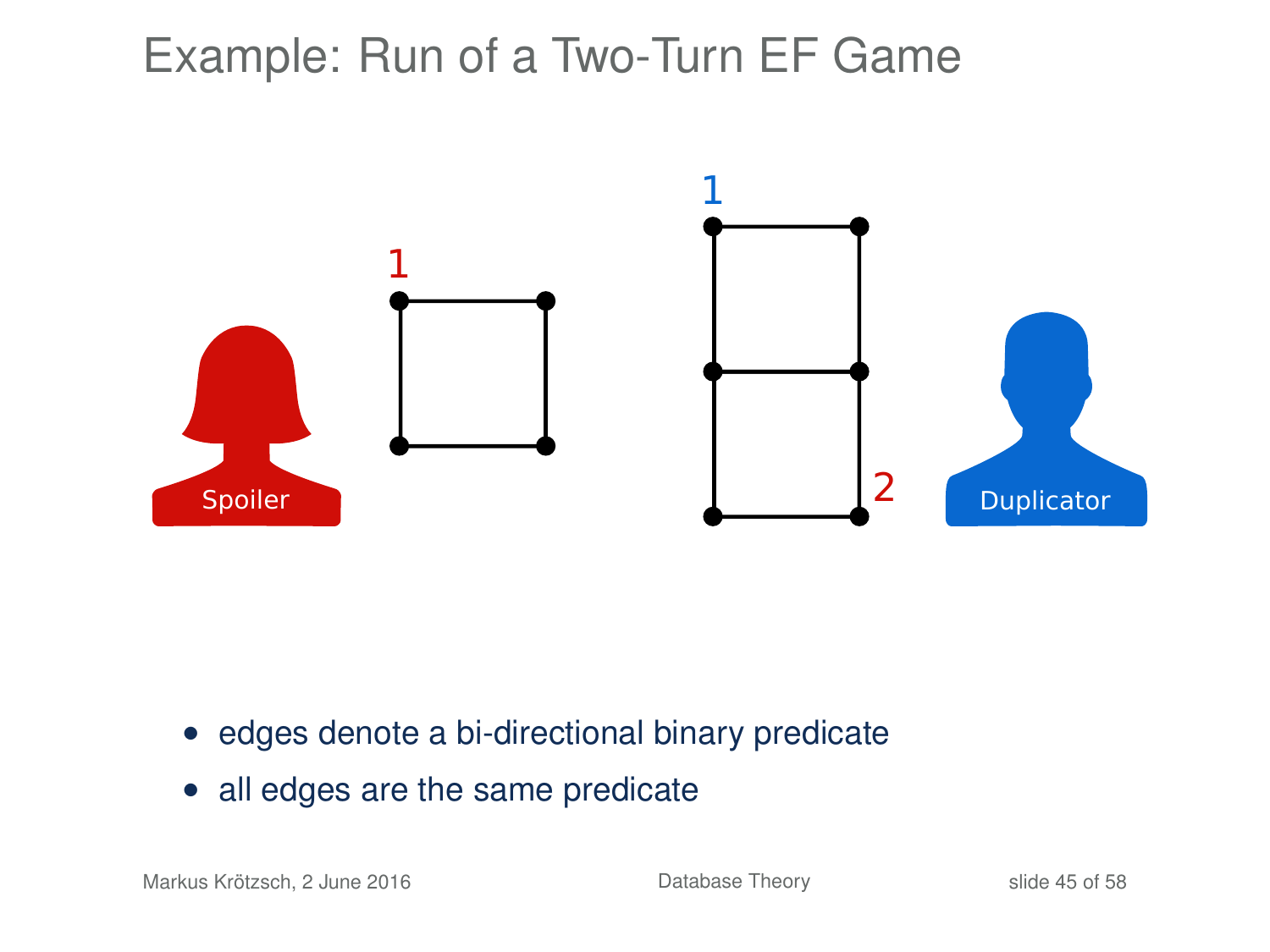

- edges denote a bi-directional binary predicate
- all edges are the same predicate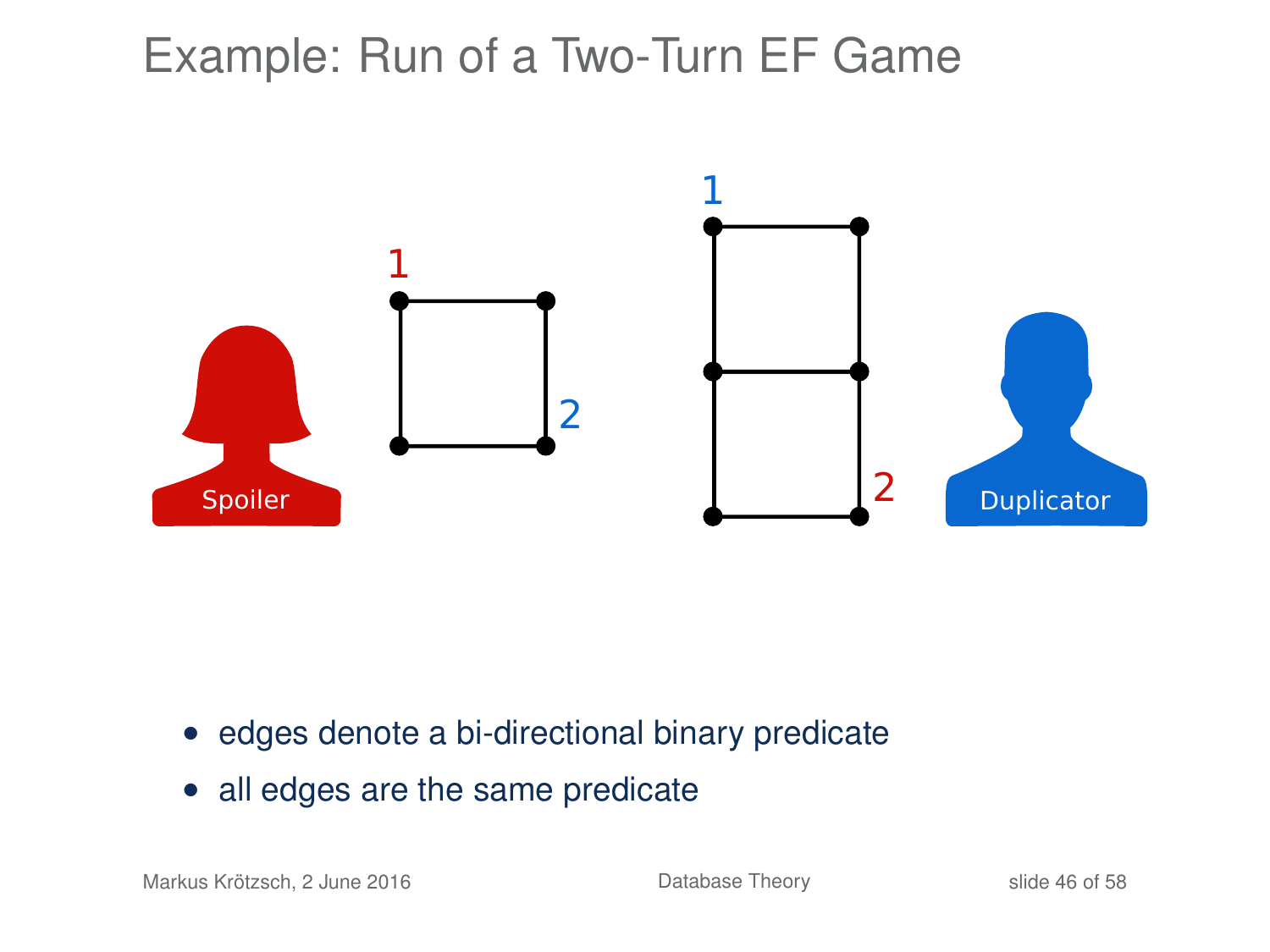

- edges denote a bi-directional binary predicate
- all edges are the same predicate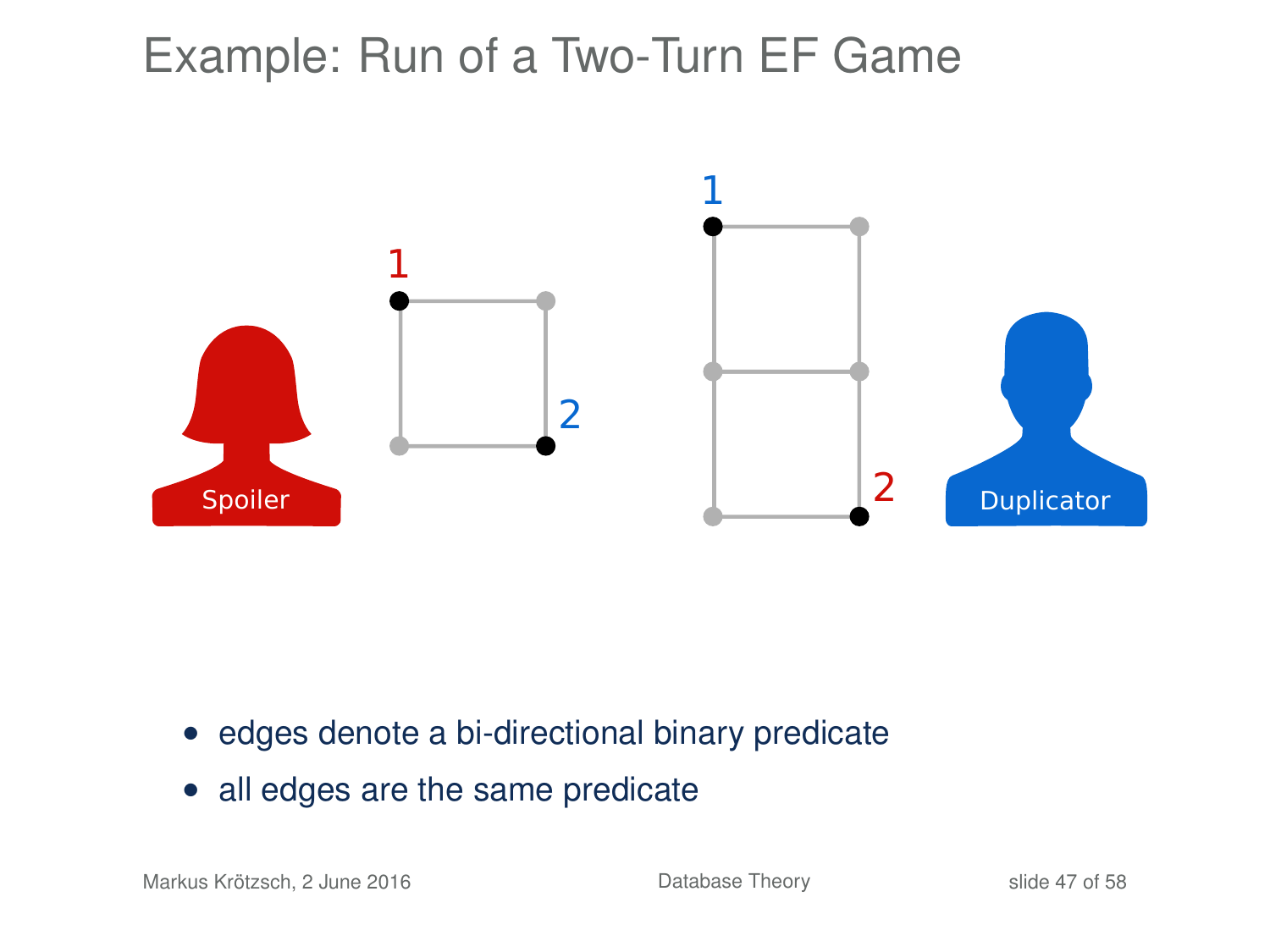

- edges denote a bi-directional binary predicate
- all edges are the same predicate

Markus Krötzsch, 2 June 2016 **[Database Theory](#page-0-0)** Database Theory slide 48 of 58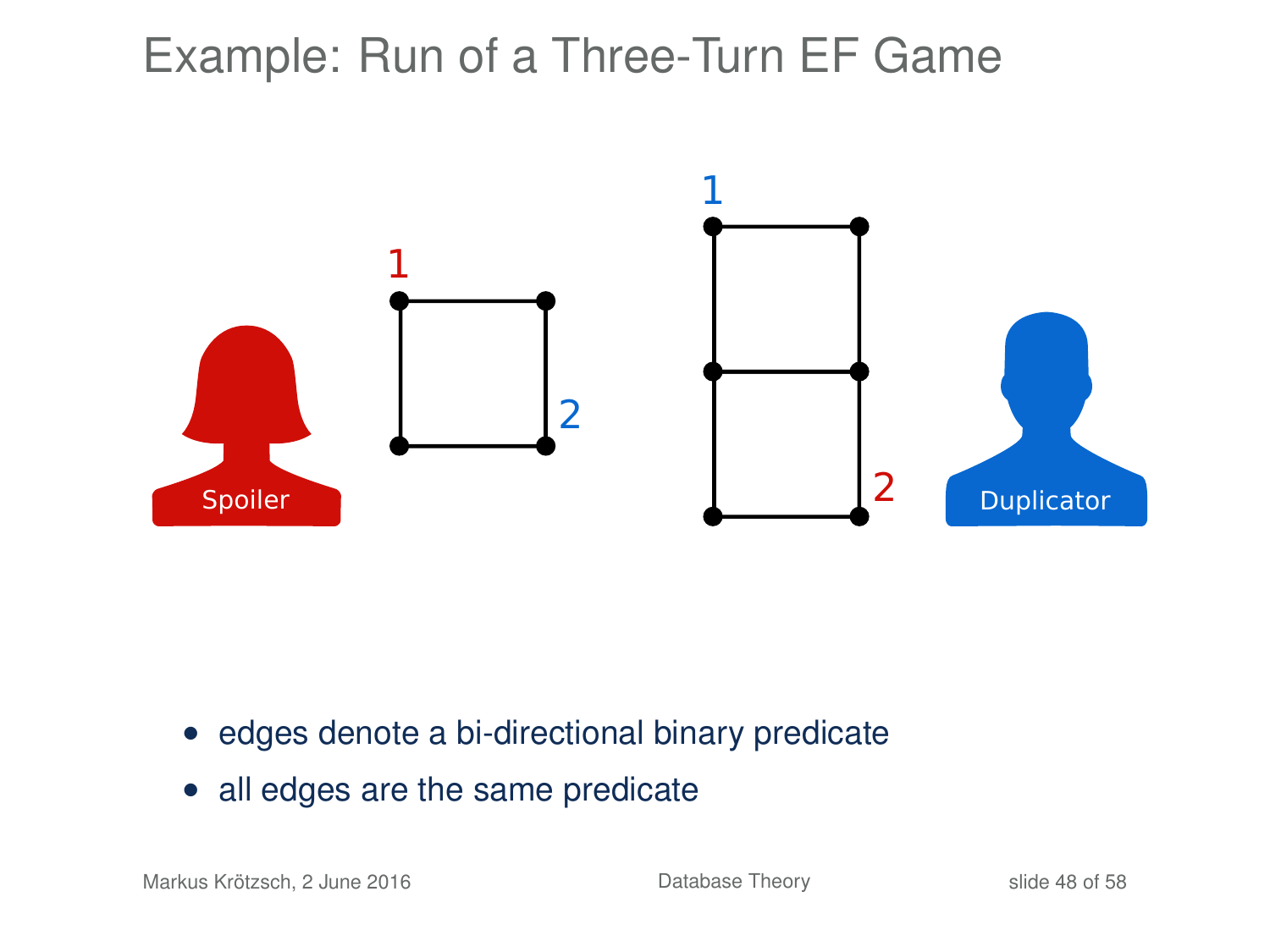

- edges denote a bi-directional binary predicate
- all edges are the same predicate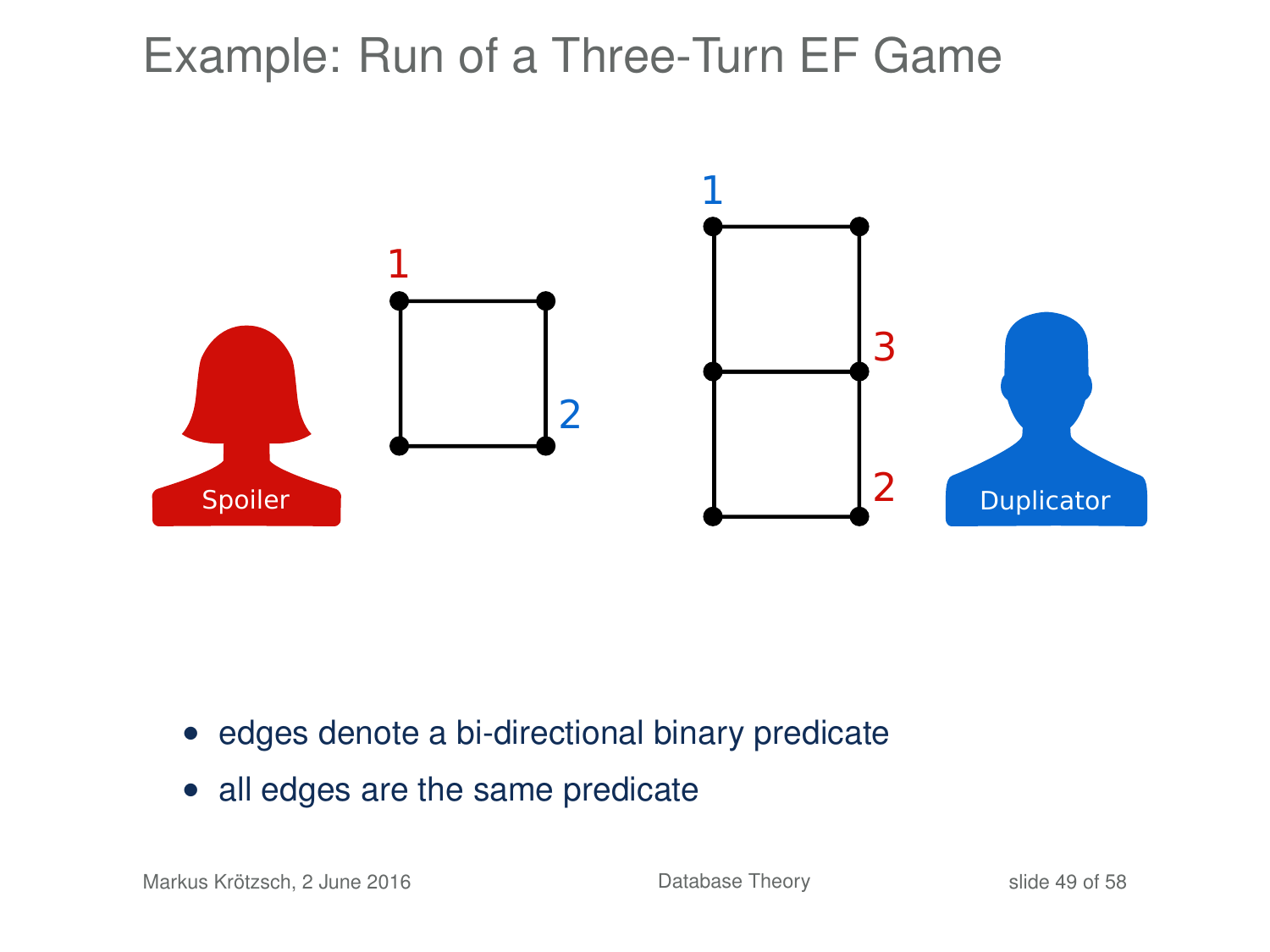

- edges denote a bi-directional binary predicate
- all edges are the same predicate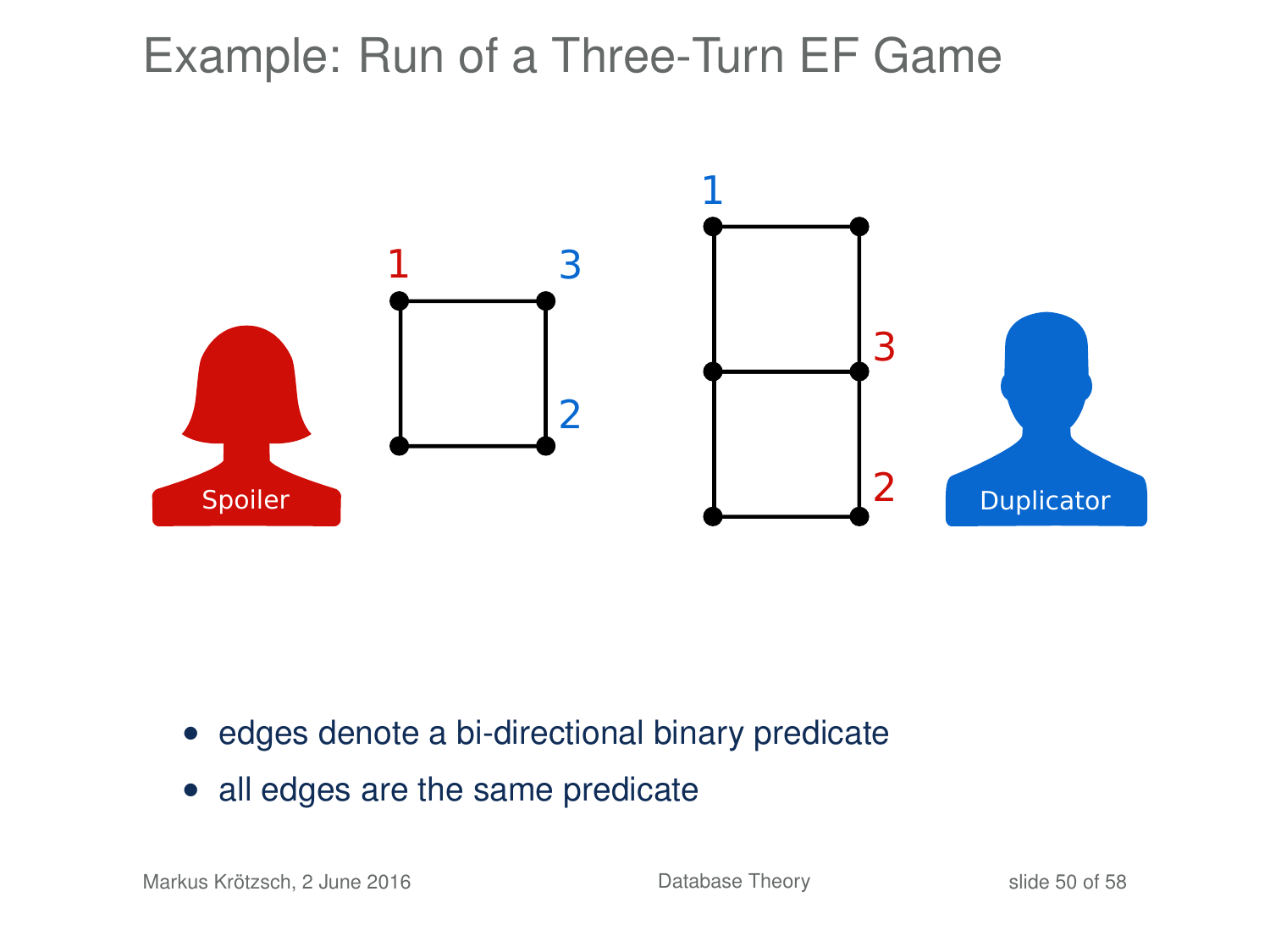

- edges denote a bi-directional binary predicate
- all edges are the same predicate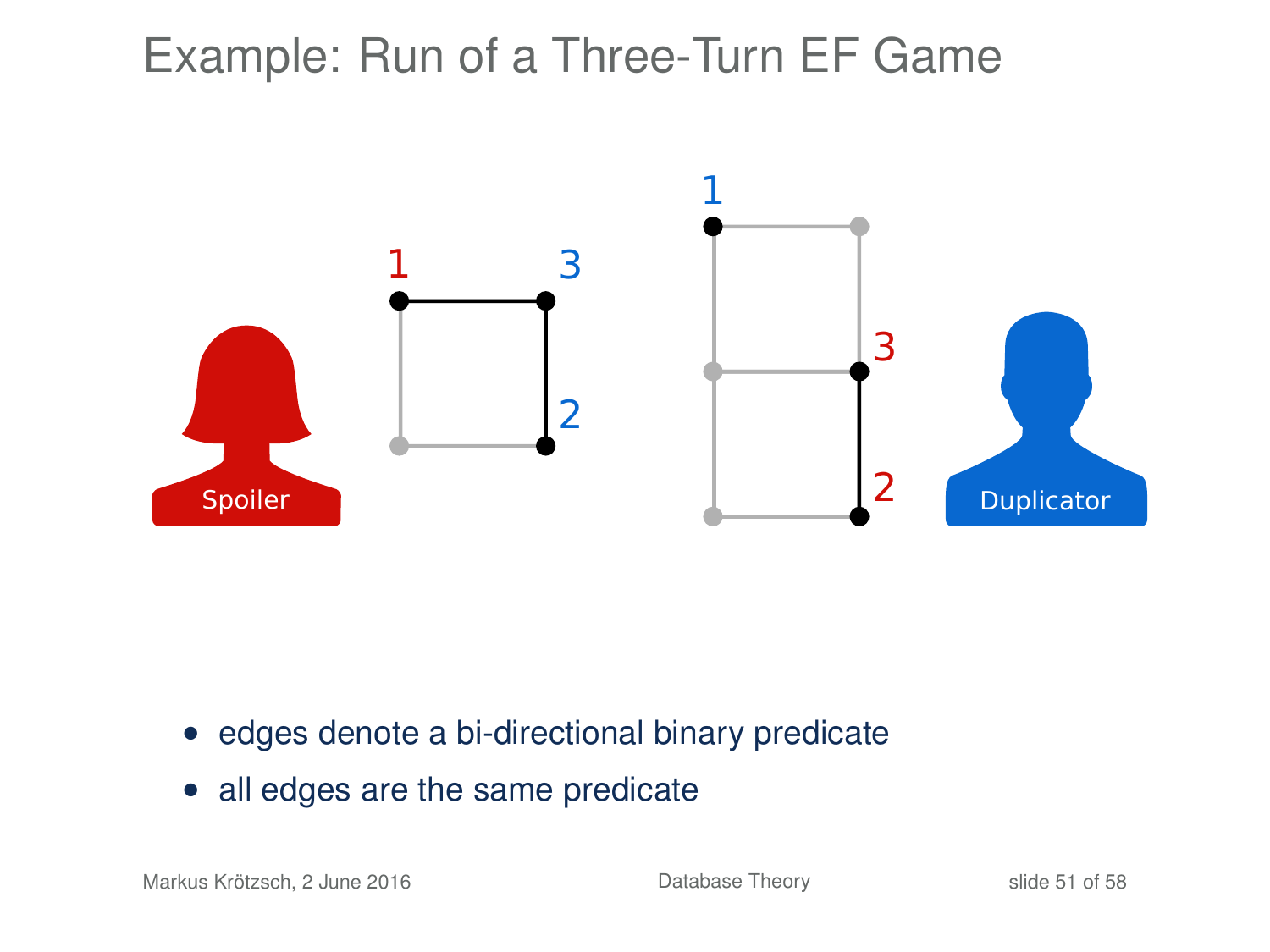## Winning the EF Game

The game is won by whoever has a winning strategy: A player has a winning strategy if he/she can make sure that he/she will win, whatever the other player is doing

In other words:

- Duplicator wins if he can duplicate any move that the spoiler makes.
- Spoiler wins if she can spoil any attempt to duplicate her moves.

We write  $I \sim r$  *T* if Duplicator wins the *r*-round EF game on *I* and *T*.

Observation: given enough moves, the spoiler will always win, unless the structures are isomorphic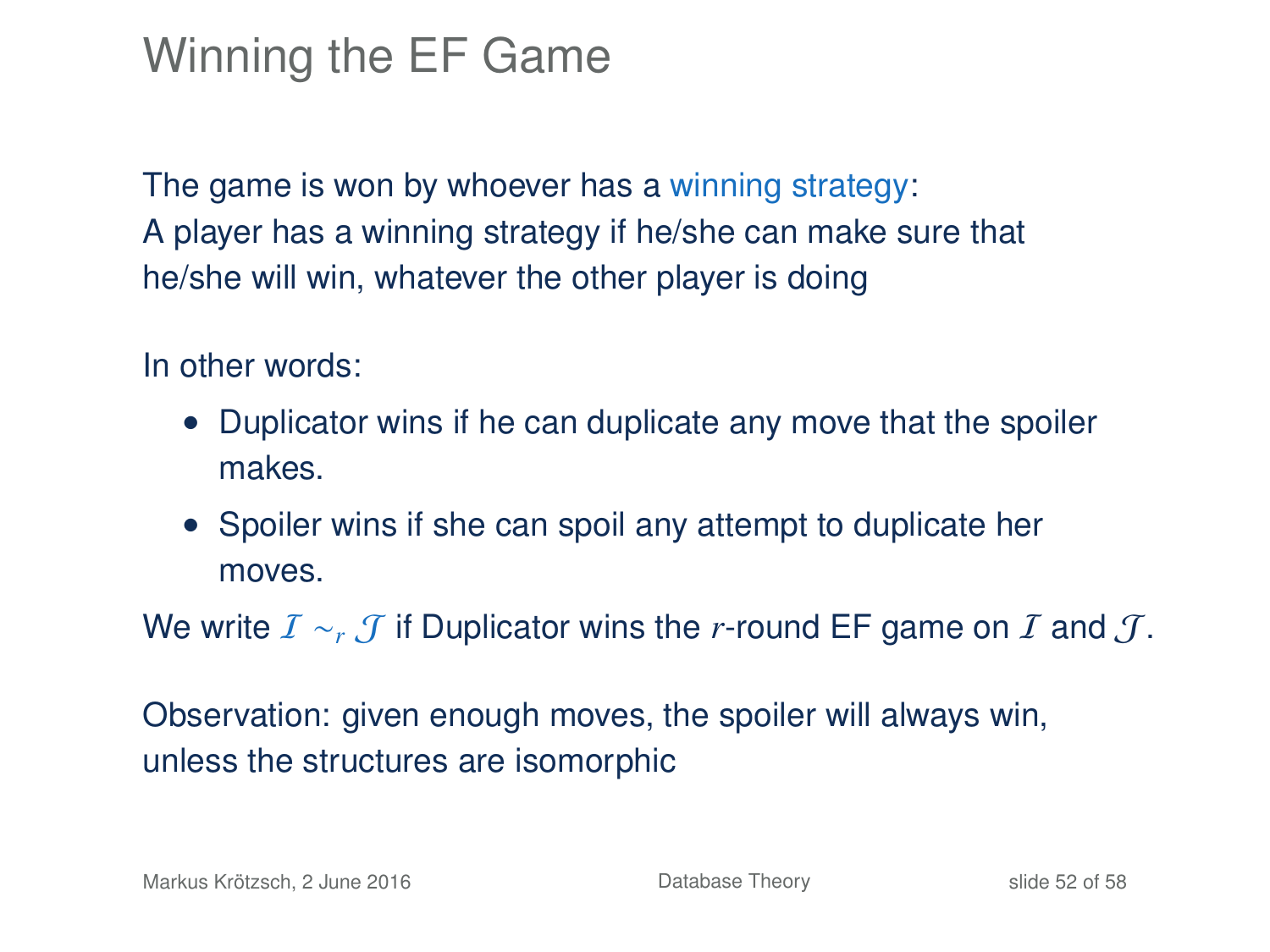### Example

Who wins the 2-round game? Who wins the 3-round game?



- edges denote a bi-directional binary predicate
- all edges are the same predicate

Markus Krötzsch, 2 June 2016 **[Database Theory](#page-0-0)** Database Theory slide 53 of 58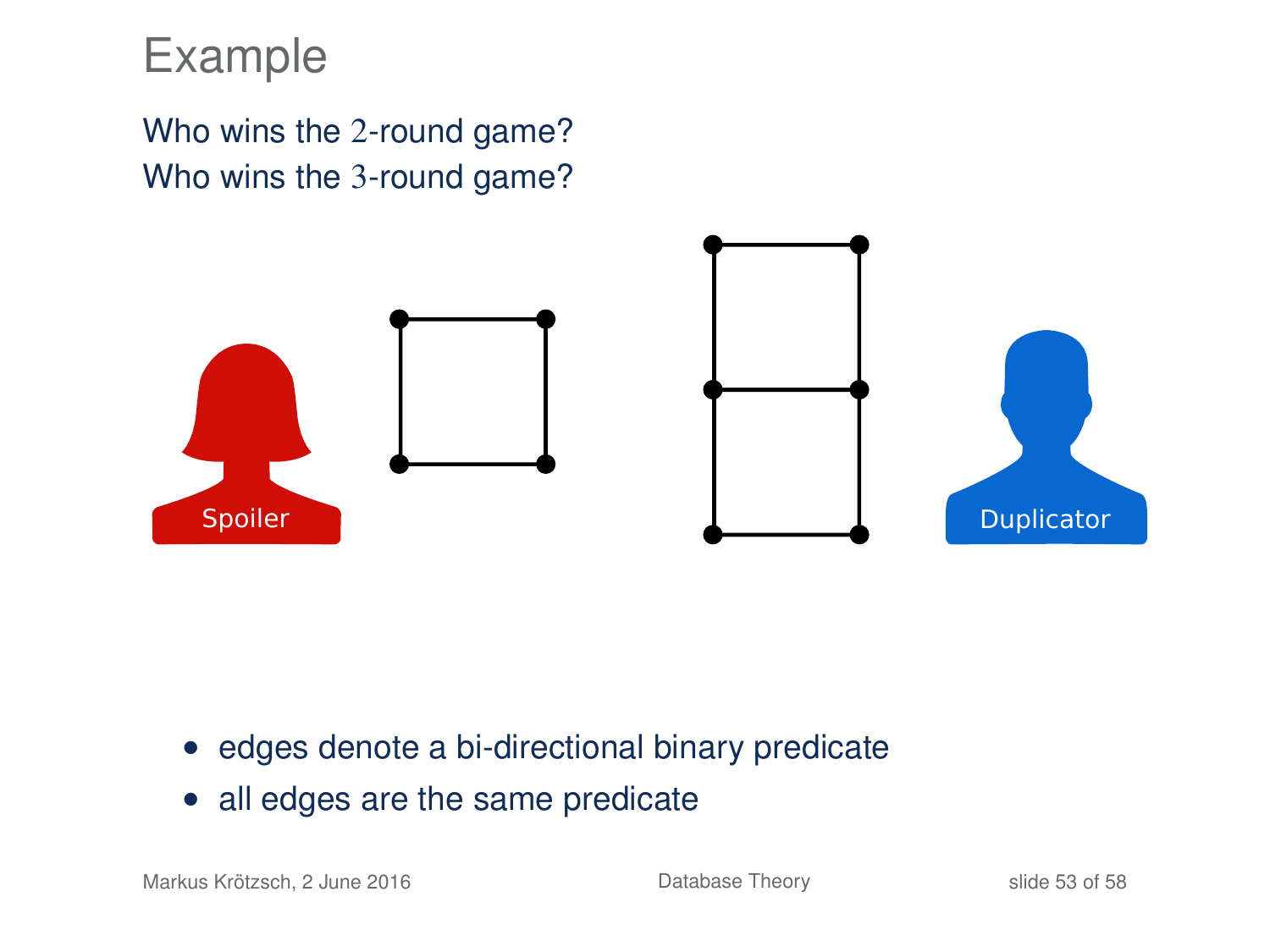### Quantifier Rank

EF games characterise expressivity of FO formulae based on the nesting depth of quantifiers:

### **Definition**

The quantifier rank of a FO formula is the maximal nesting level of quantifiers within the formula.

#### Examples:

- A formula without quantifiers has quantifier rank 0
- ∃*x*.(*C*(*x*) ∧ ∀*y*.(*R*(*x*, *y*) → *x* ≈ *y*) ∧ ∃*v*.*S*(*x*, *v*)) has quantifier rank 2

### **Definition**

We write  $I \equiv_r \mathcal{J}$  if I and  $\mathcal{J}$  satisfy the same FO sentences of rank *r* (or less).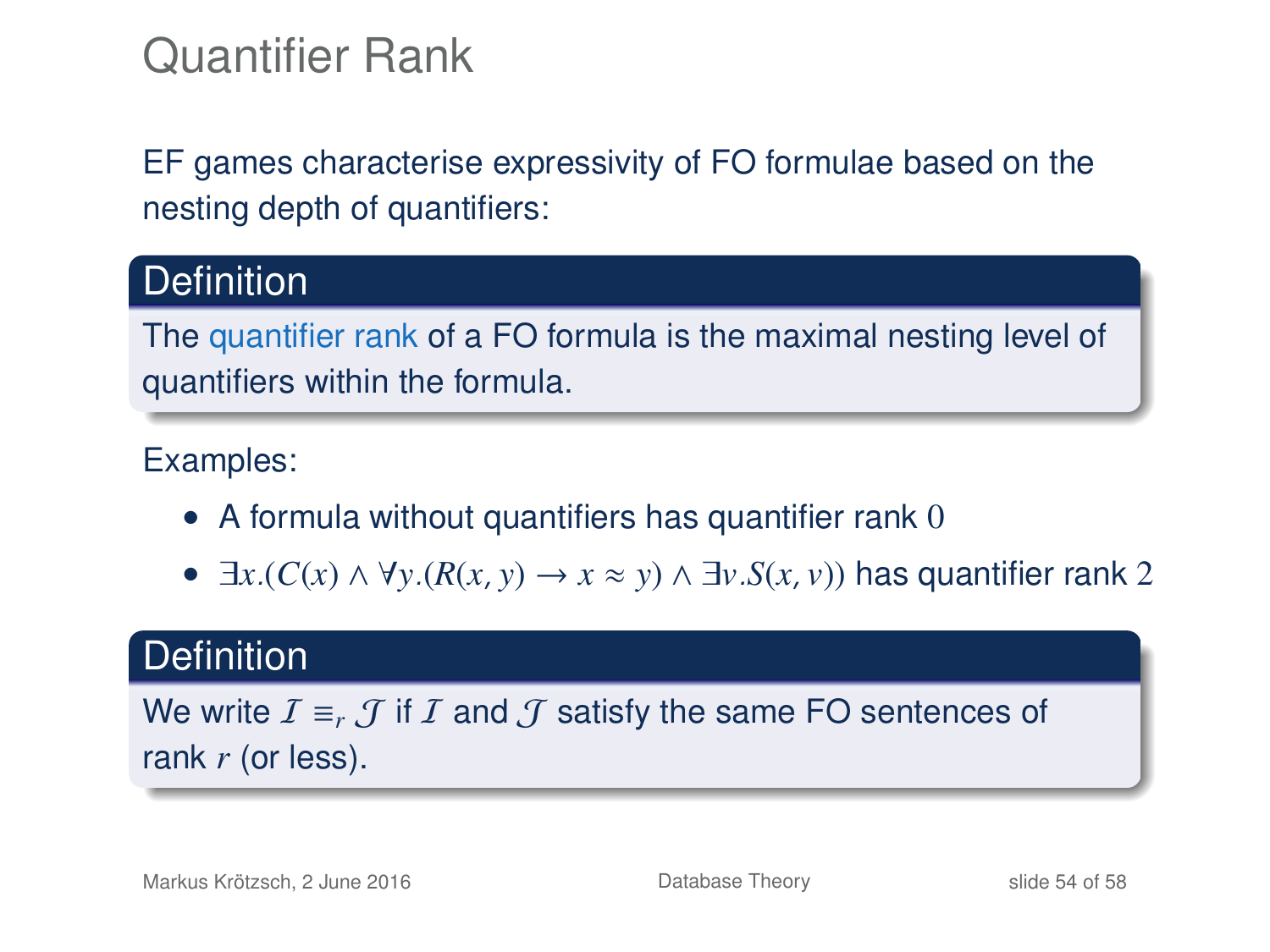## Significance of EF Games

### Theorem

For every  $r, I$  and  $J$ , the following are equivalent:

- $I \equiv_r I$ , that is, I and  $I$  satisfy the same FO sentences of rank *r* (or less).
- *I* ∼ *T*, that is, the Duplicator wins the *r*-round EF game on *I* and  $\mathcal{T}$ .

#### Therefore, the following are equivalent:

- The query mapping *M* is FO-definable
- There is an FO sentence ϕ that defines *<sup>M</sup>*
- There is a number r such that, for every I accepted by M and every  $\mathcal T$  not accepted by  $M$ , the Spoiler wins the  $r$ -round EF game on  $I$  and  $J$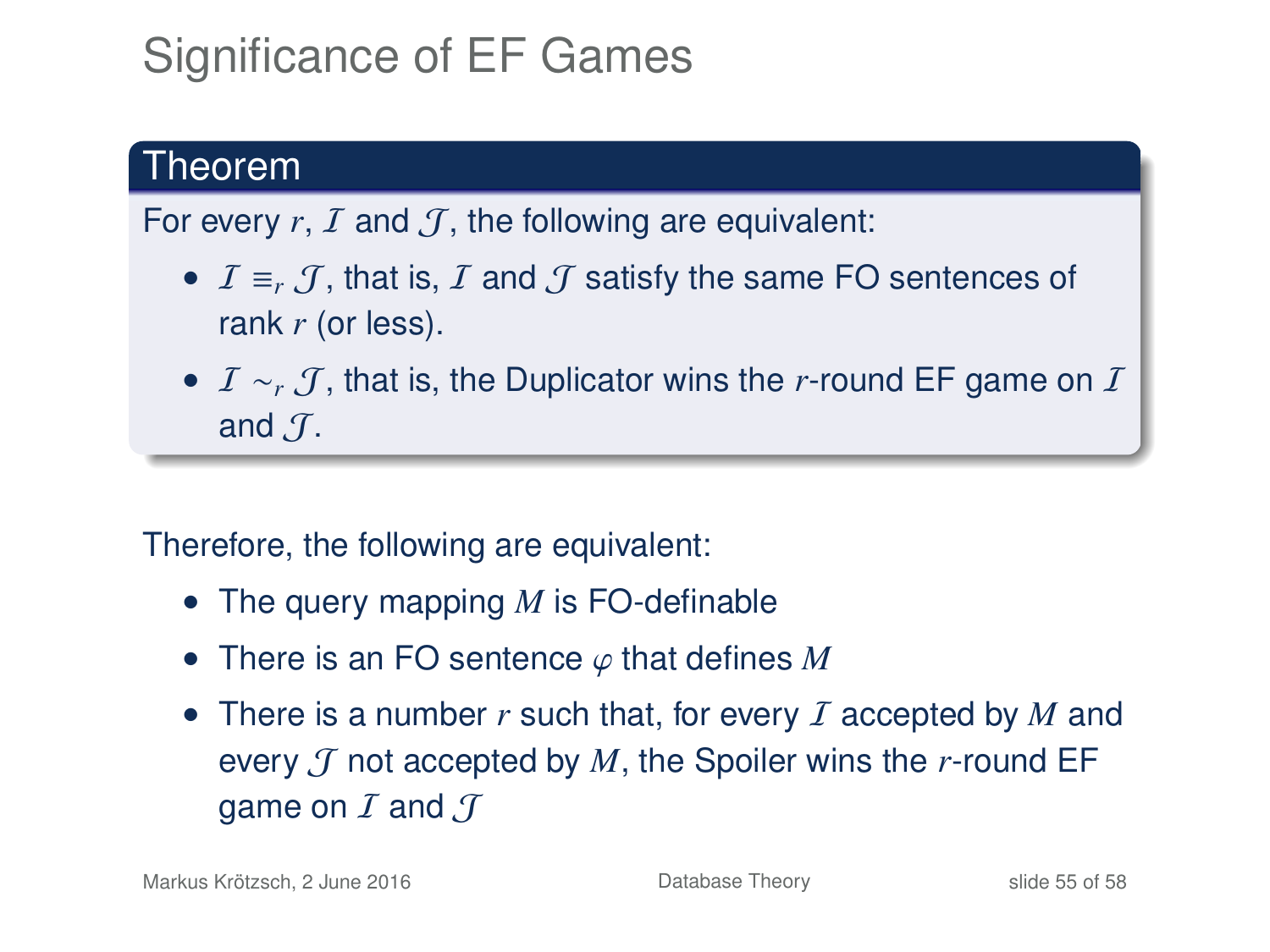### Using EF Games to Show FO-Undefinability

How to show that a query mapping *M* can not be FO-defined:

- Let C*<sup>M</sup>* be the class of all databases recognised by *M*
- Find sequences of databases  $I_1, I_2, I_3, \ldots \in C_M$  and databases  $J_1, J_2, J_3, \ldots \notin C_M$ , such that  $I_i \sim_i J_i$

 $\rightarrow$  for any formula  $\varphi$  (however large its quantifier rank *r*), there is a counterexample  $I_r \in C_M$  and  $\mathcal{J}_r \notin C_M$  that  $\varphi$  cannot distinguish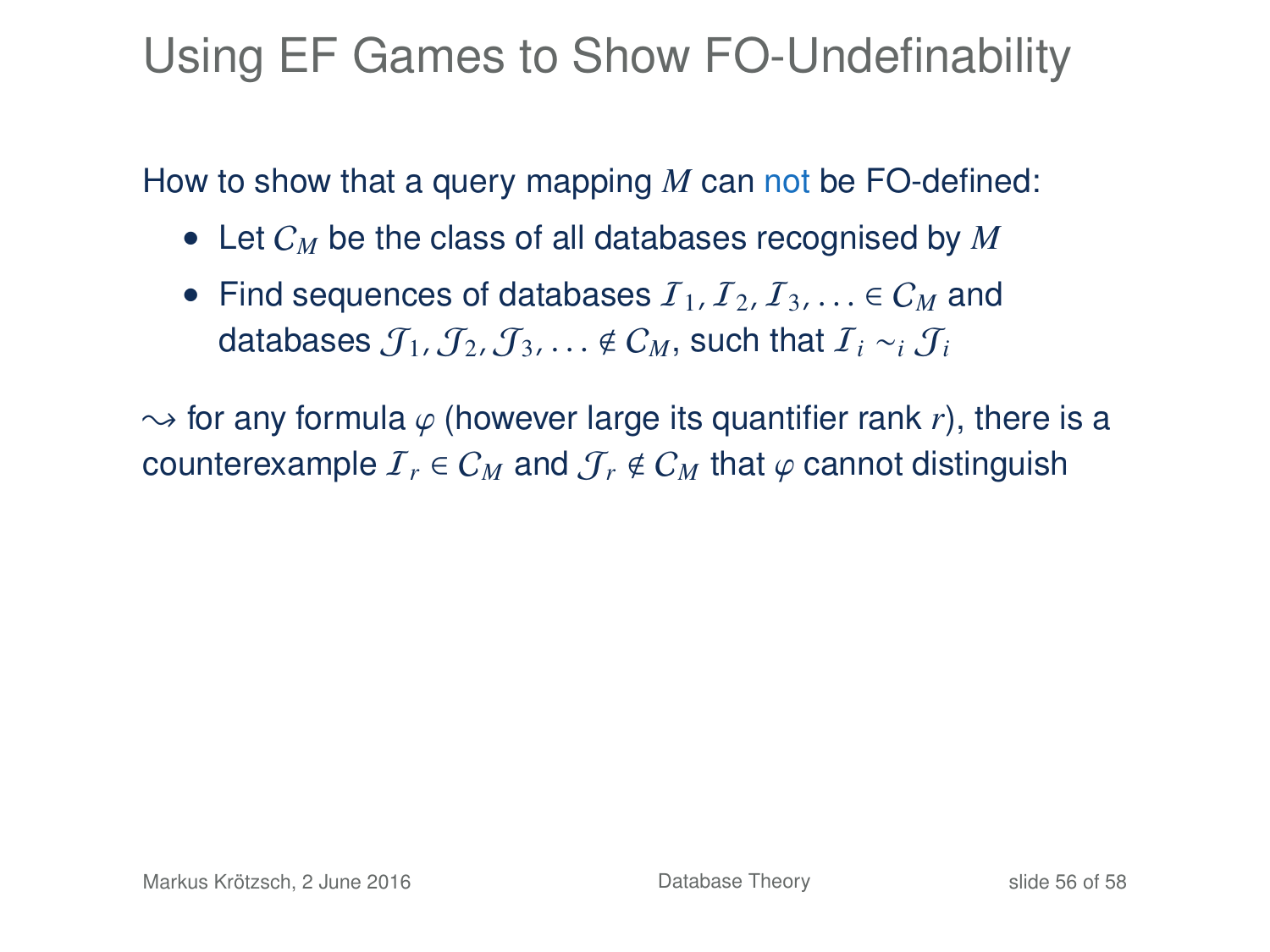## Using EF Games to Show FO-Undefinability

How to show that a query mapping *M* can not be FO-defined:

- Let C*<sup>M</sup>* be the class of all databases recognised by *M*
- Find sequences of databases  $I_1, I_2, I_3, \ldots \in C_M$  and databases  $\mathcal{J}_1$ ,  $\mathcal{J}_2$ ,  $\mathcal{J}_3$ , ...  $\notin \mathcal{C}_M$ , such that  $\mathcal{I}_i \sim_i \mathcal{J}_i$

 $\rightarrow$  for any formula  $\varphi$  (however large its quantifier rank *r*), there is a counterexample  $I_r \in C_M$  and  $\mathcal{J}_r \notin C_M$  that  $\varphi$  cannot distinguish

### Problems:

- How to find such sequences of  $I_i$  and  $J_i$ ?  $\sim$  No general strategy exists
- Given suitable sequences, how to show that I*<sup>i</sup>* ∼*<sup>i</sup>* J*i*?  $\sim$  Can be difficult, but doable for some special cases